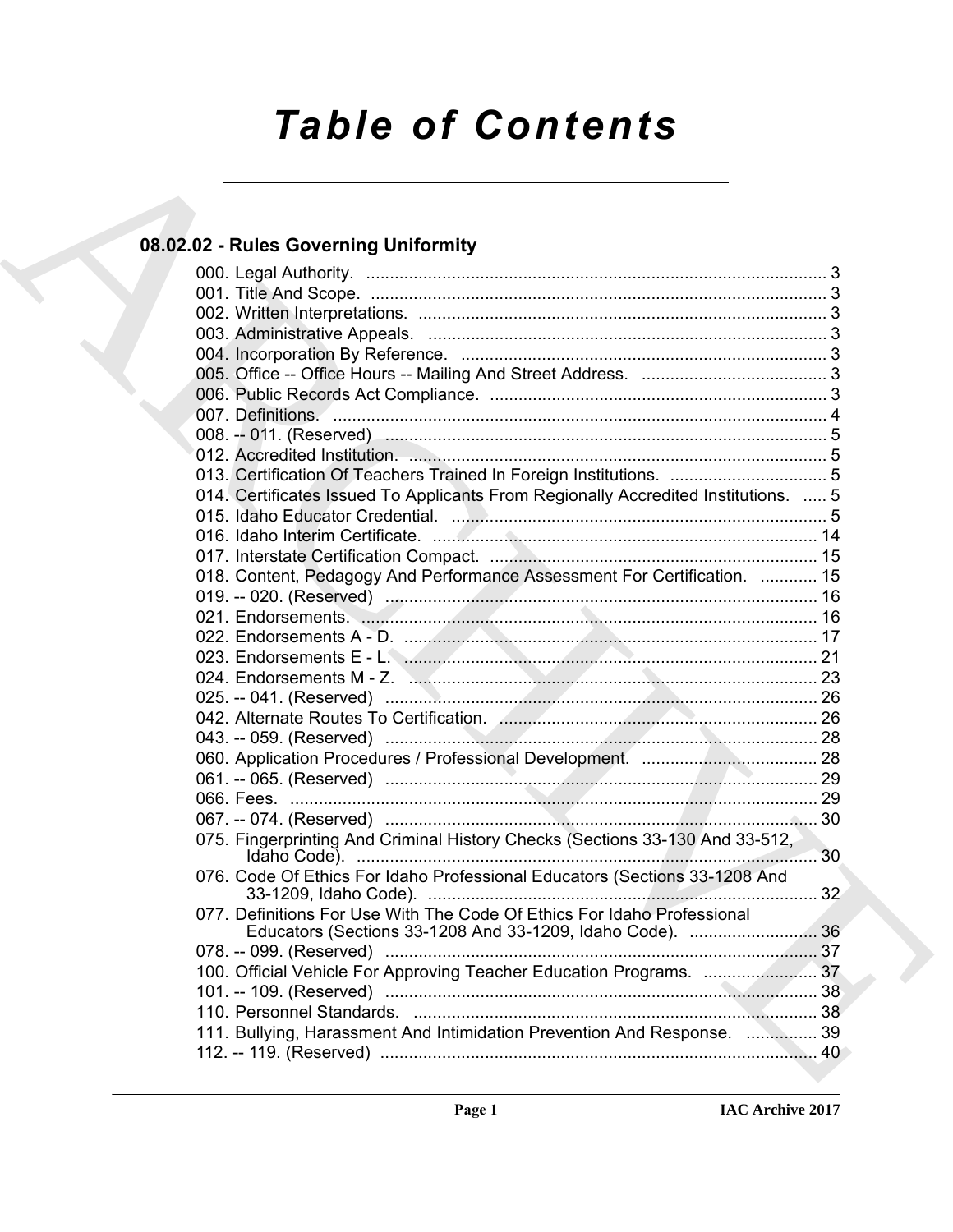| 120. Local District Evaluation Policy -- Instructional Staff And    |                                                                   |
|---------------------------------------------------------------------|-------------------------------------------------------------------|
|                                                                     |                                                                   |
|                                                                     |                                                                   |
|                                                                     |                                                                   |
|                                                                     |                                                                   |
|                                                                     |                                                                   |
|                                                                     |                                                                   |
|                                                                     |                                                                   |
|                                                                     |                                                                   |
|                                                                     |                                                                   |
|                                                                     |                                                                   |
|                                                                     |                                                                   |
|                                                                     |                                                                   |
|                                                                     |                                                                   |
|                                                                     |                                                                   |
|                                                                     |                                                                   |
|                                                                     |                                                                   |
| 220. Release Time Program For Elementary And Secondary Schools.  48 |                                                                   |
|                                                                     |                                                                   |
|                                                                     |                                                                   |
|                                                                     |                                                                   |
|                                                                     |                                                                   |
|                                                                     |                                                                   |
|                                                                     | 121. Local District Evaluation Policy - School Administrator.  43 |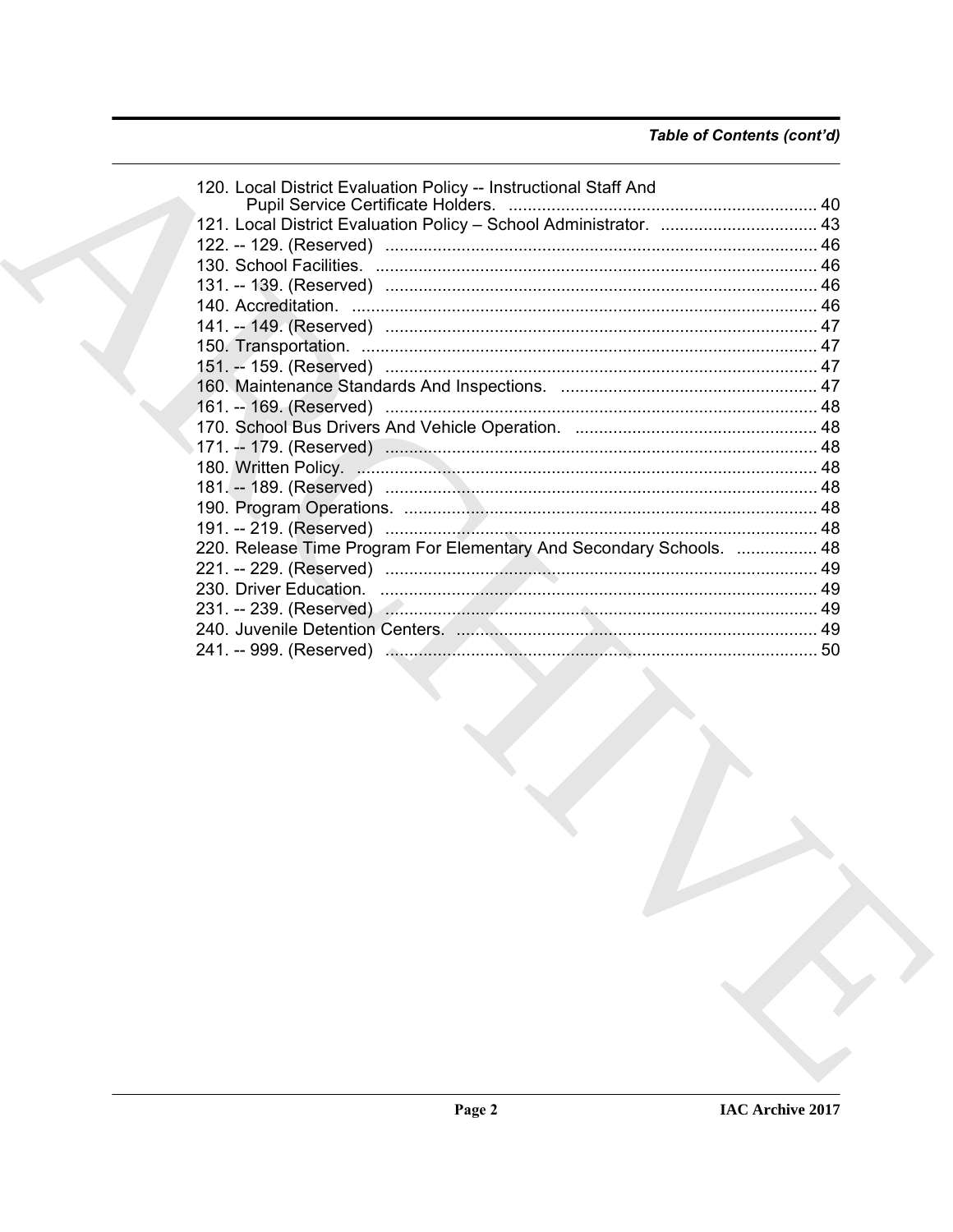#### **IDAPA 08 TITLE 02 CHAPTER 02**

#### **08.02.02 - RULES GOVERNING UNIFORMITY**

#### <span id="page-2-1"></span><span id="page-2-0"></span>**000. LEGAL AUTHORITY.**

All rules in IDAPA 08.02.02, "Rules Governing Uniformity," are promulgated pursuant to the authority of the State Board of Education under Article IX, Section 2 of the Idaho Constitution and under Sections 33-105, 33-107, 33-116, and 33-1612, Idaho Code. Specific statutory references for particular rules are also noted as additional authority where appropriate. (7-1-02) where appropriate.

#### <span id="page-2-2"></span>**001. TITLE AND SCOPE.**

**01. Title**. These rules shall be known as IDAPA 08.02.02, "Rules Governing Uniformity." (4-5-00)

**02. Scope**. Uniform standards and governance by the State Board of Education pertinent to Teacher Certification, School Facilities, Accreditation, Transportation, School Release Time, Driver's Education and Juvenile Detention Centers.

#### <span id="page-2-3"></span>**002. WRITTEN INTERPRETATIONS.**

In accordance with Section 67-5201(19)(b)(iv), Idaho Code, any written interpretations of the rules of this chapter are available at the Office of the State Board of Education located at 650 W. State St., Room 307, Boise, Idaho 83702.  $(7-1-02)$ 

#### <span id="page-2-4"></span>**003. ADMINISTRATIVE APPEALS.**

Unless otherwise provided for in these rules, administrative appeals are by written application to the State Board of Education pursuant to IDAPA 08.01.01, "Rules of the State Board of Education and Board of Regents of the University of Idaho - Administrative Procedures and Records," Section 050.

#### <span id="page-2-8"></span><span id="page-2-5"></span>**004. INCORPORATION BY REFERENCE.**

The State Board of Education adopts and incorporates by reference into its rules: (5-8-09)

<span id="page-2-9"></span>**01. Idaho Standards for the Initial Certification of Professional School Personnel as approved on June 16, 2016**. Copies of this document can be found on the Office of the State Board of Education website at http:// www.boardofed.idaho.gov. (3-29-17)

<span id="page-2-11"></span>**02. Standards for Idaho School Buses and Operations as approved on June 23, 2011**. The Standards for Idaho School Buses and Operations are available at the Idaho State Department of Education, 650 W. State St., Boise Idaho, 83702 and can also be accessed electronically at http://www.boardofed.idaho.gov. (3-29-12)

<span id="page-2-10"></span>**03. Operating Procedures for Idaho Public Driver Education Programs as approved on June 16, 2016**. The Operating Procedures for Idaho Public Driver Education Programs are available at the Idaho State Department of Education, 650 W. State St., Boise, Idaho, 83702 and can also be accessed electronically at http:// www.boardofed.idaho.gov. (3-29-17)

#### <span id="page-2-6"></span>**005. OFFICE -- OFFICE HOURS -- MAILING AND STREET ADDRESS.**

**CHAPTER 02**<br> **CHAPTER 02**<br> **CHAPTER CHAPTER CONTRIBUTE:**<br> **CHAPTER CHAPTER CONTRIBUTE:**<br> **CHAPTER CHAPTER CONTRIBUTE:**<br> **CHAPTER CHAPTER CHAPTER CHAPTER CHAPTER CHAPTER CONTRIBUTE:**<br> **CHAPTER CHAPTER CHAPTER CHAPTER CHAP** The principal place of business of the State Board of Education (SBOE) and State Department of Education (SDE) is in Boise, Idaho. Both offices are located at 650 W. State, Boise Idaho 83702. The SDE is on the 2nd Floor, the SBOE is found in Room 307. Both offices are open from 8 a.m. to 5 p.m., except Saturday, Sunday, and legal holidays. The mailing address for the SBOE is PO Box 83720, Boise, ID 83720-0037. The mailing address for the SDE is PO Box 83720, Boise, ID 83720-0027. The SBOE phone number is (208) 334-2270 and the SDE phone number is (208) 332- 6800. (3-25-16)

#### <span id="page-2-7"></span>**006. PUBLIC RECORDS ACT COMPLIANCE.**

This rule has been promulgated in accordance with the Administrative Procedures Act, Title 67, Chapter 52, Idaho Code, and is a public record. (7-1-02)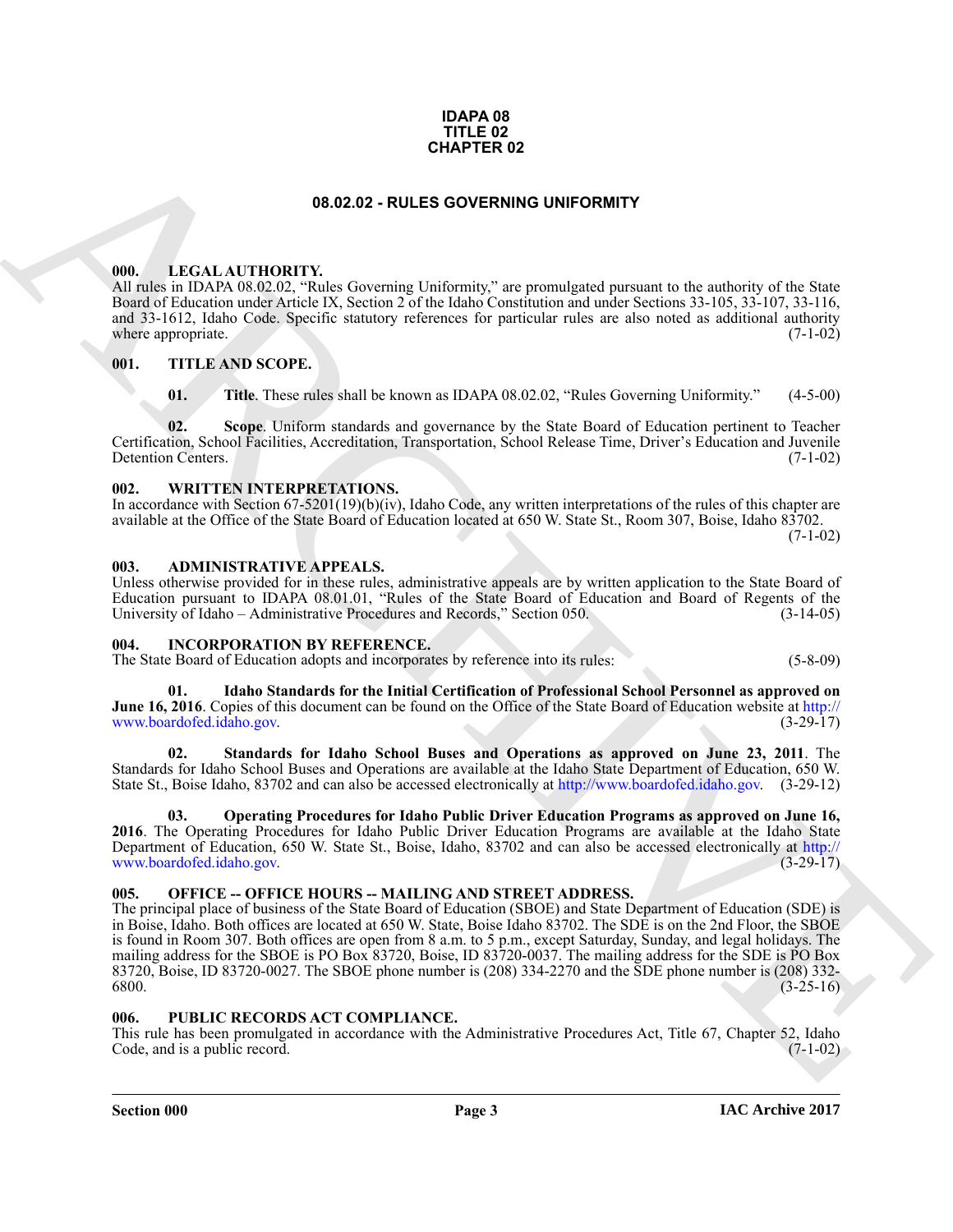#### <span id="page-3-1"></span><span id="page-3-0"></span>**007. DEFINITIONS.**

<span id="page-3-2"></span>**01.** Active Teacher. K-12 teacher with a valid Idaho certificate who is currently teaching in an Idaho K-12 classroom or school, either in person or online. (3-29-17)

<span id="page-3-3"></span>**02. Alternative Routes**. Routes to teacher certification designed for candidates who want to enter the teaching profession from non-education professions or the paraprofessional profession, or for teachers lacking certification in a specific area defined as an emergency district need.  $(3-29-17)$ 

<span id="page-3-4"></span>**03. Credential**. The general term used to denote the document on which all of a person's educational certificates and endorsements are listed. The holder is entitled to provide educational services in any and/or all areas listed on the credential. (3-16-04)

<span id="page-3-5"></span>**04. Endorsement**. Term used to refer to the content area or specific area of expertise in which a holder is granted permission to provide services. (3-16-04)

<span id="page-3-6"></span>**05. Idaho Student Achievement Standards**. Standards of achievement for Idaho's K-12 students. See IDAPA 08.02.03, "Rules Governing Thoroughness." (3-16-04)

<span id="page-3-8"></span><span id="page-3-7"></span>**06. Individualized Professional Learning Plan**. An individualized professional development plan based on the Idaho framework for evaluation as outlined in Section 120 of these rules to include interventions based<br>on the individual's strengths and areas of needed growth. (8-31-17) on the individual's strengths and areas of needed growth.

Since Board of Education<br>
1991. The Matter Correlation Control and Architectural Resources and Correlation Correlation Correlation Correlation Correlation Correlation Correlation Correlation Correlation Correlation Correl **07. Institutional Recommendation**. Signed form or written verification from an accredited institution with a state board approved educator preparation program stating that an individual has completed the program, received a basic or higher rating in all components of the approved Idaho framework for evaluation, has an individualized professional learning plan, has demonstrated the ability to produce measurable student achievement or student success, has the ability to create student learning objectives, and is now being recommended for state certification. Institutional recommendations must include statements of identified competency areas and grade ranges. Institutional Recommendation for administrators must additionally include a competency statement indicating proficiency in conducting accurate evaluations of instructional practice based upon the state's framework for evaluation as outlined in Section 120 of these rules. (8-31-17)T

<span id="page-3-9"></span>**08.** Local Education Agency (LEA). An Idaho public school district or charter school pursuant to  $(3-5203(8))$ , Idaho Code.  $(3-29-17)$ Section 33-5203(8), Idaho Code.

<span id="page-3-10"></span>**09. Orientation**. School district/school process used to acquaint teachers new to district/school on its policies, procedures and processes. (3-16-04)

<span id="page-3-11"></span>**10. Paraprofessional**. A noncertificated individual who is employed by a school district or charter school to support educational programming. Paraprofessionals must work under the direct supervision of a properly certificated staff member for the areas they are providing support. Paraprofessionals cannot serve as the teacher of record and may not provide direct instruction to a student unless the paraprofessional is working under the direct supervision of a teacher. (3-29-17)

**a.** To qualify as a paraprofessional the individual must have a high school diploma or general equivalency diploma (GED) and: (3-29-17)

Demonstrate through a state approved academic assessment knowledge of and the ability to assist in instructing or preparing students to be instructed as applicable to the academic areas they are providing support in; or  $(3-29-17)$ 

ii. Have completed at least two (2) years of study at an accredited postsecondary educational institution,; or (3-29-17)

iii. Obtained an associate degree or higher level degree; demonstrate through a state approved academic assessment knowledge of and the ability to assist in instructing or preparing students to be instructed as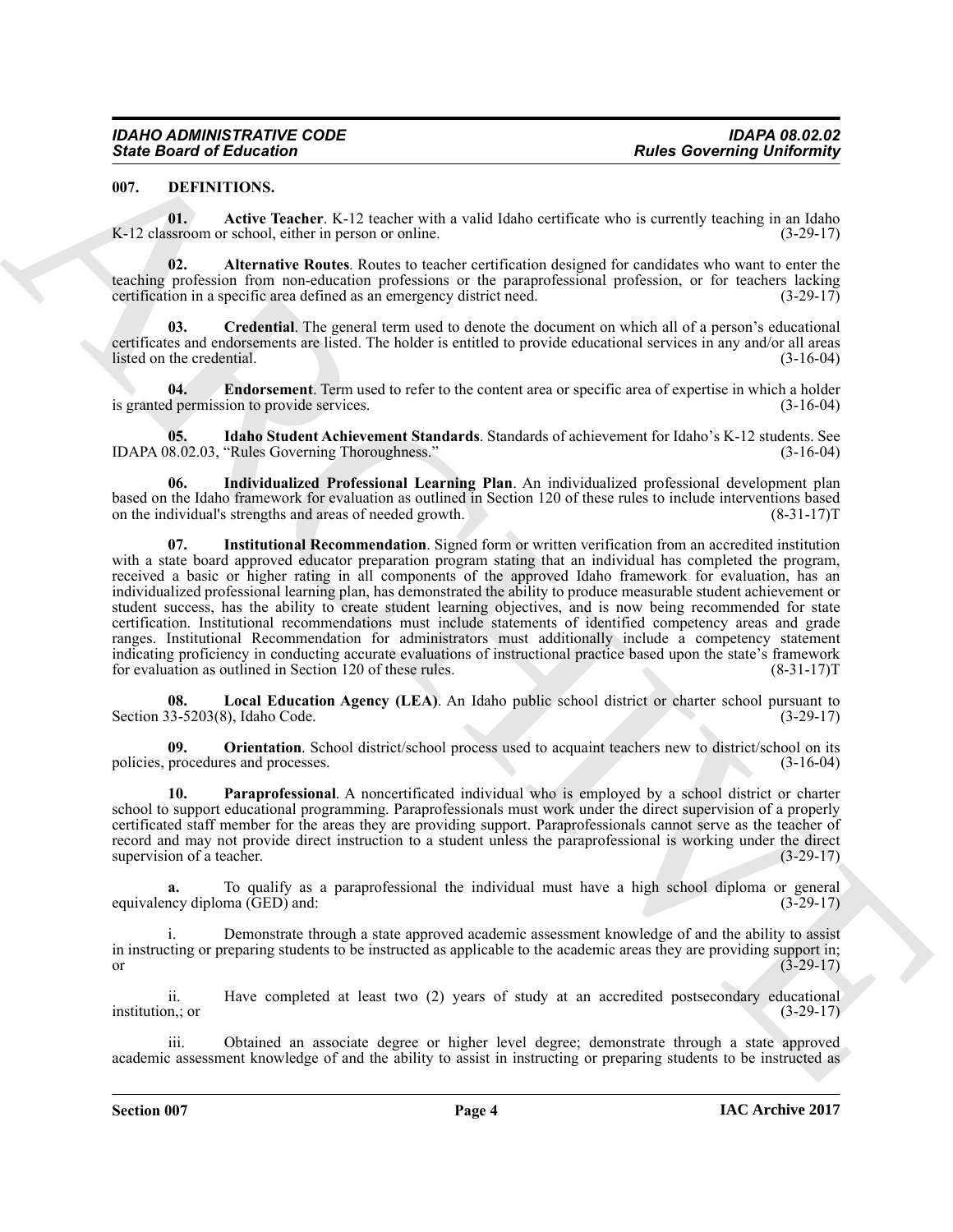applicable to the academic areas they are providing support in. (3-29-17)

**b.** Individuals who do not meet these requirements will be considered school or classroom aides. (3-29-17)

Since Board of Education<br>
spin-bare correlation in the spin-bare of the spin-bare of the spin-bare of the spin-bare of the spin-bare of the spin-bare of the spin-bare of the spin-bare of the spin-bare of the spin-bare of **c.** Duties of a paraprofessional include, but are not limited to, one-on-one tutoring; assisting in classroom management; assisting in computer instruction; conducting parent involvement activities; providing instructional support in a library or media center; acting as a translator in instructional matters; and providing instructional support services. Non-instructional duties such as providing technical support for computers, personal care services, and clerical duties are generally performed by classroom or school aides, however, this does not preclude paraprofessionals from also assisting in these non-instructional areas. (3-29-17) preclude paraprofessionals from also assisting in these non-instructional areas.

<span id="page-4-14"></span><span id="page-4-13"></span><span id="page-4-12"></span>**11. Pedagogy**. Teaching knowledge and skills. (3-16-04)

**12. Student Learning Objective (SLO)**. A measurable, long-term academic growth target that a teacher sets at the beginning of the year for all student or for subgroups of students. SLOs demonstrate a teacher's impact on student learning within a given interval of instruction based upon baseline data gathered at the beginning of the course.  $(3-25-16)$ 

**13. Teacher Leader**. A teacher who facilitates the design and implementation of sustained, intensive, and job-embedded professional learning based on identified student and teacher needs. (3-25-16)

#### <span id="page-4-0"></span>**008. -- 011. (RESERVED)**

#### <span id="page-4-5"></span><span id="page-4-1"></span>**012. ACCREDITED INSTITUTION.**

For purposes of teacher certification, an accredited school, college, university, or other teacher training institution is considered by the Idaho State Board of Education to be one that is accredited by a regional accrediting association recognized by the State Board of Education or an alternative model approved by the State Board of Education. (Sections 33-107; 33-114; 33-1203, Idaho Code) (4-1-97)

#### <span id="page-4-9"></span><span id="page-4-2"></span>**013. CERTIFICATION OF TEACHERS TRAINED IN FOREIGN INSTITUTIONS.**

Considering credentials for teacher certification submitted by persons trained in the institutions of foreign countries will be initiated by a translation and evaluation of the applicant's credentials. (4-1-97)

<span id="page-4-10"></span>**01. Determination of Eligibility**. Determination of eligibility for certification will be made by the State Department of Education as the agent of the State Board of Education. Appeals may be made to the Professional Standards Commission, (PSC). (Section 33-1209, Idaho Code) (3-16-04)

<span id="page-4-11"></span>**02.** Other Procedures. All other procedures in effect at the time must be followed at the time of application. (4-1-97) application. (4-1-97)

#### <span id="page-4-6"></span><span id="page-4-3"></span>**014. CERTIFICATES ISSUED TO APPLICANTS FROM REGIONALLY ACCREDITED INSTITUTIONS.**

<span id="page-4-7"></span>**01. The Department of Education**. The department of education is authorized to issue Idaho Certificates to applicants from regionally accredited institutions meeting requirements for certification or equivalent (i.e., those based on a baccalaureate degree) in other states when they substantially meet the requirements for the Idaho Certificate. (Sections 33-1203; 33-2203 Idaho Code) (3-29-17)

<span id="page-4-8"></span>**02. The Division of Career Technical Education**. The division of career technical education is authorized to determine whether applicants meet the requirements for instructing or administering career technical programs at the secondary and postsecondary levels. (Section 33-2203, Idaho Code) (3-29-17)

#### <span id="page-4-15"></span><span id="page-4-4"></span>**015. IDAHO EDUCATOR CREDENTIAL.**

The State Board of Education authorizes the State Department of Education to issue certificates and endorsements to those individuals meeting the specific requirements for each area provided herein. (3-25-16)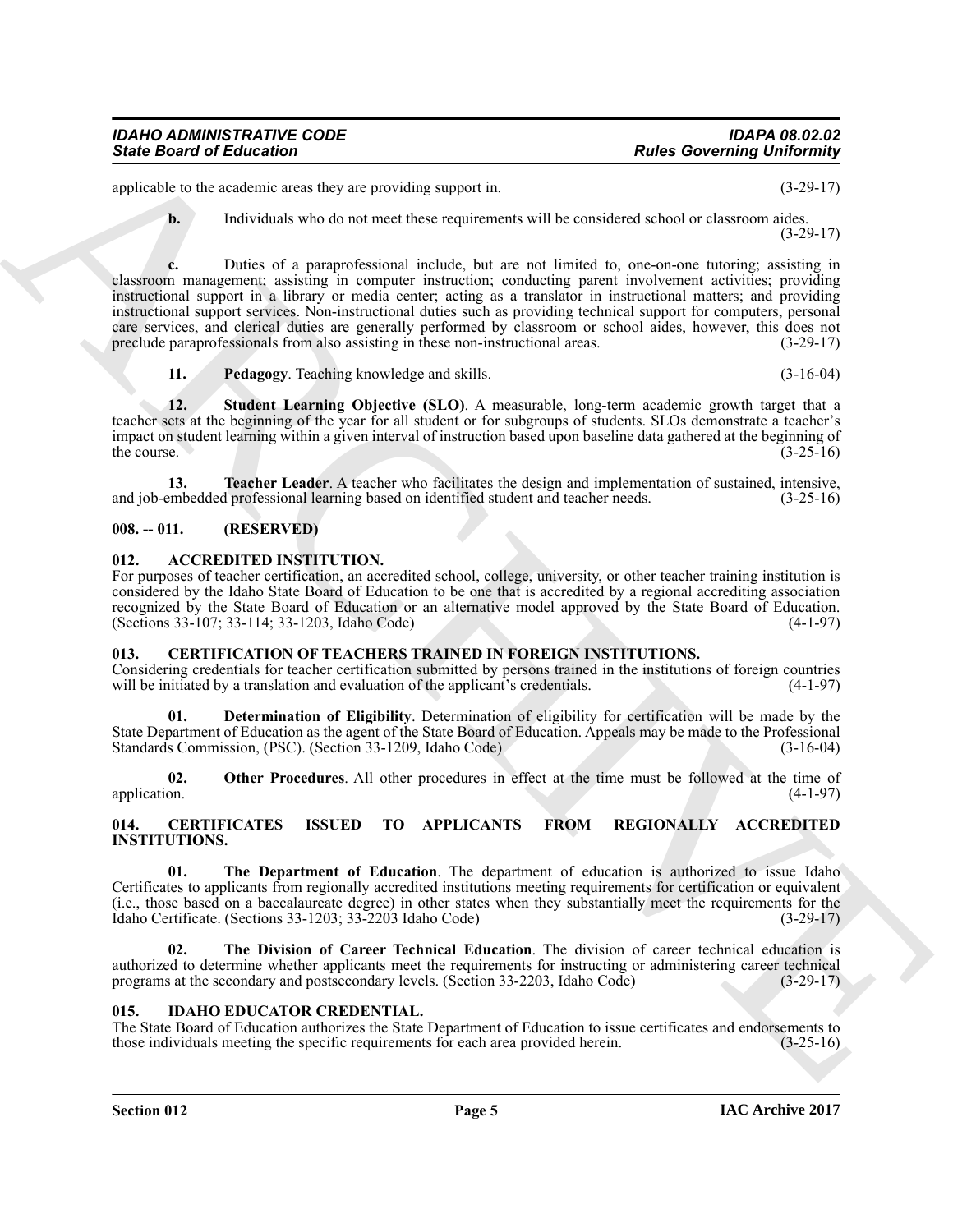| <b>IDAHO ADMINISTRATIVE CODE</b> | <b>IDAPA 08.02.02</b>             |
|----------------------------------|-----------------------------------|
| <b>State Board of Education</b>  | <b>Rules Governing Uniformity</b> |

**01. Standard Instructional Certificate**. A Standard Instructional Certificate makes an individual eligible to teach all grades, subject to the grade ranges and subject areas of the valid endorsement(s) attached to the certificate. A standard instructional certificate may be issued to any person who has a baccalaureate degree from an accredited college or university and who meets the following requirements: (3-29-17)

<span id="page-5-1"></span>**a.** Professional education requirements: (3-29-17)

Earned a minimum of twenty (20) semester credit hours, or thirty (30) quarter credit hours, in the philosophical, psychological, methodological foundations, instructional technology, and in the professional subject matter, which shall include at least three  $(3)$  semester credit hours, or four  $(4)$  quarter credit hours, in reading and its application to the content area; application to the content area;

ii. The required minimum credit hours must include at least six (6) semester credit hours, or nine (9) quarter credit hours, of student teaching in the grade range and subject areas as applicable to the endorsement; and  $(3-29-17)$ 

**b.** Completed an approved teacher preparation program and have an institutional recommendation from an accredited college or university specifying the grade ranges and subjects for which they are eligible to receive an endorsement in; (3-29-17)

**c.** Individuals seeking endorsement in a secondary grade (pursuant to section 33-1001, Idaho Code) range must complete preparation in at least two (2) fields of teaching. One  $(1)$  of the teaching fields must consist of at least thirty (30) semester credit hours, or forty-five (45) quarter credit hours and a second field of teaching consisting of at least twenty (20) semester credit hours, or thirty (30) quarter credit hours. Preparation of not less than forty-five (45) semester credit hours, or sixty-seven (67) quarter credit hours, in a single subject area may be used in lieu of the two (2) teaching field requirements; (3-29-17)

**d.** Proficiency in areas noted above is measured by completion of the credit hour requirements provided herein. Additionally, each candidate must meet or exceed the state qualifying score on the state board approved content area and pedagogy assessments. (3-29-17)

**e.** The Standard Instructional Certificate is valid for five (5) years. Six (6) semester credit hours are required every five (5) years in order to renew the certificate. (3-29-17)

<span id="page-5-0"></span>**02. Pupil Personnel Services Certificate**. Persons who serve as school counselors, school psychologists, speech-language pathologists, school social workers, school nurses and school audiologists are required to hold the Pupil Personnel Services Certificate, with the respective endorsement(s) for which they qualify.  $(3-25-16)$ 

**a.** Counselor Endorsement (K-12). To be eligible for a Pupil Personnel Services Certificate-Endorsed Counselor K-12, a candidate must have satisfied the following requirements. The Pupil Personnel Services Certificate with a Counselor endorsement is valid for five (5) years. Six (6) semester credit hours are required every five (5) years in order to renew the endorsement. (3-25-16)

Since Brazilea d'Edication de Carliera de Sueciet Jeannes Concernin de La Carliera de La Carliera de La Carliera de La Carliera de La Carliera de La Carliera de La Carliera de La Carliera de La Carliera de La Carliera de i. Hold a master's degree and provide verification of completion of an approved program of graduate study in school counseling from a college or university approved by the Idaho State Board of Education or the state educational agency of the state in which the program was completed. The program must include successful completion of seven hundred (700) clock hours of supervised field experience, seventy-five percent (75%) of which must be in a K-12 school setting. This K-12 experience must be in each of the following levels: elementary, middle/ junior high, and high school. Previous school counseling experience may be considered to help offset the field experience clock hour requirement; and (3-25-16)

ii. An institutional recommendation is required for a Counselor K-12 Endorsement. (3-25-16)

**b.** School Psychologist Endorsement. This endorsement is valid for five (5) years. In order to renew the endorsement, six (6) professional development credits are required every five (5) years. The renewal credit requirement may be waived if the applicant holds a current valid National Certification for School Psychologists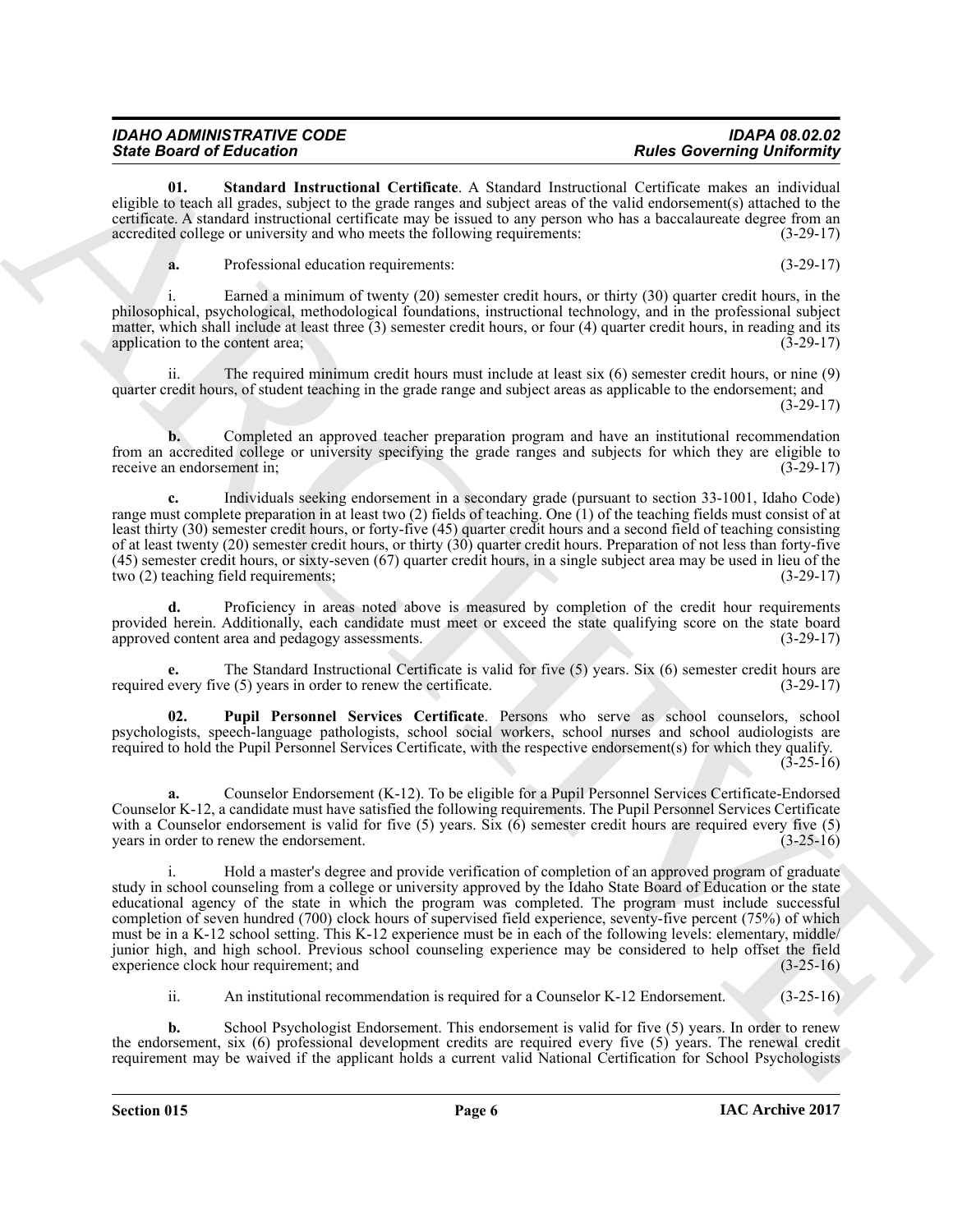| <b>IDAHO ADMINISTRATIVE CODE</b> | <b>IDAPA 08.02.02</b>             |
|----------------------------------|-----------------------------------|
| <b>State Board of Education</b>  | <b>Rules Governing Uniformity</b> |

| <b>State Board of Education</b>                                                                                      | <b>Rules Governing Uniformity</b>                                                                                                                                                                                                                                                                                                                                                                                                                                                                                                                                                      |
|----------------------------------------------------------------------------------------------------------------------|----------------------------------------------------------------------------------------------------------------------------------------------------------------------------------------------------------------------------------------------------------------------------------------------------------------------------------------------------------------------------------------------------------------------------------------------------------------------------------------------------------------------------------------------------------------------------------------|
| accomplished through one (1) of the following options:                                                               | (NCSP) offered through the National Association of School Psychologists (NASP). To be eligible for initial<br>endorsement, a candidate must complete a minimum of sixty (60) graduate semester credit hours which must be<br>$(3-25-16)$                                                                                                                                                                                                                                                                                                                                               |
| direct supervision of a certificated school psychologist;                                                            | Completion of an approved thirty (30) semester credit hour, or forty-five (45) quarter credit hours,<br>master's degree in education or psychology and completion of an approved thirty (30) semester credit hour, or forty-<br>five (45) quarter credit hour, School Psychology Specialist Degree program, and completion of a minimum of twelve<br>hundred (1,200) clock-hour internship within a school district under the supervision of the training institution and<br>$(3-25-16)$                                                                                               |
| 11.<br>certificated school psychologist;                                                                             | Completion of an approved sixty (60) semester credit hour, or ninety (90) quarter credit hour,<br>master's degree program in School Psychology, and completion of a minimum of twelve hundred (1,200) clock-hour<br>internship within a school district under the supervision of the training institution and direct supervision of a<br>$(3-25-16)$                                                                                                                                                                                                                                   |
| 111.<br>psychologist; and                                                                                            | Completion of an approved sixty (60) semester credit hour, or ninety (90) quarter credit hour,<br>School Psychology Specialist degree program which did not require a master's degree as a prerequisite, with<br>laboratory experience in a classroom, which may include professional teaching experience, student teaching or<br>special education practicum, and completion of a minimum twelve hundred $(1,200)$ clock-hour internship within a<br>school district under the supervision of the training institution and direct supervision of a certificated school<br>$(3-25-16)$ |
| iv.<br>National Association of School Psychologists (NASP).                                                          | Earn a current and valid National Certification for School Psychologists (NCSP) issued by the<br>$(3-25-16)$                                                                                                                                                                                                                                                                                                                                                                                                                                                                           |
| c.<br>015.02.c.iii.                                                                                                  | School Nurse Endorsement. This endorsement is valid for five (5) years. Six (6) credits are required<br>every five (5) years in order to renew the endorsement. Initial endorsement may be accomplished through completion<br>of either requirements in Subsections 015.02.c.i. or 015.02.c.ii. in addition to the requirement of Subsection<br>$(3-29-17)$                                                                                                                                                                                                                            |
| Nursing, and a baccalaureate degree in nursing, education, or a health-related field from an accredited institution. | The candidate must possess a valid nursing (RN) license issued by the Idaho State Board of<br>$(3-29-17)$                                                                                                                                                                                                                                                                                                                                                                                                                                                                              |
| ii.<br>of the following areas:                                                                                       | The candidate must possess a valid professional nursing (RN) license issued by the Idaho State<br>Board of Nursing and have completed nine (9) semester credit hours from a university or college in at least three (3)<br>$(3-25-16)$                                                                                                                                                                                                                                                                                                                                                 |
| (1)<br>Health program management;                                                                                    | $(3-25-16)$                                                                                                                                                                                                                                                                                                                                                                                                                                                                                                                                                                            |
| (2)<br>Child and adolescent health issues;                                                                           | $(3-25-16)$                                                                                                                                                                                                                                                                                                                                                                                                                                                                                                                                                                            |
| Counseling, psychology, or social work; or<br>(3)                                                                    | $(3-25-16)$                                                                                                                                                                                                                                                                                                                                                                                                                                                                                                                                                                            |
| Methods of instruction.<br>(4)                                                                                       | $(3-25-16)$                                                                                                                                                                                                                                                                                                                                                                                                                                                                                                                                                                            |
| iii.<br>nursing, community health nursing, or any area of pediatric, adolescent, or family nursing experience.       | Additionally, each candidate must have two (2) years of full-time (or part-time equivalent) school<br>$(3-25-16)$                                                                                                                                                                                                                                                                                                                                                                                                                                                                      |
| d.<br>requirements, and it is not renewable.                                                                         | Interim Endorsement - School Nurse. This endorsement will be granted for those who do not meet<br>the educational and/or experience requirements but who hold a valid professional nursing (RN) license in Idaho. An<br>Interim School Nurse Endorsement will be issued for three (3) years while the applicant is meeting the educational<br>$(3-29-17)$                                                                                                                                                                                                                              |
| е.                                                                                                                   | Speech-Language Pathologist Endorsement. This endorsement is valid for five (5) years. Six (6)<br>credits are required every five $(5)$ years in order to renew the endorsement. The initial endorsement will be issued to<br>candidates who possess a master's degree from an accredited college or university in a speech/language pathology                                                                                                                                                                                                                                         |
|                                                                                                                      |                                                                                                                                                                                                                                                                                                                                                                                                                                                                                                                                                                                        |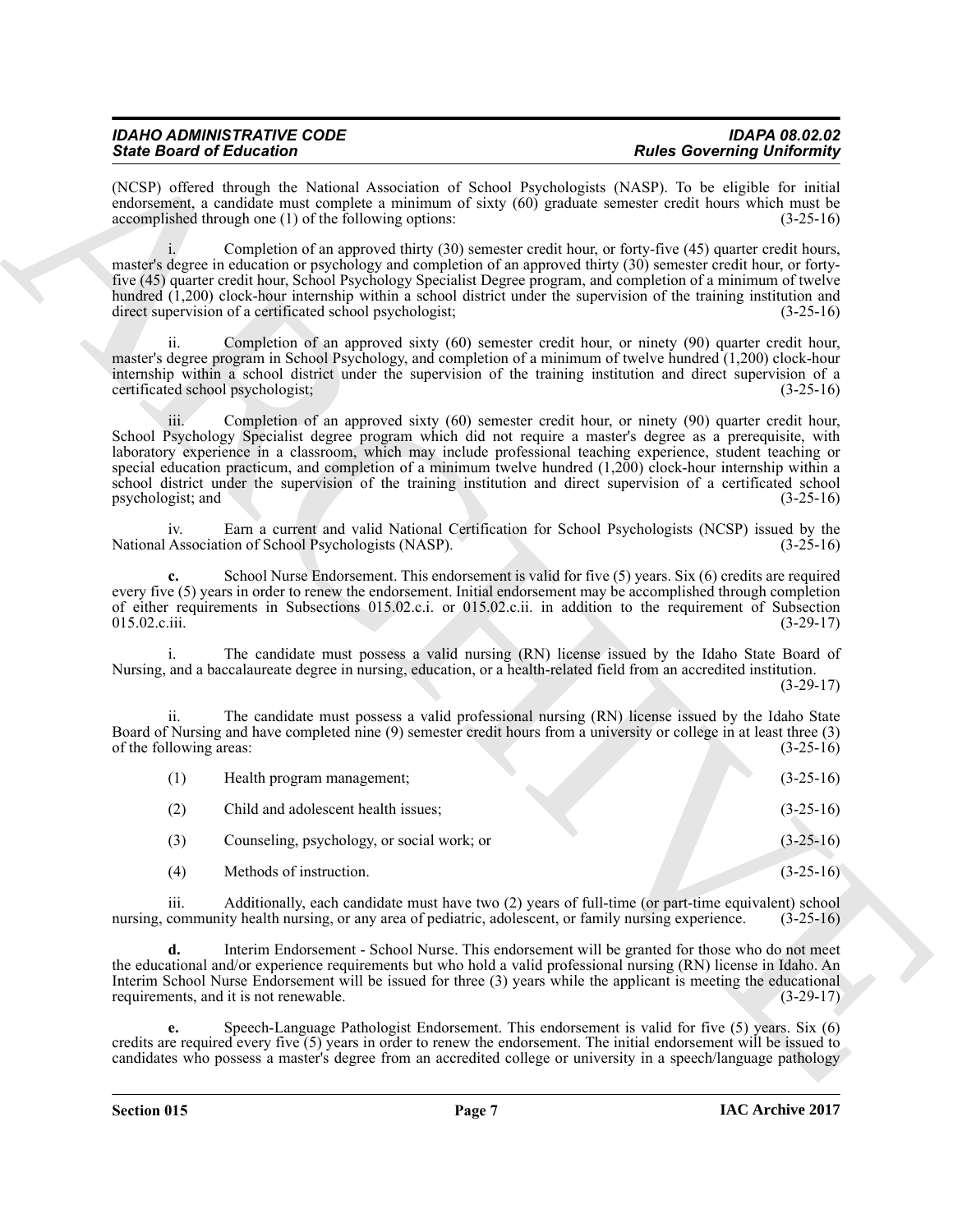program approved by the State Board of Education, and who receive an institutional recommendation from an accredited college or university. (3-25-16) accredited college or university.

**f.** Audiology Endorsement. This endorsement is valid for five (5) years. Six (6) credits are required every five (5) years in order to renew the endorsement. The initial endorsement will be issued to candidates who possess a master's degree from an accredited college or university in an audiology program approved by the State Board of Education, and who receive an institutional recommendation from an accredited college or university.

 $(3 - 25 - 16)$ 

**g.** School Social Worker Endorsement. This endorsement is valid for five (5) years. Six (6) credit hours are required every five (5) years in order to renew the endorsement. Initial endorsement shall be accomplished by meeting the requirements of Subsections 015.02.g.i. through iii., or by meeting the requirement in Subsection  $015.02.\text{g.iv.}:$  (3-29-17)

A master's degree in social work (MSW) from a postsecondary institution accredited by an organization recognized by the State Board of Education. The program must be currently approved by the state educational agency of the state in which the program was completed; and  $(3-29-17)$ educational agency of the state in which the program was completed; and

ii. An institution recommendation from an Idaho State Board of Education approved program; and (3-29-17)

iii. The successful completion of a school social work practicum in a kindergarten through grade twelve 12 (K-12) setting. Post-MSW extensive experience working with children and families may be substituted for the completion of a school social work practicum in a K-12 setting. (3-29-17)

iv. A current and valid master's degree or higher social work license pursuant to chapter 32, title 54 and the rules of the State Board of Social Work Examiners. (3-29-17)

<span id="page-7-0"></span>**h.** Interim Endorsement-Speech Language Pathologist. This certificate will be granted for those who do not meet the educational requirements but who hold a baccalaureate degree in speech language pathology and are pursuing a master's degree in order to obtain the pupil personnel services certificate endorsed in speech language pathology. An interim certificate will be issued for three (3) years while the applicant is meeting the educational requirements, and it is not renewable. (3-29-17)

Since Boston's Education Control of the state of the state of the state of the state of the state of the state of the state of the state of the state of the state of the state of the state of the state of the state of the **03. Administrator Certificate**. Every person who serves as a superintendent, a secondary school principal, or principal of an elementary school with eight (8) or more teachers (including the principal), or is assigned administrative duties over and above those commonly assigned to teachers, is required to hold an Administrator Certificate. The certificate may be endorsed for service as a school principal, a superintendent, or a director of special education and related services. Assistant superintendents are required to hold the Superintendent endorsement. Assistant principals or vice-principals are required to hold the Principal endorsement. Applicants for the Director of Special Education and Related Services endorsement will hold that endorsement on an Administrator Certificate. Proof of proficiency in evaluating teacher performance shall be required of all Administrator Certificate holders. Proof of proficiency in evaluating performance shall be demonstrated by passing a proficiency assessment approved by the State Department of Education as an initial certification requirement. Possession of an Administrator Certificate does not entitle the holder to serve as a teacher at a grade level for which the educator is not qualified or certificated. All administrator certificates require candidates to meet the following competencies of the Idaho Foundation Standards for School Administrators: School Climate, Collaborative Leadership, and Instructional Leadership. The Administrator Certificate is valid for five (5) years. Six (6) semester credit hours are required every five (5) years in order to renew the certificate. (3-29-17)

School Principal Endorsement (Pre-K-12). To be eligible for an Administrator Certificate endorsed for School Principal Pre-K-12, a candidate must have satisfied the following requirements: (3-25-16)

i. Hold a master's degree from an accredited college or university. (3-25-16)

ii. Have four (4) years of full-time certificated experience working with students, Pre-K-12, while under contract in an accredited school setting. (3-25-16)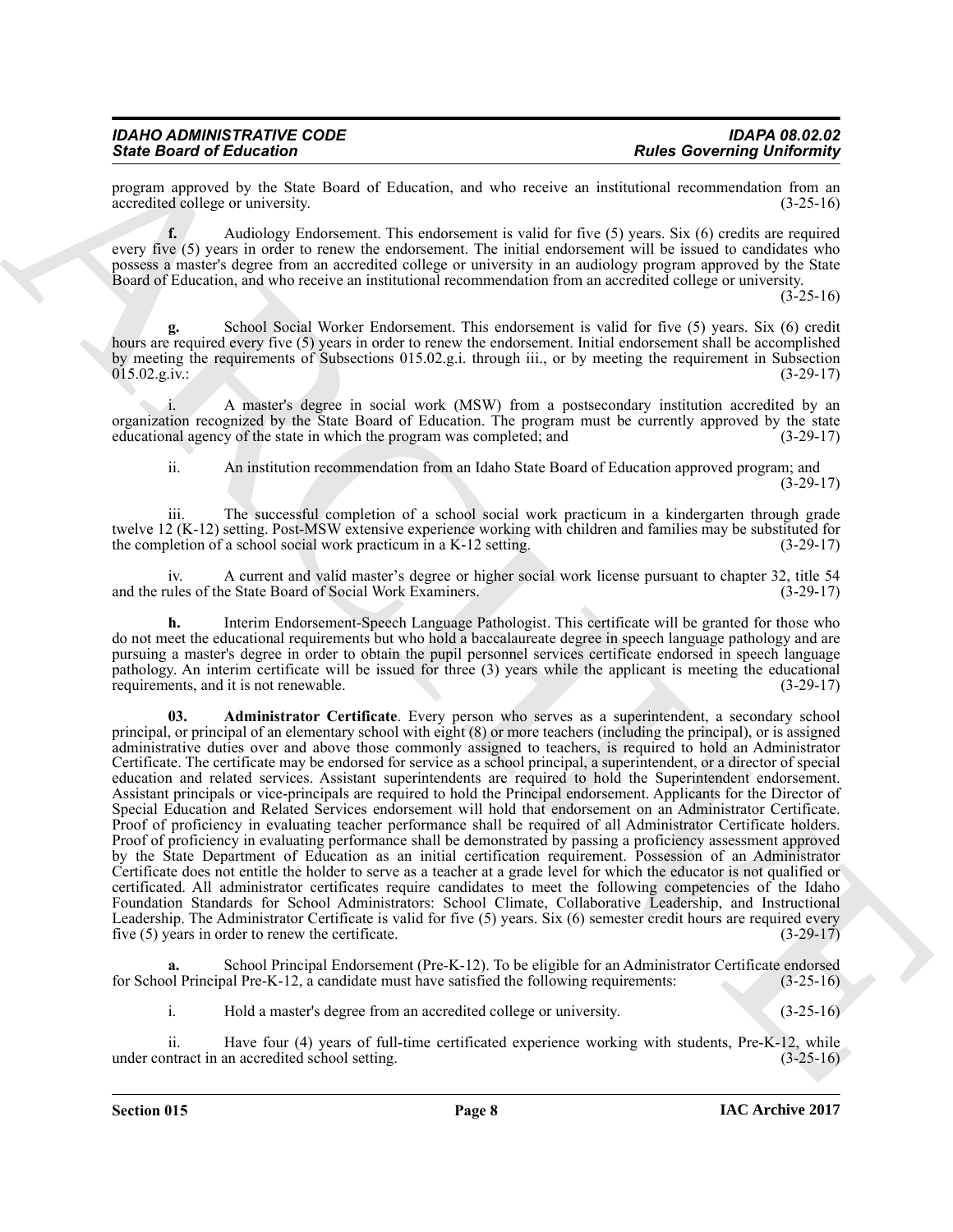iii. Have completed an administrative internship in a state-approved program, or have one (1) year of experience as an administrator in grades Pre-K-12. (3-25-16)

iv. Provide verification of completion of a state-approved program of at least thirty (30) semester credit hours, forty-five (45) quarter credit hours, of graduate study in school administration for the preparation of school principals at an accredited college or university. This program shall include the competencies of the Idaho Foundation Standards for School Administrators: School Climate, Collaborative Leadership, and Instructional Leadership. (3-25-16)

v. An institutional recommendation is required for a School Principal Pre-K-12 Endorsement.

(3-25-16)

**b.** Superintendent Endorsement. To be eligible for an Administrator Certificate with a Superintendent nent, a candidate must have satisfied the following requirements: (3-25-16) endorsement, a candidate must have satisfied the following requirements:

i. Hold an education specialist or doctorate degree or complete a comparable post-master's sixth year program at an accredited college or university. (3-25-16)

ii. Have four (4) years of full-time certificated/licensed experience working with Pre-K-12 students while under contract in an accredited school setting. (3-25-16)

iii. Have completed an administrative internship in a state-approved program for the superintendent endorsement or have one (1) year of out-of-state experience as an assistant superintendent or superintendent in grades Pre-K-12.  $(3-25-16)$ 

iv. Provide verification of completion of an approved program of at least thirty (30) semester credit hours, or forty-five (45) quarter credit hours, of post-master's degree graduate study for the preparation of school superintendents at an accredited college or university. This program in school administration and interdisciplinary supporting areas shall include the competencies in Superintendent Leadership, in additional to the competencies in the Idaho Foundation Standards for School Administrators: School Climate, Collaborative Leadership, and Instructional Leadership. (3-25-16) Instructional Leadership.

v. An institutional recommendation is required for a School Superintendent Endorsement. (3-25-16)

**c.** Director of Special Education and Related Services Endorsement (Pre-K-12). To be eligible for an Administrator Certificate endorsed for Director of Special Education and Related Services Pre-K-12, a candidate must have satisfied all of the following requirements: (3-25-16)

i. Hold a master's degree from an accredited college or university; (3-25-16)

ii. Have four (4) years of full-time certificated/licensed experience working with students Pre-K-12, while under contract in a school setting;

iii. Obtain college or university verification of demonstrated the competencies of the Idaho Foundation Standards for School Administrators: School Climate, Collaborative Leadership, and Instructional Leadership;

 $(3-25-16)$ 

Since Board of Entreprendict meaning in the state operator Relation of the state operator of the state of the state of the state of the state of the state of the state of the state of the state of the state of the state o iv. Obtain college or university verification of demonstrated competencies in the following areas, in addition to the competencies in the Idaho Foundation Standards for School Administrators: Concepts of Least Restrictive Environment; Post-School Outcomes and Services for Students with Disabilities Ages Three (3) to Twenty-one (21); Collaboration Skills for General Education Intervention; Instructional and Behavioral Strategies; Individual Education Programs (IEPs); Assistive and Adaptive Technology; Community-Based Instruction and Experiences; Data Analysis for Instructional Needs and Professional Training; Strategies to Increase Program Accessibility; Federal and State Laws and Regulations and School District Policies; Resource Advocacy; and Technology Skills for Referral Processes, and Record Keeping; (3-25-16) Technology Skills for Referral Processes, and Record Keeping;

v. Have completed an administrative internship/practicum in the area of administration of special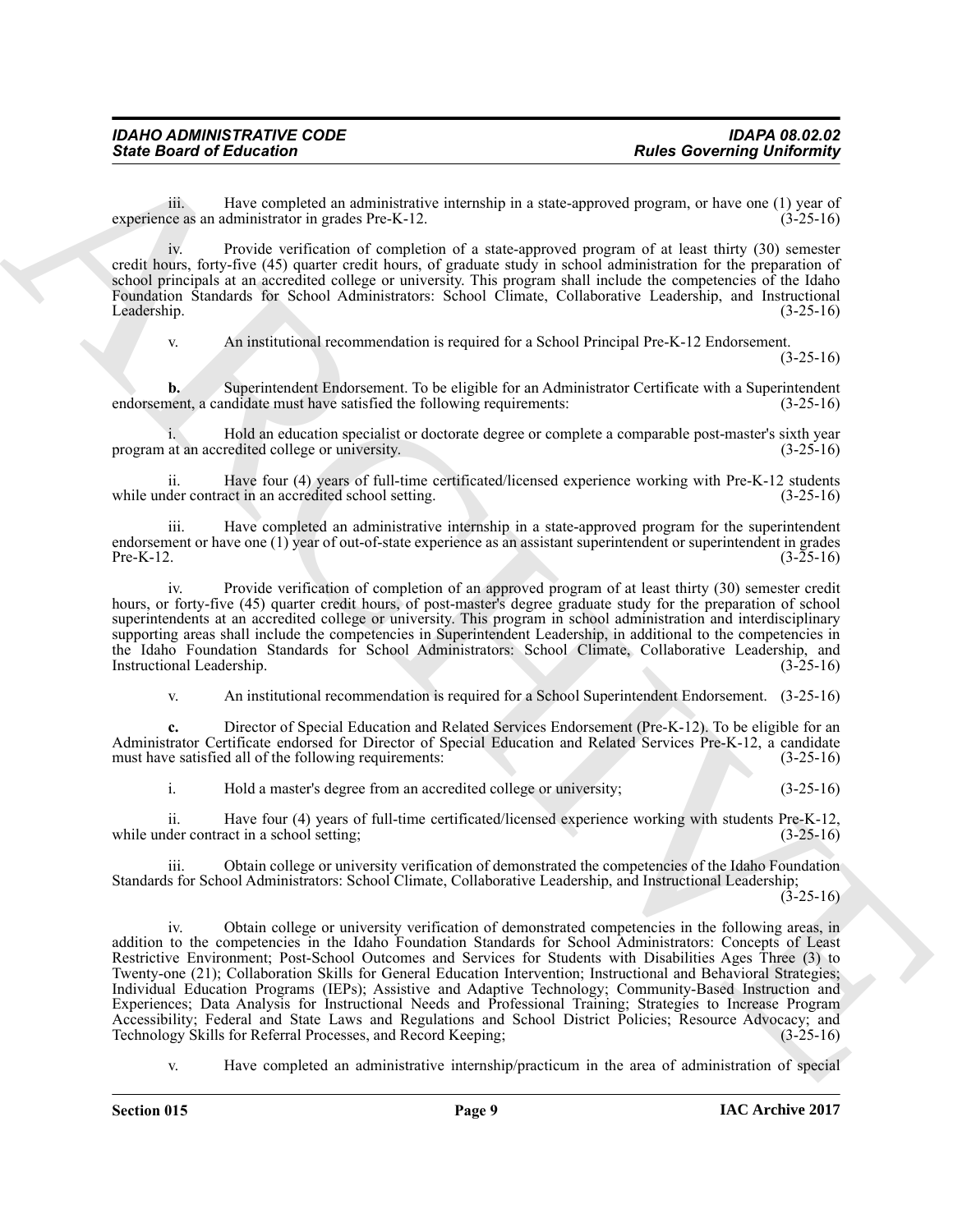education and related services; and (3-25-16)

vi. An institutional recommendation is required for Director of Special Education and Related Services Pre-K-12 Endorsement. (3-25-16)

<span id="page-9-0"></span>**04. Certification Standards For Career Technical Educators**. Teachers of career technical courses or programs in secondary or postsecondary schools must hold an endorsement in an appropriate occupational discipline. This endorsement may be held on a Standard Instructional Certificate or on an Occupational Specialist Certificate. For postsecondary instructors and administrators, certification fees are set by the State Board for Career Technical Education, and application processes are managed by the Division of Career Technical Education.

(3-29-17)

#### <span id="page-9-1"></span>**05. Degree Based Career Technical Certification**. (3-25-16)

Since Board of Enterstone<br>
Since Board of Street and Street and Street and Street and Street and Street and Street and Street and Street and Street and Street and Street and Street and Street and Street and Street and Str **a.** Individuals graduating from an approved occupational teacher preparation degree program qualify to teach in the following five (5) disciplines: Agricultural and Natural Resources; Business Technology Education; Family and Consumer Sciences; Marketing Technology Education; Computer Science Technology and Engineering Technology Education. Occupational teacher preparation course work must meet the Idaho Standards for the Initial Certification of Professional School Personnel. The occupational teacher education program must provide appropriate content to constitute a major in the identified field. Student teaching shall be in an approved program and include experiences in the major field. Applicants shall have accumulated four thousand (4,000) clock hours of related work experience or shall have completed a Division of Career Technical Education approved practicum in their respective field of specialization. (3-29-17)

**b.** The Career Technical Administrator certificate is required for an individual serving as an administrator, director, manager or coordinator of career technical education at the state, secondary or postsecondary level. Individuals must meet the following prerequisites to qualify for the Career Technical Administrator Certificate. Equivalence in each area will be determined on an individual basis by the Division of Career Technical Education.

(3-29-17)

i. Qualify for or hold an Occupational Specialist certificate or hold an occupational endorsement on a standard instructional certificate with an applicable endorsement; (3-29-17)

ii. Provide evidence of a minimum of four (4) years' teaching, three (3) of which must be in a career technical discipline; (3-29-17)

iii. Hold a master's degree; and (3-25-16)

iv. Complete at least fifteen (15) semester credits of administrative course work. Applicants must have completed: financial aspects of career technical education; administration of personnel; and legal aspects of career technical education, and statewide framework for teacher evaluations that includes a laboratory component. Additional course work can be selected from any of the following areas: administration and supervision of occupational programs; instructional supervision; administration internship; curriculum development; curriculum evaluation; research in curriculum; school community relations; communication; teaching the adult learner; coordination of work-based learning programs; and/or measurement and evaluation. (3-29-17) coordination of work-based learning programs; and/or measurement and evaluation.

To renew the Career Technical Administrator Certificate, individuals are required to complete six (6) semester hours of related course work or meet renewal requirements for career technical instructional staff.

 $(3-29-17)$ 

**c.** Work-Based Learning Coordinator Endorsement. Educators assigned to coordinate approved workbased experiences must hold the Work-Based Learning Coordinator endorsement. To be eligible, applicants must hold an occupational endorsement on the Standard Instructional Certificate or qualify for an Occupational Specialist<br>Certificate, plus complete course work in coordination of work-based learning programs. (3-29-17) Certificate, plus complete course work in coordination of work-based learning programs.

**d.** Career Counselor Endorsement. The endorsement for a Career Counselor may be issued to applicants who hold a current Pupil Personnel Services Certificate-Endorsed Counselor K-12 and who have satisfied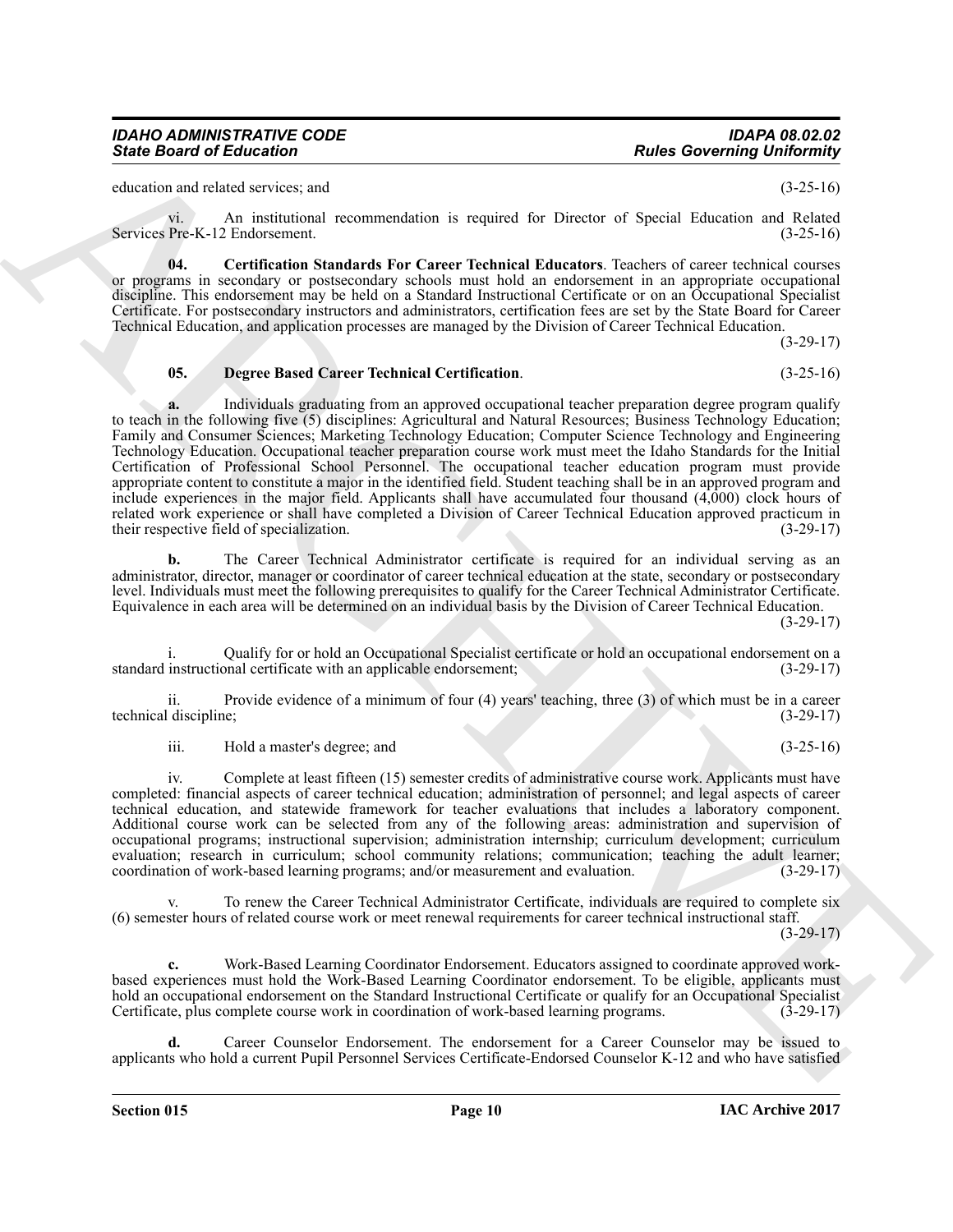| <b>IDAHO ADMINISTRATIVE CODE</b> | <b>IDAPA 08.02.02</b>             |
|----------------------------------|-----------------------------------|
| <b>State Board of Education</b>  | <b>Rules Governing Uniformity</b> |

the following career technical requirement: Career Pathways and Career Technical Guidance; Principles/Foundations of Career Technical Education; and Theories of Occupational Choice. (3-25-16) of Career Technical Education; and Theories of Occupational Choice.

<span id="page-10-0"></span>**06. Occupational Specialist Certificate**. The Occupational Specialist Certificates are industry based career technical certifications issued in lieu of a degree based career technical certificate. Certificate holders must meet the following eligibility requirements: (3-29-17)

Sink Bookmain of Hiddex Corresponds (Corresponds of the Corresponds of the Corresponds of Corresponds of Corresponds of Corresponds of Corresponds of Corresponds (Corresponds of Corresponds of Corresponds of Corresponds o **a.** Be eighteen (18) years of age; document full-time, successful, recent, gainful employment in the area for which certification is requested; possess either a high school diploma or General Educational Development (GED) certificate; meet provisions of Idaho Code; and, verify technical skills through work experience, certification or testing as listed below. When applicable, requirements of occupationally related state agencies must also be met. Since educational levels and work experiences vary, applicants may be determined highly qualified under any one (1) of the following three  $(3)$  options:

i. Have eight (8) years or sixteen thousand (16,000) hours of recent, gainful employment in the occupation for which certification is requested. Up to forty-eight (48) months credit or up to eight thousand (8,000) hours can be counted toward the eight (8) years on a month-to-month basis for journeyman training or completed postsecondary training in a career technical education program; or (3-29-17)

ii. Have a baccalaureate degree in the specific occupation or related area, plus three (3) years or six thousand (6,000) hours of recent, gainful employment in the occupation; or (3-29-17)

iii. Meet one (1) of the following:  $(3-25-16)$ 

(1) Be a journeyman with two (2) years of recent, full-time, gainful, related work experience, or have completed a formal apprenticeship program in the occupation or related area for which certification is requested. The apprenticeship must be under the direction of an employer and the Bureau of Apprenticeship and Training or an approved state apprenticeship agency; (3-29-17) approved state apprenticeship agency;

(2) Pass an approved state or national certification examination plus three (3) years of recent, gainful, related work experience (length and type of work experience will be determined on an individual basis); or

 $(3-29-17)$ 

Pass approved industry related certification for skill level requirements (vendor and industry specific) plus three (3) years of recent, gainful, related work experience (length and type of work experience will be determined on an individual basis). If no competency test exists, a written recommendation from a representative occupational advisory council/committee and recorded in its minutes is required to verify occupational competence. (3-29-17)

**b.** Limited Occupational Specialist Certificate. This certificate is issued to individuals who are new to teaching in public schools. The certificate is valid for three (3) years and is non-renewable: (3-29-17)

Within the first eighteen (18) months, the holder must complete the pre-service workshop sponsored by the Division of Career Technical Education and an approved course in career technical methods and student assessment; (3-29-17)

ii. Complete a new-teacher induction workshop at the state or district level; (3-25-16)

iii. Within the three-year (3) period of the Limited Occupational Specialist Certificate, the instructor must satisfactorily demonstrate competencies in Principles/Foundations of Occupational Education and Methods of Teaching Occupational Education. Additionally, the instructor must satisfactorily demonstrate competencies in two (2) of the following areas: Career Pathways and Guidance; Analysis, Integration, and Curriculum Development; and Measurement and Evaluation. (3-29-17)

**c.** Standard Occupational Specialist Certificate. This certificate is issued to individuals who have: (3-29-17)

**Section 015 Page 11**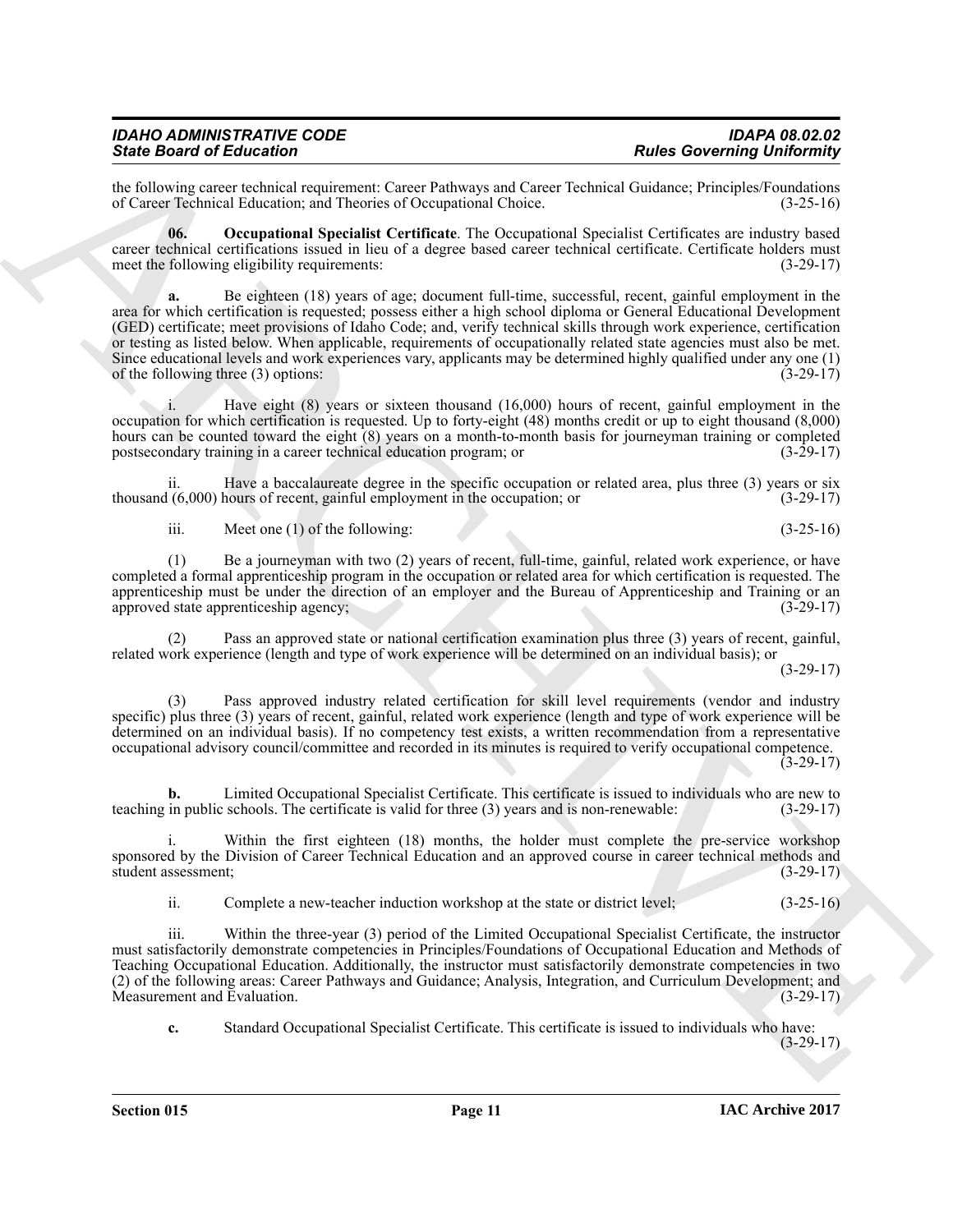| IDAHO ADMINISTRATIVE CODE       | <b>IDAPA 08.02.02</b>             |
|---------------------------------|-----------------------------------|
| <b>State Board of Education</b> | <b>Rules Governing Uniformity</b> |

i. Completed the pre-service workshop sponsored by the Division of Career Technical Education and ved course in career technical methods and student assessment; and (3-29-17) an approved course in career technical methods and student assessment; and

ii. Completed a new-teacher induction workshop at the state or district level; and (3-29-17)

iii. Can satisfactorily demonstrate competencies in Principles/Foundations of Occupational Education hods of Teaching Occupational Education; and (3-29-17) and Methods of Teaching Occupational Education; and

iv. Can demonstrate competencies in two (2) of the following areas: Career Pathways and Guidance;<br>Integration, and Curriculum Development; and Measurement and Evaluation; and (3-29-17) Analysis, Integration, and Curriculum Development; and Measurement and Evaluation; and

The Standard Occupational Specialist Certificate is valid for five (5) years and must be renewed pursuant to Section 060 of these rules. Credit equivalencies will be based on verification of one hundred twenty (120) hours of approved related work experience or forty-five (45) hours of participation at approved technical conferences, institutes, or workshops or any equivalent combination thereof, and having on file a new professional development plan for the next certification period. Work experience may be prorated at the rate of forty (40) hours per credit. Technical conference, institutes, or workshop participation may be prorated at the rate of fifteen (15) hours per credit.  $(3-29-17)$ 

**d.** Advanced Occupational Specialist Certificate. This certificate is issued to individuals who:

 $(3-29-17)$ 

i. Meet the requirements for the Standard Occupational Specialist Certificate; (3-29-17)

ii. Can provide evidence of completion of a teacher training degree program or eighteen (18) semester credits of approved education related course work, such as educational methodology in the content area, in addition to the twelve (12) semester credits required for the Standard Occupational Specialist Certificate (a total of thirty (30) semester credits): and (3-29-17) semester credits); and

iii. File a new professional development plan for the next certification period; and (3-25-16)

Since Board of Education Constraints weakles agreement to the Distance Research of the Constraints of the Constraints of the Constraints of the Constraints of the Constraints of the Constraints of the Constraints of the C iv. The Advanced Occupational Specialist Certificate is valid for five (5) years and must be renewed pursuant to Section 060. At least three (3) educationally focused semester credits must be taken for university or college credit. Verification will be based on an official transcript. In addition to the minimum of three (3) semester credits, in-service activities or related work experience may be used. Credit equivalencies will be based on verification of one hundred twenty (120) hours of approved related work experience or forty-five (45) hours of participation at approved technical conferences, institutes and workshops or any equivalent combination thereof, and having on file a new professional development plan for the next certification period. Work experience may be prorated at the rate of forty (40) hours per credit. Technical conference, institutes, or workshop participation may be prorated at the rate of fifteen (15) hours per credit. (3-29-17)

<span id="page-11-0"></span>**07. Postsecondary Specialist**. A Postsecondary Specialist certificate will be granted to a current academic faculty member whose primary employment is with any accredited Idaho postsecondary institution. To be eligible to teach in the public schools under this postsecondary specialist certificate, the candidate must supply a recommendation from the employing institution (faculty's college dean). The primary use of this state-issued certificate will be for distance education, virtual classroom programs, and for public and postsecondary partnerships.  $(3-29-17)$ 

**a.** Renewal. This certificate is good for five (5) years and is renewable. To renew the certificate, the renewal application must be accompanied with a new written recommendation from the postsecondary institution (faculty's college dean level or higher). (faculty's college dean level or higher).

**b.** Fees. The fee is the same as currently in effect for an initial or renewal certificate as established in  $(3-25-16)$ Section 066 of these rules.

| The candidate must meet the following qualifications:              | $(3-25-16)$ |
|--------------------------------------------------------------------|-------------|
| Hold a master's degree or higher in the content area being taught; | $(3-25-16)$ |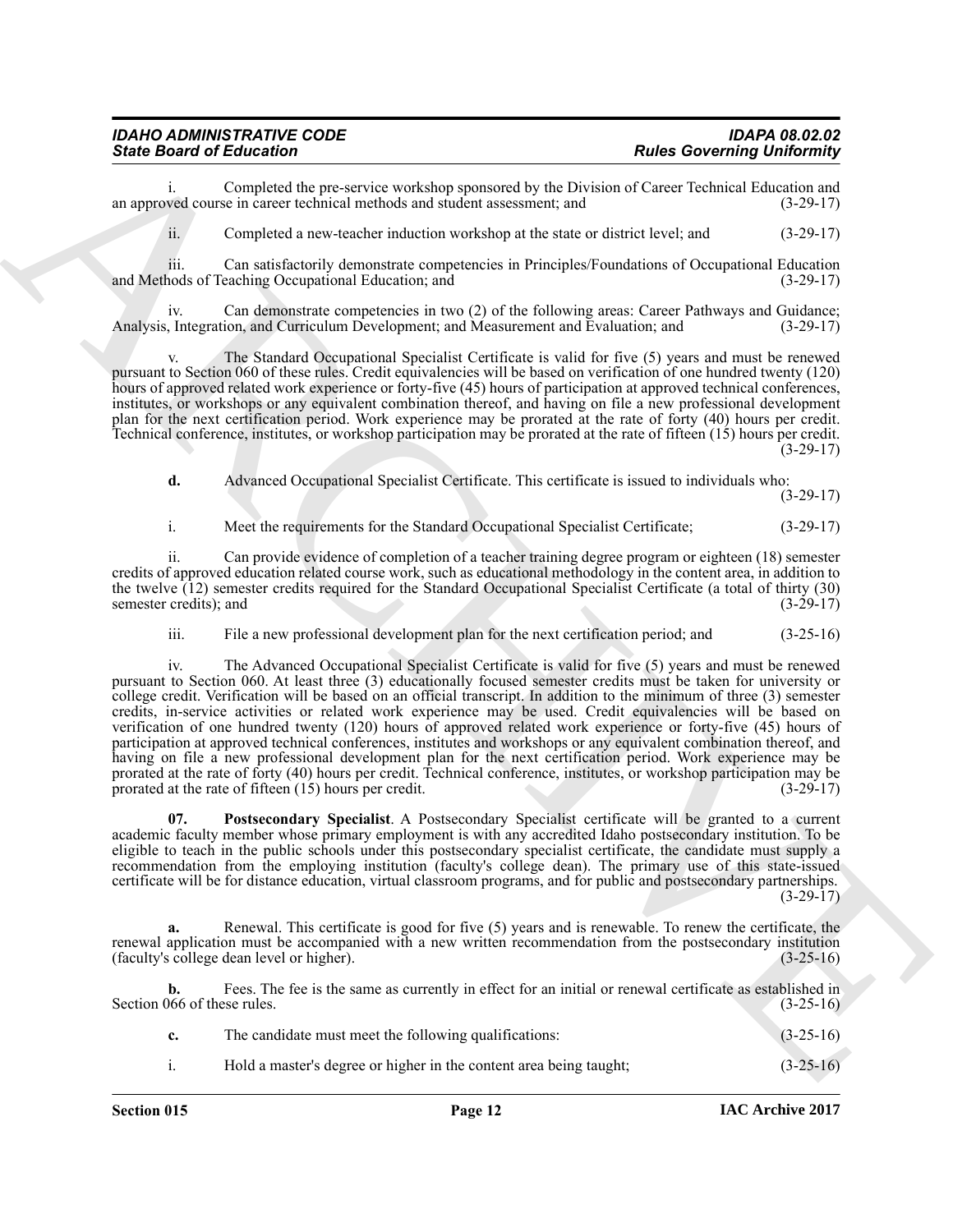<span id="page-12-1"></span>ii. Be currently employed by the postsecondary institution in the content area to be taught; and  $(3-25-16)$ 

iii. Complete and pass a criminal history background check as required according to Section 33-130, Idaho Code. (3-25-16)

**08. American Indian Language**. Each Indian tribe shall provide to the State Department of Education the names of those highly and uniquely qualified individuals who have been designated to teach the tribe's native language in accordance with Section 33-1280, Idaho Code. Individuals identified by the tribe(s) may apply for an Idaho American Indian Certificate as American Indian languages teachers. (3-25-16) Idaho American Indian Certificate as American Indian languages teachers.

**a.** The Office of Indian Education at the State Department of Education will process an application net the requirements of the Tribe(s) for an American Indian languages teacher. (3-25-16) that has met the requirements of the  $\text{Triple}(s)$  for an American Indian languages teacher.

**b.** Once an application with Tribal approval has been received, it will be reviewed and, if approved, it will be forwarded to the Office of Certification for a criminal history background check as required in Section 33- 130, Idaho Code. The application must include a ten finger fingerprint card or scan and a fee for undergoing a criminal history check pursuant to Section 33-130, Idaho Code. (3-25-16)

**c.** The Office of Certification will review the application and verify the applicant is eligible for an Idaho American Indian Certificate. The State Department of Education shall authorize an eligible applicant as an American Indian languages teacher. An Idaho American Indian Certificate is valid for not more than five (5) years. Individuals may apply for a renewal certificate. (3-25-16)

#### <span id="page-12-2"></span>**09. Junior Reserved Officer Training Corps (Junior ROTC) Instructors**. (3-25-16)

**a.** Each school district with a Junior ROTC program shall provide the State Department of Education with a list of the names of those individuals who have completed an official armed forces training program to qualify as Junior ROTC instructors in high schools. (3-25-16) as Junior ROTC instructors in high schools.

**b.** Each school district with a Junior ROTC program shall provide the State Department of Education with a notarized copy of their certificate(s) of completion. (3-25-16)

**c.** Authorization Letter. Upon receiving the items identified in Subsections 015.09.a. and b., the State ent of Education shall issue a letter authorizing these individuals as Junior ROTC instructors. (3-29-17) Department of Education shall issue a letter authorizing these individuals as Junior ROTC instructors.

<span id="page-12-0"></span>**10. Additional Renewal Requirements**. In addition to specific certificate or endorsement renewal requirements, applicants must meet the following renewal requirements as applicable: (3-25-16)

Since Board of Entremotion Compared by the posteversion multiplier and concerning University in the secondary of the secondary of the secondary of the secondary of the secondary of the secondary of the secondary of the se **a.** Mathematics In-Service Program. In order to recertify, the state approved mathematics instruction course titled "Mathematical Thinking for Instruction", or another State Department of Education approved alternative course, shall be required. The "Mathematical Thinking for Instruction" course consists of three (3) credits. Teachers must take one (1) of the three (3) courses developed that is most closely aligned with their current assignment. Any teacher successfully completing said course shall be deemed to have met the requirement of Subsection 060.02.c. of this rule as long as said course is part of an official transcript or completed before September 1, 2013, and verified by the State Department of Education. Successful completion of a state approved mathematics instruction course shall be a one-time requirement for renewal of certification for those currently employed in an Idaho school district and shall be included within current requirements for continuing education for renewal. The following must successfully complete the "Mathematical Thinking for Instruction" course or another State Department of Education approved<br>alternative course in order to recertify: (3-29-17) alternative course in order to recertify:

i. Each teacher holding an Early Childhood/Early Childhood Special Education Blended endorsement (Birth - Grade 3) who is employed by a school district or charter school as a K-3 multi-subject or special<br>(3-29-17) education teacher;

ii. Each teacher holding a Standard Instructional Certificate (K-8) who is employed by a school r charter school as a K-6 multi-subject teacher; district or charter school as a  $K-6$  multi-subject teacher;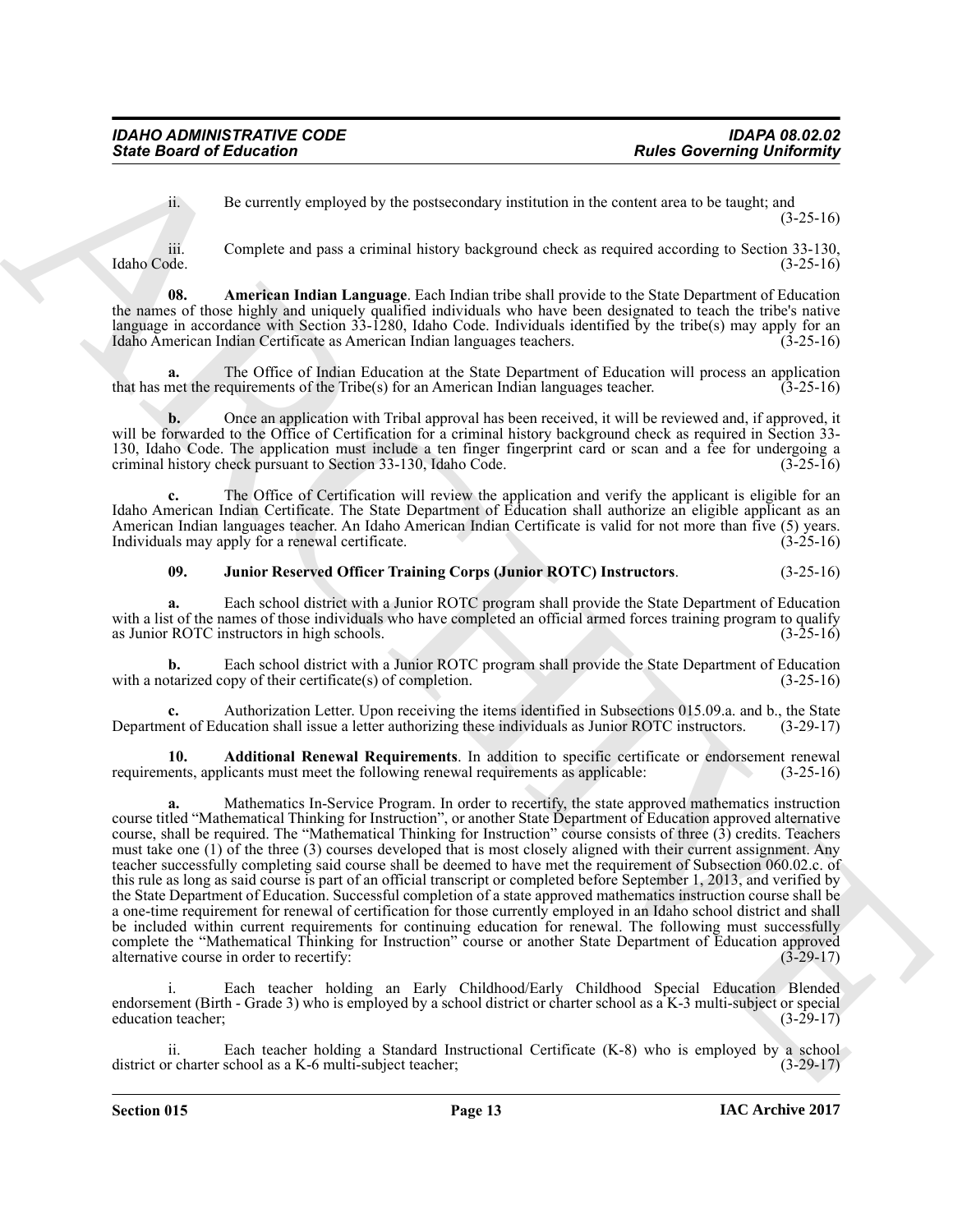iii. Each teacher holding a Standard Instructional Certificate (6-12) teaching in a mathematics content classroom (grade six (6) through grade twelve (12)) including Title I who is employed by a school district or charter school; and  $(3-29-17)$ 

iv. Each teacher holding a Standard Exceptional Child Generalist Endorsement who is employed by a school district or charter school as a special education teacher.

Each school administrator coming from out-of-state holding an Administrator Certificate who is<br>13-29-17) (3-29-17) employed by a school district or charter school.

Since Board of Entire theorem. The base of the contribute of the contribute of the contribute of the contribute of the contribute of the contribute of the contribute of the contribute of the contribute of the contribute o **b.** Waiver of Mathematics In-Service Program. When applying for certificate renewal, an automatic waiver of the mathematics in-service program requirement shall be granted for any certificated individual living outside of the state of Idaho who is not currently employed as an educator in the state of Idaho. This waiver applies only as long as the individual remains outside the state of Idaho or as long as the individual is not employed as an educator in the state of Idaho. Upon returning to Idaho or employment in an Idaho public school, the educator will need to complete this requirement prior to the next renewal period. (3-25-16)

**c.** Idaho Comprehensive Literacy Course. In order to recertify, a state approved Idaho Comprehensive Literacy Course shall be required. Successful completion of a state approved Idaho Comprehensive Literacy course shall be a one-time requirement for renewal of certification for those currently employed in an Idaho school district and shall be included within current requirements for continuing education for renewal. The following individuals must successfully complete an Idaho Comprehensive Literacy course in order to recertify: (3-25-16)

i. Each teacher holding an Early Childhood/Early Childhood Special Education Blended Endorsement (Birth - Grade 3) who is employed by a school district or charter school; (3-29-17)

ii. Each teacher holding a Standard Instructional Certificate (K-8) who is employed by a school district or charter school; and (3-29-17) (3-29-17)

iii. Each teacher holding a Standard Exceptional Child Generalist Endorsement who is employed by a school district or charter school. (3-29-17)

**d.** Administrator certificate renewal. In order to recertify, holders of an administrator certificate must complete a course consisting of a minimum of three (3) semester credits in the Idaho framework for teachers' evaluation pursuant to Section 33-1204, Idaho Code. Credits must be earned through an approved teacher preparation program and include a laboratory component. The laboratory component must include in-person or video observation and scoring of teacher performance using the statewide framework for teacher's evaluation. The course must include the following competencies: (8-31-17) the following competencies:

i. Understanding professional practice in Idaho evaluation requirements, including gathering accurate evidence and artifacts, understanding and using the state framework for evaluation rubric with fidelity, proof of calibration and interrater reliability, ability to provide effective feedback for teacher growth, and understanding and advising teachers on individualized learning plan and portfolio development. (8-31-17)T

Understanding student achievement and growth in the Idaho evaluation framework, including understanding how measurable student achievement and growth measures impact summative evaluation ratings and proficiency in assessment literacy. (8-31-17) proficiency in assessment literacy.

#### <span id="page-13-1"></span><span id="page-13-0"></span>**016. IDAHO INTERIM CERTIFICATE.**

The State Department of Education or the Division of Career Technical Education, as applicable to the certificate, is authorized to issue a three-year (3) interim certificate to those applicants who hold a valid certificate/license from another state or other entity that participates in the National Association of State Directors of Teacher Education and Certification (NASDTEC) Interstate Agreement pursuant to Section 33-4104, Idaho Code, or engaged in an alternate route to certification as prescribed herein.

<span id="page-13-2"></span>**01. Interim Certificate Not Renewable**. Interim certification is only available on a one-time basis per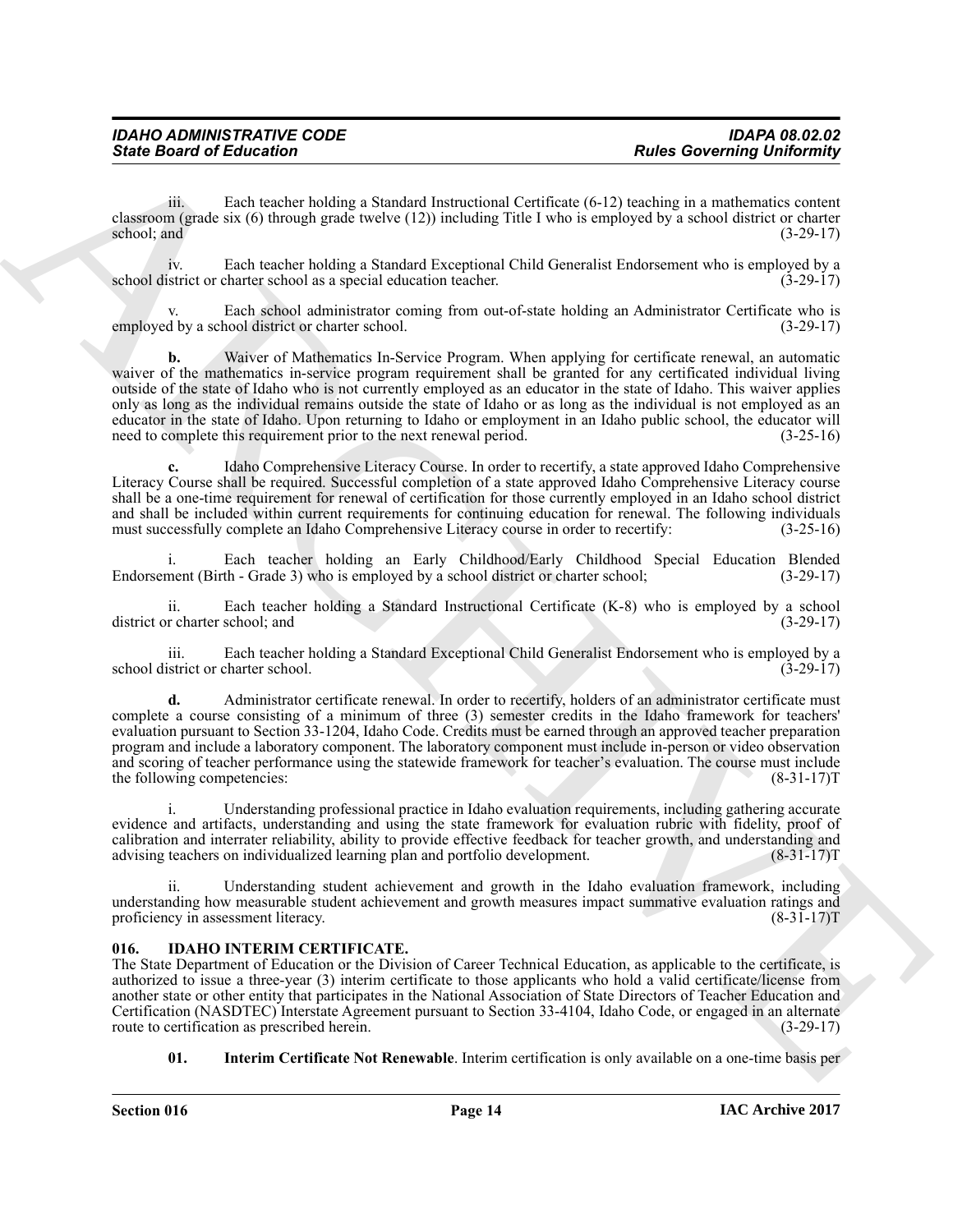### *IDAHO ADMINISTRATIVE CODE IDAPA 08.02.02 State Board of Education Rules Governing Uniformity*

individual except under extenuating circumstances approved by the State Department of Education. It will be the responsibility of the individual to meet the requirements of the applicable alternate authorization route and to obtain a full Idaho Educator Credential during the term of the interim certificate. (3-29-17)

<span id="page-14-8"></span>**02. Idaho Comprehensive Literacy Course**. For all Idaho teachers working on interim certificates, alternate routes or coming from out of the state, completion of a state approved Idaho Comprehensive Literacy course<br>shall be a one-time requirement for full certification. shall be a one-time requirement for full certification.

**a.** Those individuals who qualify for an Idaho certificate through state reciprocity shall be granted a three-year, non-renewable interim certificate to allow time to meet the Idaho Comprehensive Literacy Course requirement. (3-25-16)

<span id="page-14-9"></span>**03. Mathematical Thinking for Instruction**. For all Idaho teachers working on interim certificates (alternate authorizations, nontraditional routes, or coming from out of the state), with an All Subjects K-8 endorsement or any mathematics endorsement must complete a state approved Mathematical Thinking for Instruction, or another State Department of Education approved alternative course, as a one-time requirement to receive a standard instructional, standard occupational, or advanced occupational certificate. (3-29-17) receive a standard instructional, standard occupational, or advanced occupational certificate.

<span id="page-14-11"></span>**04. Technology**. Out-of-state applicants will be reviewed by the hiring district for technology deficiencies and may be required to take technology courses to improve their technology skills.  $(4-7-11)$ 

<span id="page-14-10"></span><span id="page-14-7"></span>**05. Reinstatement of Expired Certificate**. An individual holding an expired Idaho certificate may be issued a nonrenewable three-year interim certificate. During the validity period of the interim certificate, the applicant must meet all current requirements listed for the specific certificate and endorsement(s) including the appropriate content, pedagogy, and performance assessments. (3-29-12)

Since Book of Education Constraints approved by the Sec. Dermiss of Columbia and The Education Constraints are not the summarized by the Sec. Dermiss and the summarized by the Sec. Dermiss and the summarized by the Sec. D **06. Foreign Institutions.** An educator having graduated from a foreign institution that is listed in the Accredited Degree-Granting Institutions section of the "Accredited Institutions of Postsecondary Education" and having a valid/current teaching certificate/license from the country or province in which the foreign institution is located, may be issued a non-renewable, three-year interim certificate. The applicant must also complete the requirements listed in Section 013 of these rules. (4-2-08) requirements listed in Section 013 of these rules.

<span id="page-14-6"></span>**07. Codes of Ethics**. All laws and rules governing standard certificated staff with respect to conduct, discipline, and professional standards shall apply to all individuals serving in an Idaho public school, including those employed under an interim certificate. (8-31-17) employed under an interim certificate.

#### <span id="page-14-12"></span><span id="page-14-0"></span>**017. INTERSTATE CERTIFICATION COMPACT.**

Idaho participates in the Interstate Agreement of Qualification of Education Personnel. This agreement applies equally to teachers entering Idaho from another compact-member state and to teachers entering another compactmember state from Idaho. The compact applies to classroom teachers only. Trades and industries teachers are not covered by the agreement. (Section 33-4104, Idaho Code) (4-1-97)

#### <span id="page-14-2"></span><span id="page-14-1"></span>**018. CONTENT, PEDAGOGY AND PERFORMANCE ASSESSMENT FOR CERTIFICATION.**

<span id="page-14-3"></span>**01. Assessments**. State Board of Education approved content, pedagogy and performance area assessments shall be used in the state of Idaho to ensure qualified teachers are employed in Idaho's classrooms. The Professional Standards Commission shall recommend assessments and qualifying scores to the State Board of Education for approval. (4-2-08)

<span id="page-14-5"></span>**02. Out-of-State Waivers**. An out-of-state applicant for Idaho certification holding a current certificate may request a waiver from the above requirement. The applicant shall provide evidence of passing a state approved content, pedagogy and performance area assessment(s) or hold current National Board for Professional Standards Teaching Certificate. (4-2-08)

<span id="page-14-4"></span>**03. Idaho Comprehensive Literacy Assessment**. All applicants for initial Idaho certification (Kindergarten through grade twelve (12)) from an Idaho approved teacher education program must demonstrate competency in comprehensive literacy. Areas to be included as parts of the assessment are: phonological awareness,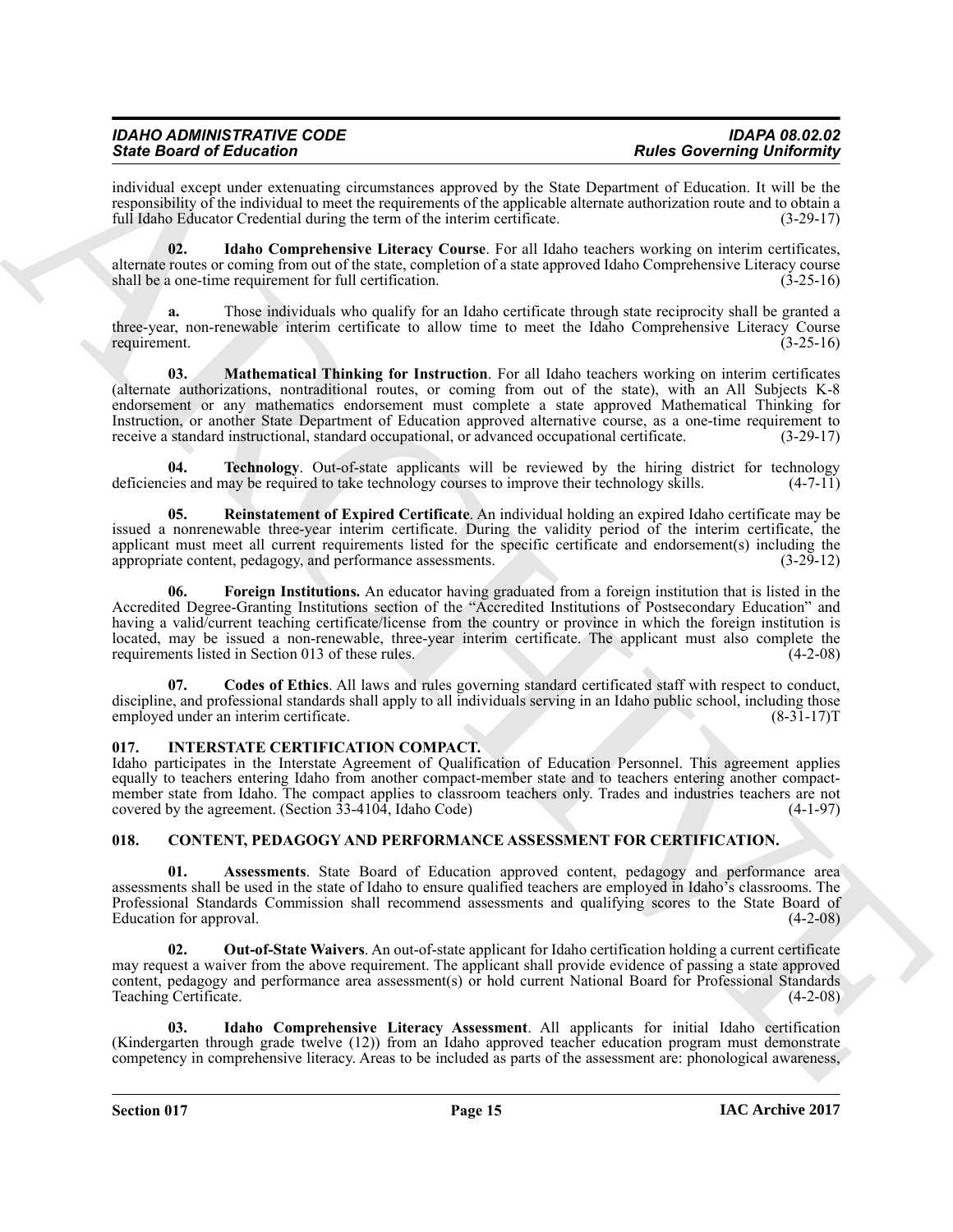## *IDAHO ADMINISTRATIVE CODE IDAPA 08.02.02*

phonics, fluency, vocabulary, comprehension, writing, and assessments and intervention strategies. Each Idaho public higher education institution shall be responsible for the assessment of teacher candidates in its teacher preparation program. The assessment must measure teaching skills and knowledge congruent with current research on best literacy practices for elementary students or secondary students (adolescent literacy) dependent upon level of certification and English Language Learners. In addition, the assessment must measure understanding and the ability to apply strategies and beliefs about language, literacy instruction, and assessments based on current research and best practices congruent with International Reading Association/National Council of Teachers of English standards, National English Language Learner's Association professional teaching standards, National Council for Accreditation of Teacher Education standards, and state accreditation standards. (4-7-11)

<span id="page-15-2"></span>**04. Technology Assessment**. All applicants for initial Idaho certification (Kindergarten through grade twelve (12)) from an Idaho approved teacher education program must demonstrate proficiency in relevant technology skills and practices to enhance classroom management and instruction. Each Idaho public higher education institution shall be responsible for the assessment of teacher candidates in its teacher preparation program. The assessment must measure understanding and the ability to apply strategies and beliefs about the integration of technology based on current research and best practices congruent with the International Society for Technology in Education professional teaching standards, the National Council for Accreditation of Teacher Education standards, and state accreditation standards. (4-7-11)

#### <span id="page-15-0"></span>**019. -- 020. (RESERVED)**

#### <span id="page-15-3"></span><span id="page-15-1"></span>**021. ENDORSEMENTS.**

Since Boston's Education Constrainers and the second section and the second interest in the second of the second section in the second section is the second section of the second section in the second section is the secon Holders of a Standard Instructional Certificate, Standard Occupational Specialist Certificate, and Advanced Occupational Specialist Certificate may be granted endorsements in subject areas as provided herein. Instructional staff are eligible to teach in the grades and content areas of their endorsements. Idaho preparation programs shall prepare candidates for endorsements in accordance with the Idaho Standards for Initial Certification of Professional School Personnel. An official statement of competency in a teaching area or field is acceptable in lieu of required credits if such statements originate in the department or division of the accredited college or university in which the competency is established and are approved by the director of teacher education of the recommending college or university. Statements must include the number of credits the competency evaluation is equivalent to. To add an endorsement to an existing credential, an individual shall complete the credit hour requirements as provided herein and shall also meet or exceed the state qualifying score on appropriate, state approved content, pedagogy and performance assessments. When converting semester credit hours to quarter credit hours, two (2) semester credit hours is equal to three (3) quarter credit hours. (3-29-17)

<span id="page-15-5"></span>**01. Clinical Experience Requirement**. All endorsements require supervised teaching experience in the relevant content area, or a State Department of Education or Division of Career Technical Education approved alternative clinical experience as applicable to the area of endorsement. (8-31-17)T

<span id="page-15-4"></span>**02. Alternative Authorization to Endorsement**. Candidates shall meet all requirements of the chosen option for the endorsement as provided herein. (8-31-17)T

**a.** Option I -- An official statement of competency in a teaching area or field is acceptable in lieu of courses for a teaching field if such statements originate in the department or division of the accredited college or university in which the competency is established and are approved by the director of teacher education of the recommending college or university. (3-29-17) recommending college or university.

**b.** Option II -- National Board. By earning National Board Certification in content specific areas, teachers may gain endorsement in a corresponding subject area. (3-29-17)

**c.** Option III -- Master's degree or higher. By earning a graduate degree in a content specific area, candidates may add an endorsement in that same content area to a valid instructional certificate. (8-31-17)T

**d.** Option IV -- Testing and/or Assessment. Two (2) pathways are available to some teachers, g upon endorsement(s) already held. (3-29-17) depending upon endorsement $(s)$  already held.

i. Pathway 1 -- Endorsements may be added through state-approved testing and a mentoring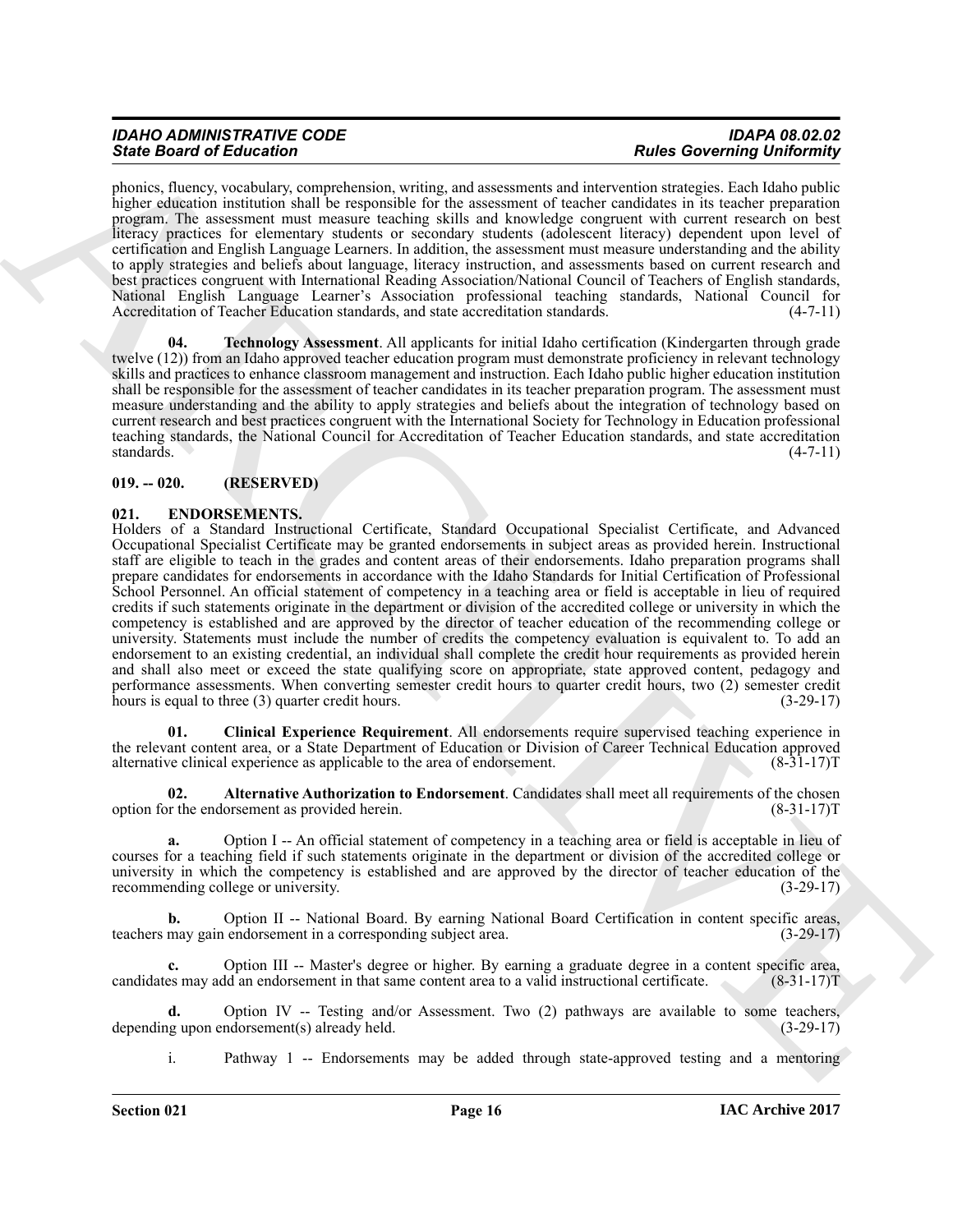| <b>IDAHO ADMINISTRATIVE CODE</b> | <b>IDAPA 08.02.02</b>             |
|----------------------------------|-----------------------------------|
| <b>State Board of Education</b>  | <b>Rules Governing Uniformity</b> |

component. The appropriate test must be successfully completed within the first year of authorization in an area closely compatible with an endorsement for which the candidate already qualifies and is experienced. Additionally, requires the successful completion of a one (1)-year state-approved mentoring component; or (8-31-17)T

ii. Pathway 2 -- Endorsements may be added through state-approved testing in an area less closely compatible with an endorsement for which the candidate already qualifies and is experienced. The appropriate test must be successfully completed within the first year of the authorization. Additionally, requires the successful completion of a one (1)-year state-approved mentoring component and passing a final pedagogy assessment.

 $(3-25-16)$ 

#### <span id="page-16-0"></span>**022. ENDORSEMENTS A - D.**

#### <span id="page-16-2"></span><span id="page-16-1"></span>**01. Agriculture Science and Technology (6-12)**. (3-16-04)

**a.** Forty-five (45) semester credit hours including course work in each of the following areas: agriculture education; agriculture mechanics; agriculture business management; soil science; animal science; and plant science; or (3-29-17) plant science; or

<span id="page-16-4"></span>**b.** Occupational teacher preparation pursuant to Section 015.04 through 015.06. (3-29-17)

**02. American Government /Political Science (6-12)**. Twenty (20) semester credit hours to include: a minimum of six (6) semester credit hours in American Government, six (6) semester credit hours in U.S. History Survey, and a minimum of three (3) semester credit hours in Comparative Government. Remaining course work must be selected from Political Science. Course work may include three (3) semester credit hours in World History Survey. (4-11-06)

<span id="page-16-5"></span><span id="page-16-3"></span>**03. All Subjects (K-8)**. Allows one to teach in any educational setting (K-8). Twenty (20) semester credit hours, or thirty (30) quarter credit hours in the philosophical, psychological, methodological foundations, instructional technology, and professional subject matter must be in elementary education including at least six (6) semester credit hours, or nine (9) quarter credit hours, in developmental reading. This endorsement must be accompanied by at a minimum one (1) additional subject area endorsement allowing teaching of that subject through grade 9 or kindergarten through grade 12. (3-29-17)

Since Board of Education 14. In the system of the system of the **Education Convention of the system of the system of the system of the system of the system of the system of the system of the system of the system of the sy 04. Bilingual Education (K-12)**. Twenty (20) semester credit hours leading toward competency as defined by Idaho Standards for Bilingual Education Teachers to include all of the following: at least nine (9) upper division semester credit hours in one (1) Modern Language other than English, including writing and literature, and advanced proficiency according to the American Council on the Teaching of Foreign Languages (ACTFL) guidelines; cultural diversity; ENL/Bilingual Methods; second language acquisition theory and practice; Foundations of ENL/Bilingual Education, Federal and State Law, Testing/identification of Limited English Proficient Students; at least two (2) semester credit hours in Bilingual Practicum; and three (3) semester credit hours in a Bilingual Education related elective (ex: linguistics, critical pedagogy, parent involvement). (4-4-13)

<span id="page-16-6"></span>**05. Biological Science (5-9 or 6-12)**. Twenty (20) semester credit hours including coursework in each llowing areas: molecular and organismal biology, heredity, ecology and biological adaptation. (3-29-17) of the following areas: molecular and organismal biology, heredity, ecology and biological adaptation. (3-29-17)

<span id="page-16-7"></span>**06. Blended Early Childhood/Early Childhood Special Education Pre-K through Grade Six (6) Endorsement**. The Pre-K through Grade Six (6) endorsement allows one to teach in any Pre-K through grade six (6) education setting, except in a middle school setting. This endorsement may only be added to the Blended Early Childhood Education/Early Childhood Special Education endorsement in conjunction with the Birth through Grade Three (3) endorsement. To be eligible for a Blended Early Childhood Education/Early Childhood Special Education endorsement with an Early Pre-K through Grade Six (6) endorsement, a candidate must have satisfied the following requirements:  $(3-29-17)$ 

**a.** Completion of a program of a minimum of twenty (20) semester credit hours in the area of Elementary Education to include coursework in each of the following areas: methodology (literacy, mathematics, science, physical education, art); content knowledge (mathematics, literacy, science, health, art); technology; assessment; and, field experiences in grades four (4) through six (6). (3-29-17)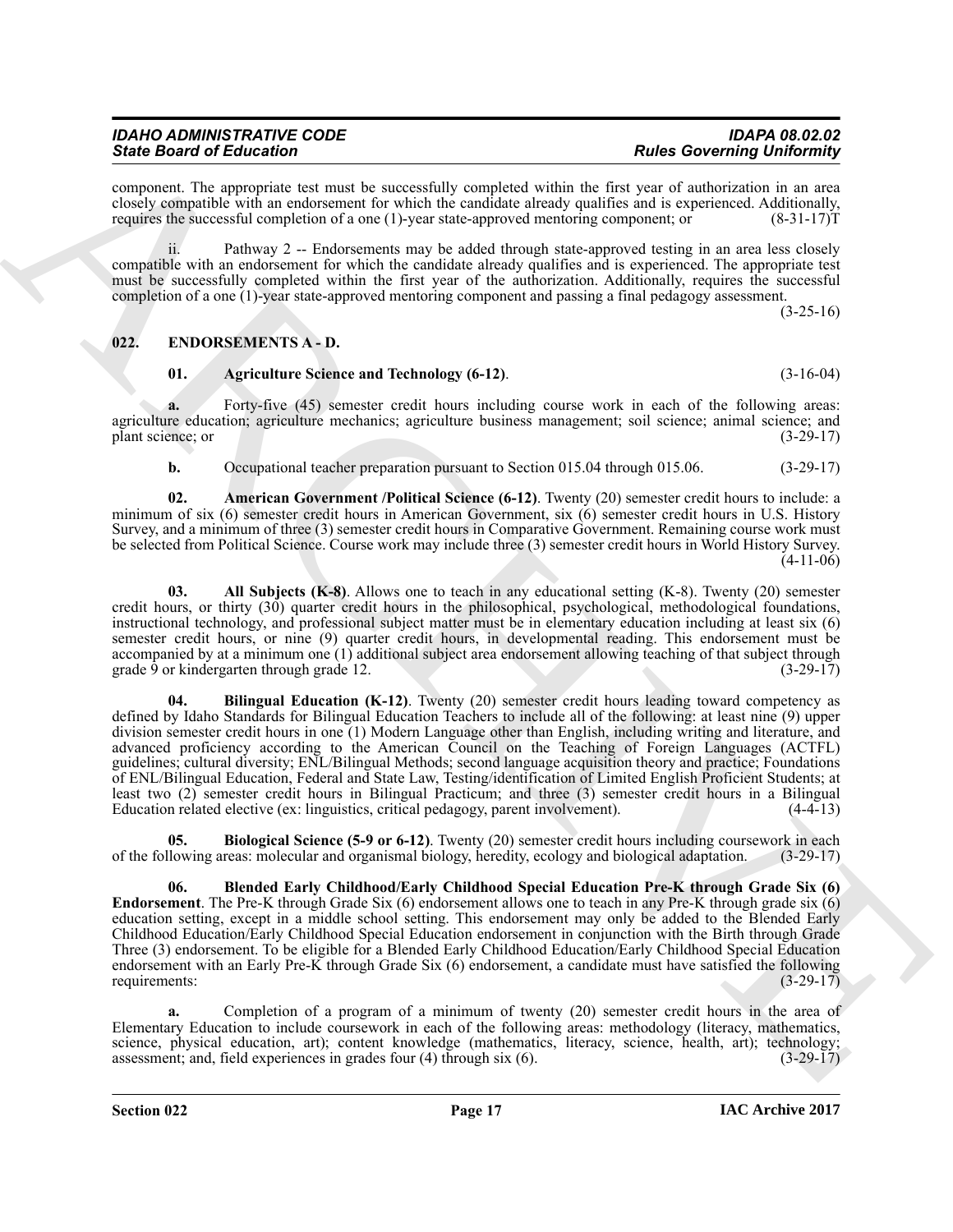<span id="page-17-0"></span>**07. Blended Early Childhood Education/Early Childhood Special Education Birth through Grade Three (3)**. The Birth through Grade Three (3) endorsement allows one to teach in any educational setting birth through grade three (3). To be eligible, a candidate must have satisfied the following requirements. (3-29-17)

Since Board of Enterston<br>
Could note that the Children Learnton Learnton Learnton Relations and the state of the state of the state of the state of the state of the state of the state of the state of the state of the stat **a.** A minimum of thirty (30) semester credit hours, or forty-five (45) quarter credit hours, in the philosophical, psychological, and methodological foundations, in instructional technology, and in the professional subject matter of early childhood and early childhood-special education. The professional subject matter shall include course work specific to the child from birth through grade three (3) in the areas of child development and learning; curriculum development and implementation; family and community relationships; assessment and evaluation; professionalism; and, application of technologies. (3-29-17)

**b.** The required credit hours here in, shall include not less than six (6) semester credit hours, or nine (9) quarter credit hours, of early childhood student teaching (K-3) and field experiences birth to age three (3) programs, and age three (3) to age five (5) programs, and three (3) semester credit hours, or four (4) quarter credit hours, of developmental reading. (3-29-17)

**c.** Proficiency in areas noted above is measured by one (1) of the following options: (3-29-17)

i. Option I -- Demonstration of competency within the Idaho Standards for Blended Early Childhood Education/Early Childhood Special Education Teachers. Additionally, each candidate shall meet or exceed the state qualifying score on approved early-childhood assessments.

ii. Option II -- Completion of a CAEP accredited program in blended early childhood education/early childhood special education birth through grade three (3). Additionally, each candidate shall meet or exceed the state qualifying score on approved early-childhood assessments. (3-29-17) qualifying score on approved early-childhood assessments.

#### <span id="page-17-1"></span>**08. Business Technology Education (6-12)**. (3-16-04)

**a.** Twenty (20) semester credit hours to include course work in each of the following areas: accounting; computer and technical applications in business; economics; methods of teaching business education; Career Technical Student Organization leadership; business communication/writing; and office procedures. Additional competencies may be satisfied through the following: entrepreneurship; finance; marketing; business law; and/or career guidance; or (3-29-17)

<span id="page-17-2"></span>**b.** Occupational teacher preparation pursuant to Section 015.04 through 015.06. (3-29-17)

**09. Chemistry (5-9 or 6-12)**. Twenty (20) semester credit hours in the area of chemistry, to include coursework in each of the following areas: inorganic and organic chemistry. (3-29-17)

<span id="page-17-3"></span>**10. Communication (5-9 or 6-12)**. Follow one (1) of the following options: (3-29-17)

**a.** Option I -- Twenty (20) semester credit hours to include Methods of Teaching Speech/ Communications plus course work in at least four (4) of the following areas: Interpersonal Communication/Human Relations; Argumentation/Personal Persuasion; Group Communications; Nonverbal Communication; Public Speaking; Journalism/Mass Communications; and Drama/Theater Arts. (3-29-17) Speaking; Journalism/Mass Communications; and Drama/Theater Arts.

**b.** Option II -- Possess an English endorsement plus at least twelve (12) semester credit hours distributed among the following: Interpersonal Communication/Human Relations, Public Speaking, Journalism/Mass<br>Communications, and Methods of Teaching Speech/Communication. (3-29-17) Communications, and Methods of Teaching Speech/Communication.

#### <span id="page-17-4"></span>**11. Computer Science (5-9 or 6-12)**. (3-29-17)

**a** Twenty (20) semester credit hours of course work in Computer Science, including course work in the following areas: data representation and abstraction; design, development, and testing algorithms; software development process; digital devices systems network; and the role of computer science and its impact on the modern world; or  $(3-29-17)$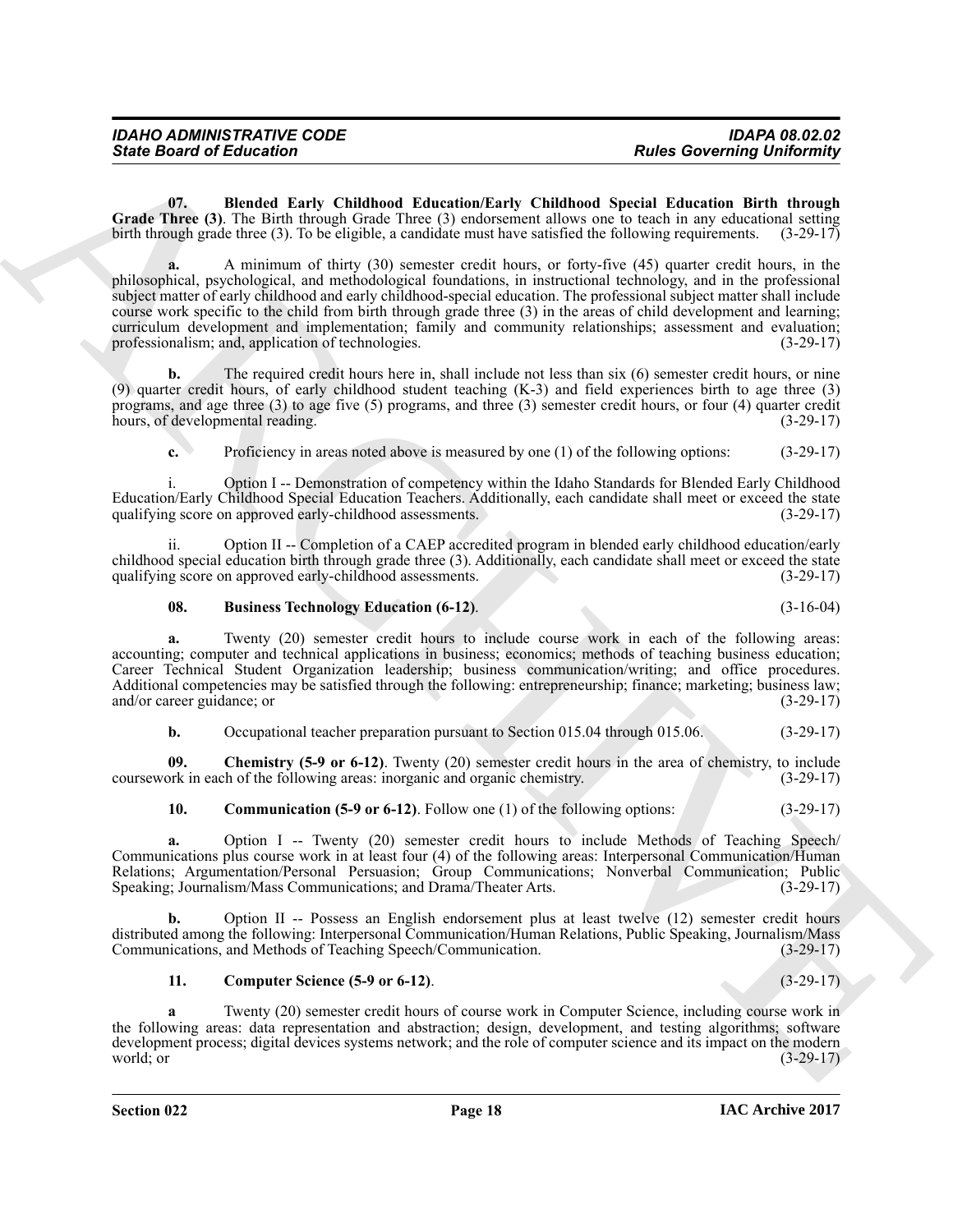<span id="page-18-0"></span>**b.** Occupational teacher preparation pursuant to Section 015.04 through 015.06. (3-29-17)

Sinte Board of Enterstone Comparison persons. Distributed Resolventing University University 2008.<br>
12. Compatibility Resolventing Tensors to Section 915.00. (a) 2008. (b) 2008.<br>
13. Compatibility Resolventing Tensors in **12. Consulting Teacher/Teacher Leader Endorsement**. Consulting teachers provide technical assistance to teachers and other staff in the school district with regard to the selection and implementation of appropriate teaching materials, instructional strategies, and procedures to improve the educational outcomes for students. Candidates who hold this endorsement are teacher leaders who will facilitate the design and implementation of sustained, intensive, and job-embedded professional learning based on identified student and teacher needs. This endorsement is valid for five (5) years and is renewable based upon successful completion and verification of an additional four (4) semester credits beyond those required for standard certification renewal. The additional credits shall be taken for university or college credit consistent with the Individual Professional Learning Plan (IPLP).

 $(3 - 25 - 16)$ 

**a.** Special Education Consulting Teacher - Eligibility for Endorsement. To be eligible for a Special Education Consulting Teacher endorsement on the Standard Exceptional Child Certificate, the Early Childhood / Early Childhood Special Education Blended Certificate (Birth-Grade 3), the Standard Elementary Certificate or the Standard Secondary Teaching Certificate, a candidate must have satisfied the following requirements: (3-25-16)

Education Requirements. Qualify for or hold a Standard Exceptional Child Certificate and qualify for or hold a Standard Elementary Certificate, Standard Secondary Certificate, or Early Childhood/Early Childhood Special Education Blended Certificate (Birth-Grade 3), and hold a master's degree or an approved fifth year program as defined by the Idaho State Board of Education, and have demonstrated content competencies in the following areas:<br>(3-25-16) areas:  $(3-25-16)$ 

| (1) | Assessment of learning behaviors;                                           | $(3-25-16)$ |
|-----|-----------------------------------------------------------------------------|-------------|
| (2) | Individualization of instructional programs based on educational diagnosis; | $(3-25-16)$ |
| (3) | Behavioral and/or classroom management techniques;                          | $(3-25-16)$ |
| (4) | Program implementation and supervision;                                     | $(3-25-16)$ |

(5) Knowledge in use of current methods, materials and resources available and management and operation of media centers; (3-25-16)

(6) Ability in identifying and utilizing community or agency resources and support services; and

(3-25-16)

(7) Counseling skills and guidance of professional staff. (3-25-16)

ii. Experience. Completion of a minimum of three (3) years' teaching experience, at least two (2) years of which must be in a special education classroom setting. (3-25-16)

iii. Provides verification of completion of a state-approved program of at least twenty (20) semester credit hours of study at an accredited college or university or a state-approved equivalent. Program shall include:  $(3-25-16)$ 

(1) Ninety (90) contact hours to include a combination of face-to-face and field-based professional development activities; and (3-25-16)

(2) The development and presentation of a culminating portfolio that provides evidence that knowledge gained and skills acquired are aligned with Idaho Teacher Leader Standards as follows: (3-25-16)

(a) Understanding Adults As Learners to Support Professional Learning Communities; (3-25-16)

(b) Accessing and Using Research to Improve Practice and Student Achievement; (3-25-16)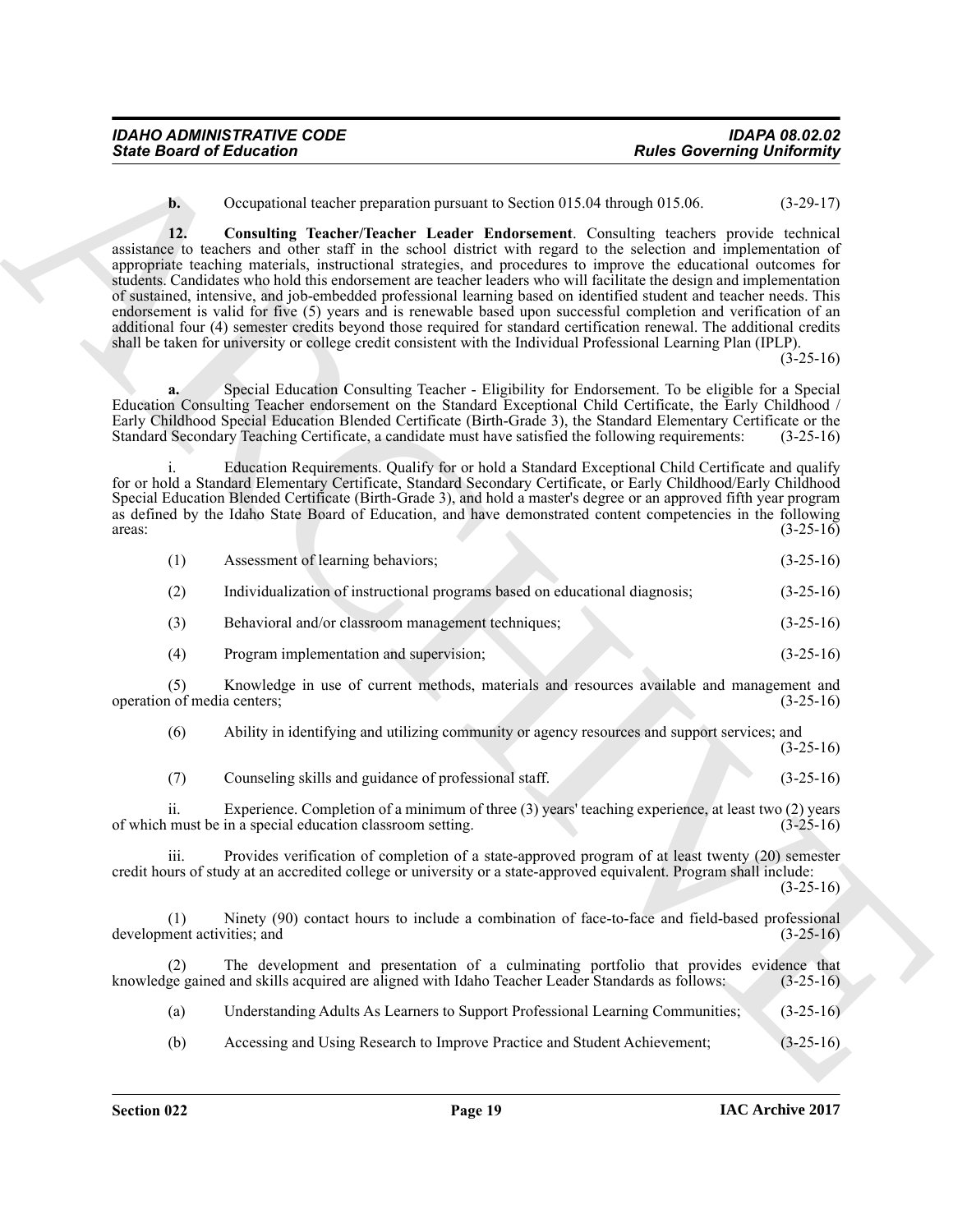### *IDAHO ADMINISTRATIVE CODE IDAPA 08.02.02 State Board of Education Rules Governing Uniformity*

| (c) | Promoting Professional Learning for Continuous Improvement;           | $(3-25-16)$ |
|-----|-----------------------------------------------------------------------|-------------|
| (d) | Facilitating Improvements in Instruction and Student Learning;        | $(3-25-16)$ |
| (e) | Using Assessments and Data for School and District Improvement;       | $(3-25-16)$ |
| (f) | Improving Outreach and Collaboration with Families and Community; and | $(3-25-16)$ |
| (g) | Advocating for Student Learning and the Profession.                   | $(3-25-16)$ |

|  | Structural Components of Mathematics: | $(3-25-16)$ |  |  |
|--|---------------------------------------|-------------|--|--|
|--|---------------------------------------|-------------|--|--|

- (2) Modeling, Justification, Proof and Generalization; (3-25-16)
- (3) Mathematical Knowledge for Teaching (Ball, Thames, & Phelps, 2008). (3-25-16)
- ii. Experience. Completion of a minimum of three (3) years' teaching experience. (3-25-16)

| <b>State Board of Education</b>    |                                                                                                                                                                                                                                                                                                                                                                                                                                                                                                                                                                                            | <b>Rules Governing Uniformity</b> |  |
|------------------------------------|--------------------------------------------------------------------------------------------------------------------------------------------------------------------------------------------------------------------------------------------------------------------------------------------------------------------------------------------------------------------------------------------------------------------------------------------------------------------------------------------------------------------------------------------------------------------------------------------|-----------------------------------|--|
| (c)                                | Promoting Professional Learning for Continuous Improvement;                                                                                                                                                                                                                                                                                                                                                                                                                                                                                                                                | $(3-25-16)$                       |  |
| (d)                                | Facilitating Improvements in Instruction and Student Learning;                                                                                                                                                                                                                                                                                                                                                                                                                                                                                                                             | $(3-25-16)$                       |  |
| (e)                                | Using Assessments and Data for School and District Improvement;                                                                                                                                                                                                                                                                                                                                                                                                                                                                                                                            | $(3-25-16)$                       |  |
| (f)                                | Improving Outreach and Collaboration with Families and Community; and                                                                                                                                                                                                                                                                                                                                                                                                                                                                                                                      | $(3-25-16)$                       |  |
| (g)                                | Advocating for Student Learning and the Profession.                                                                                                                                                                                                                                                                                                                                                                                                                                                                                                                                        | $(3-25-16)$                       |  |
| iv.                                | Not less than one (1) semester of successful experience as a special education teacher working with<br>classroom teachers in elementary or secondary schools.                                                                                                                                                                                                                                                                                                                                                                                                                              | $(3-25-16)$                       |  |
| $b$ .                              | Mathematics Consulting Teacher - Eligibility for Endorsement. To be eligible for a Mathematics<br>Consulting Teacher endorsement on the Standard Elementary Certificate, Standard Secondary Certificate, Standard<br>Exceptional Child Certificate, or Early Childhood/Early Childhood Special Education Blended Certificate (Birth-<br>Grade 3), a candidate must have satisfied the following requirements:                                                                                                                                                                              | $(3-25-16)$                       |  |
|                                    | Education Requirements. Qualify for or hold a Standard Elementary Certificate, Standard<br>Secondary Certificate, Standard Exceptional Child Certificate, or Early Childhood/Early Childhood Special<br>Education Blended Certificate (Birth-Grade 3) and have demonstrated content competencies. Coursework and<br>content domains required include the full series of Mathematics Thinking for Instruction (MTI), Number and<br>Operation, Geometry, Algebraic Reasoning, Measurement and Data Analysis, and Statistics and Probability which<br>are centered on the following emphases: | $(3-25-16)$                       |  |
| (1)                                | Structural Components of Mathematics;                                                                                                                                                                                                                                                                                                                                                                                                                                                                                                                                                      | $(3-25-16)$                       |  |
| (2)                                | Modeling, Justification, Proof and Generalization;                                                                                                                                                                                                                                                                                                                                                                                                                                                                                                                                         | $(3-25-16)$                       |  |
| (3)                                | Mathematical Knowledge for Teaching (Ball, Thames, & Phelps, 2008).                                                                                                                                                                                                                                                                                                                                                                                                                                                                                                                        | $(3-25-16)$                       |  |
|                                    |                                                                                                                                                                                                                                                                                                                                                                                                                                                                                                                                                                                            |                                   |  |
| ii.                                | Experience. Completion of a minimum of three (3) years' teaching experience.                                                                                                                                                                                                                                                                                                                                                                                                                                                                                                               | $(3-25-16)$                       |  |
| iii.                               | Provides verification of completion of a state-approved program of at least twenty (20) semester<br>credit hours of study at an accredited college or university or a state-approved equivalent. Program shall include:                                                                                                                                                                                                                                                                                                                                                                    | $(3-25-16)$                       |  |
| (1)<br>development activities; and | Ninety (90) contact hours to include a combination of face-to-face and field-based professional                                                                                                                                                                                                                                                                                                                                                                                                                                                                                            | $(3-25-16)$                       |  |
|                                    | The development and presentation of a culminating portfolio that provides evidence that<br>knowledge gained and skills acquired are aligned with Idaho Teacher Leader Standards as follows:                                                                                                                                                                                                                                                                                                                                                                                                | $(3-25-16)$                       |  |
| (a)                                | Understanding Adults As Learners to Support Professional Learning Communities;                                                                                                                                                                                                                                                                                                                                                                                                                                                                                                             | $(3-25-16)$                       |  |
| (b)                                | Accessing and Using Research to Improve Practice and Student Achievement;                                                                                                                                                                                                                                                                                                                                                                                                                                                                                                                  | $(3-25-16)$                       |  |
| (c)                                | Promoting Professional Learning for Continuous Improvement;                                                                                                                                                                                                                                                                                                                                                                                                                                                                                                                                | $(3-25-16)$                       |  |
| (d)                                | Facilitating Improvements in Instruction and Student Learning;                                                                                                                                                                                                                                                                                                                                                                                                                                                                                                                             | $(3-25-16)$                       |  |
| (e)                                | Using Assessments and Data for School and District Improvement;                                                                                                                                                                                                                                                                                                                                                                                                                                                                                                                            | $(3-25-16)$                       |  |
| (f)                                | Improving Outreach and Collaboration with Families and Community; and                                                                                                                                                                                                                                                                                                                                                                                                                                                                                                                      | $(3-25-16)$                       |  |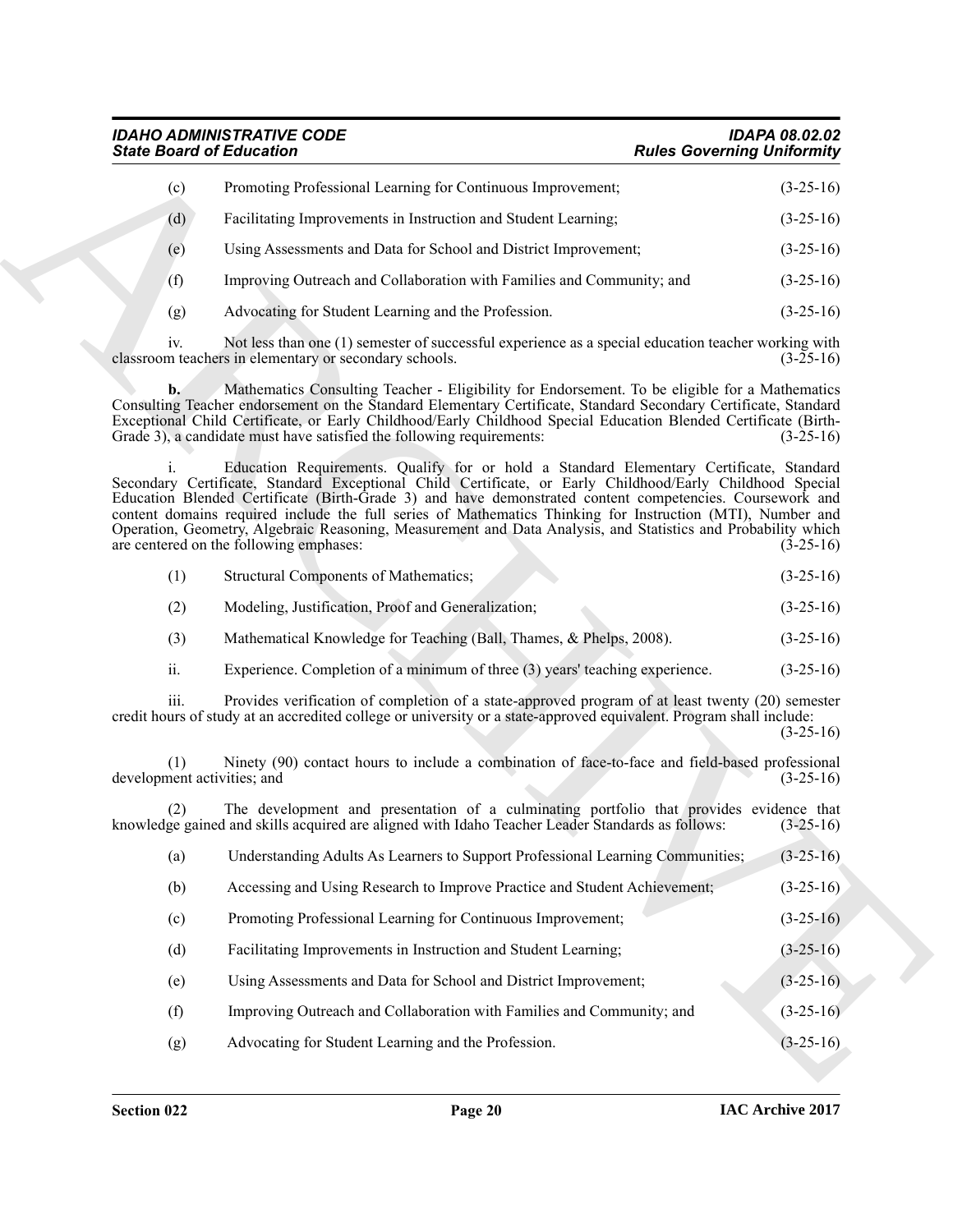## *IDAHO ADMINISTRATIVE CODE IDAPA 08.02.02*

iv. Not less than one (1) semester of successful experience as a mathematics teacher working with classroom teachers in elementary or secondary schools.

<span id="page-20-1"></span>**13. Deaf/Hard of Hearing (K-12)**. Completion of a minimum of thirty-three (33) semester credit hours in the area of deaf/hard of hearing with an emphasis on instruction for students who use sign language or completion of a minimum thirty-three (33) semester credit hours in the area of deaf/hard of hearing with an emphasis on instruction for students who use listening and spoken language. An institutional recommendation specific to this endorsement is required. To be eligible for a Deaf/Hard of Hearing endorsement, a candidate must have satisfied the following requirements: (3-29-17)

**a.** Completion of a baccalaureate degree from an accredited college or university;  $(3-29-17)$ 

**b.** Completion of a program from an Idaho college or university in elementary, secondary, or special education currently approved by the Idaho State Board of Education; or (3-29-17)

**c.** Completion of a program from an out-of-state college or university in elementary, secondary, or special education currently approved by the state educational agency of the state in which the program was completed; and (3-29-17)

**d.** Completion of a program of a minimum of thirty-three (33) semester credit hours in the area of Deaf/Hard of Hearing and must receive an institutional recommendation specific to this endorsement from an accredited college or university. (3-29-17) accredited college or university.

#### <span id="page-20-2"></span><span id="page-20-0"></span>**023. ENDORSEMENTS E - L.**

<span id="page-20-3"></span>**01. Early Childhood Special Education (Pre-K-3**). The Early Childhood Special Education (Pre-K-3) endorsement is non-categorical and allows one to teach in any Pre-K-3 special education setting. To be eligible a candidate must have satisfied the following requirements:

Since Board of Education to 1). The Res Covereing University of Education and South Company and South Language and South Company and South Company and South Company and South Company and South Company and South Company an **a.** Completion of a program of a minimum of twenty (20) semester credit hours in the area of Early Childhood Education to include course work in each of the following areas: child development and behavior with emphasis in cognitive-language, physical, social and emotional areas, birth through age eight (8); curriculum and program development for young children ages three to eight (3-8); methodology: planning, implementing and evaluating environments and materials for young children ages three to eight (3-8); guiding young children's behavior: observing, assessing and individualizing ages three to eight (3-8); identifying and working with atypical young children ages three to eight (3-8) parent-teacher relations; and student teaching at the Pre-K - 3 grades.

(3-29-17)

<span id="page-20-4"></span>**02. Earth and Space Science (5-9 or 6-12)**. Twenty (20) semester credit hours including course work f the following areas: earth science, astronomy, and geology. (3-29-17) in each of the following areas: earth science, astronomy, and geology.

**03. Economics (6-12)**. Twenty (20) semester credit hours to include a minimum of three (3) semester credit hours of micro-economics, a minimum of three (3) semester credit hours of macro-economics, and a minimum of six (6) semester credit hours of Personal Finance/Consumer Economics/Economics Methods. Remaining course work may be selected from business, economics, or finance course. (3-29-17)

#### <span id="page-20-6"></span><span id="page-20-5"></span>**04. Engineering (5-9 or 6-12)**. (3-29-17)

|  | Twenty (20) semester credit hours of engineering course work; or | $(3-29-17)$ |
|--|------------------------------------------------------------------|-------------|
|--|------------------------------------------------------------------|-------------|

<span id="page-20-7"></span>**b.** Occupational teacher preparation pursuant to Section 015.04 through 015.06. (3-29-17)

**05. English (5-9 or 6-12)**. Twenty (20) semester credit hours, including three (3) semester credit hours in Linguistics/Grammar, three (3) semester credit hours in American Literature, three (3) semester credit hours in English Literature, six (6) semester credit hours in Advanced Composition, excluding the introductory sequence designed to meet general education requirements. Remaining credits must be completed in the English Department, and must include some course work in Writing Methods for Teachers of Secondary Students. (3-29-17)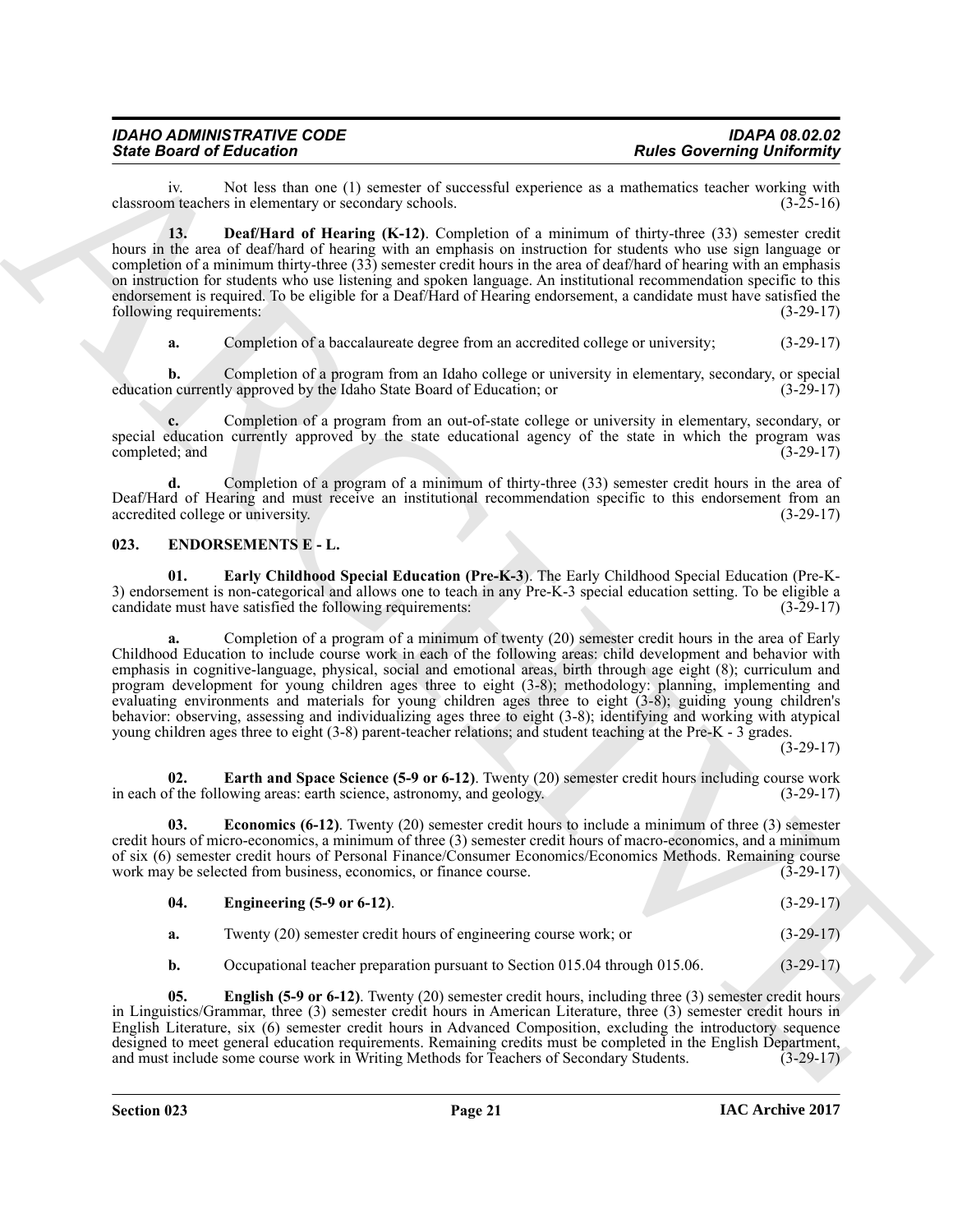<span id="page-21-0"></span>**06. English as a New Language (ENL) (K-12)**. Twenty (20) semester credit hours leading toward competency as defined by Idaho Standards for ENL Teachers to include all of the following: at least four (4) semester credit hours in a modern language other than English; Cultural Diversity; ENL Methods; Linguistics; second language acquisition theory and practice; Foundations of ENL/Bilingual Education, Federal and State Law, Testing/ Identification of Limited English Proficient Students; and at least one (1) semester credit in ENL Practicum or Field Experience.

<span id="page-21-1"></span>**07. Exceptional Child Generalist (K-8, 6-12, or K-12)**. The Exceptional Child Generalist endorsement is non-categorical and allows one to teach in any special education setting, applicable to the grade range of the endorsement. Regardless of prior special education experience, all initial applicants must provide an institutional recommendation that an approved special education program has been completed, with field work to include student teaching in an elementary or secondary special education setting. To be eligible, a candidate must have satisfied the following requirements: (3-29-17)

**a.** Completion of thirty (30) semester credit hours in special education, or closely related areas, as part roved special education program; and (3-29-17) of an approved special education program; and

**b.** Each candidate must have a qualifying score on an approved core content assessment and a second assessment related to the specific endorsement requested. (3-29-17)

#### <span id="page-21-2"></span>**08. Family and Consumer Sciences (5-9 or 6-12)**. (3-29-17)

**a.** Thirty (30) semester credit hours to include coursework in each of the following areas: Child/ Human Development; Human/Family Relations; Directed Laboratory Experience in Childcare; Apparel and Textiles, Cultural Dress, Fashion Merchandising, or Design; Nutrition; Food Preparation, Food Production, or Culinary Arts; Housing, Interior Design, Home Management, or Equipment; Consumer Economics or Family Resource Management; Introduction to Family Consumer Sciences; Career Technical Student Organization leadership; and Integration of Family Consumer Sciences or Family Consumer Science Methods: or (3-29-17)

<span id="page-21-3"></span>**b.** Occupational teacher preparation pursuant to Section 015.04 through 015.06. (3-29-17)

**09. Geography (5-9 or 6-12)**. Twenty (20) semester credit hours including course work in Cultural Geography and Physical Geography, and a maximum of six (6) semester credit hours in World History Survey. The remaining semester credit hours must be selected from Geography. (3-29-17) remaining semester credit hours must be selected from Geography.

<span id="page-21-5"></span><span id="page-21-4"></span>**10. Geology (5-9 or 6-12)**. Twenty (20) semester credit hours in the area of Geology. (3-29-17)

Since Board of Entreprise Convention (EN) (K.13), Toronto Distribution (Entreprise Convention University Convention (Section 2014)<br>
University (Convention 2011) (Convention 2012) (Convention 2013) (Convention 2013) (Conve **11. Gifted and Talented (K-12)**. Twenty (20) semester credit hours leading toward competency as defined by Idaho Standards for Gifted and Talented Education Teachers, to include semester credit hours in each of the following areas: Foundations of Gifted and Talented Education; Creative/Critical Thinking Skills for Gifted and Talented Students; Social and Emotional Needs of Gifted and Talented Students; Curriculum, Instruction, and Assessment for Gifted and Talented Students; Differentiated Instruction and Programing for Gifted and Talented Students; and Practicum and Program Design for Gifted and Talented Education. Remaining course work must be in the area of gifted education. (3-12-14)

<span id="page-21-6"></span>**12. Health (5-9, 6-12, or K-12)**. Twenty (20) semester credit hours to include course work in each of the following areas: Organization/Administration/Planning of a School Health Program; Health, Wellness, and Behavior Change; Secondary Methods of Teaching Health, to include field experience in a traditional classroom; Mental/Emotional Health; Nutrition; Human Sexuality; Substance Use and Abuse. Remaining semester credits must be in health-related course work. To obtain a Health K-12 endorsement, applicants must complete an elementary Health methods course. (3-29-17)

<span id="page-21-7"></span>**13. History (5-9 or 6-12)**. Twenty (20) semester credit hours to include a minimum of six (6) semester credit hours of U.S. History Survey and a minimum of six (6) semester credit hours of World History Survey. Remaining course work must be in History. Course work may include three (3) semester credit hours in American Government. (3-29-17)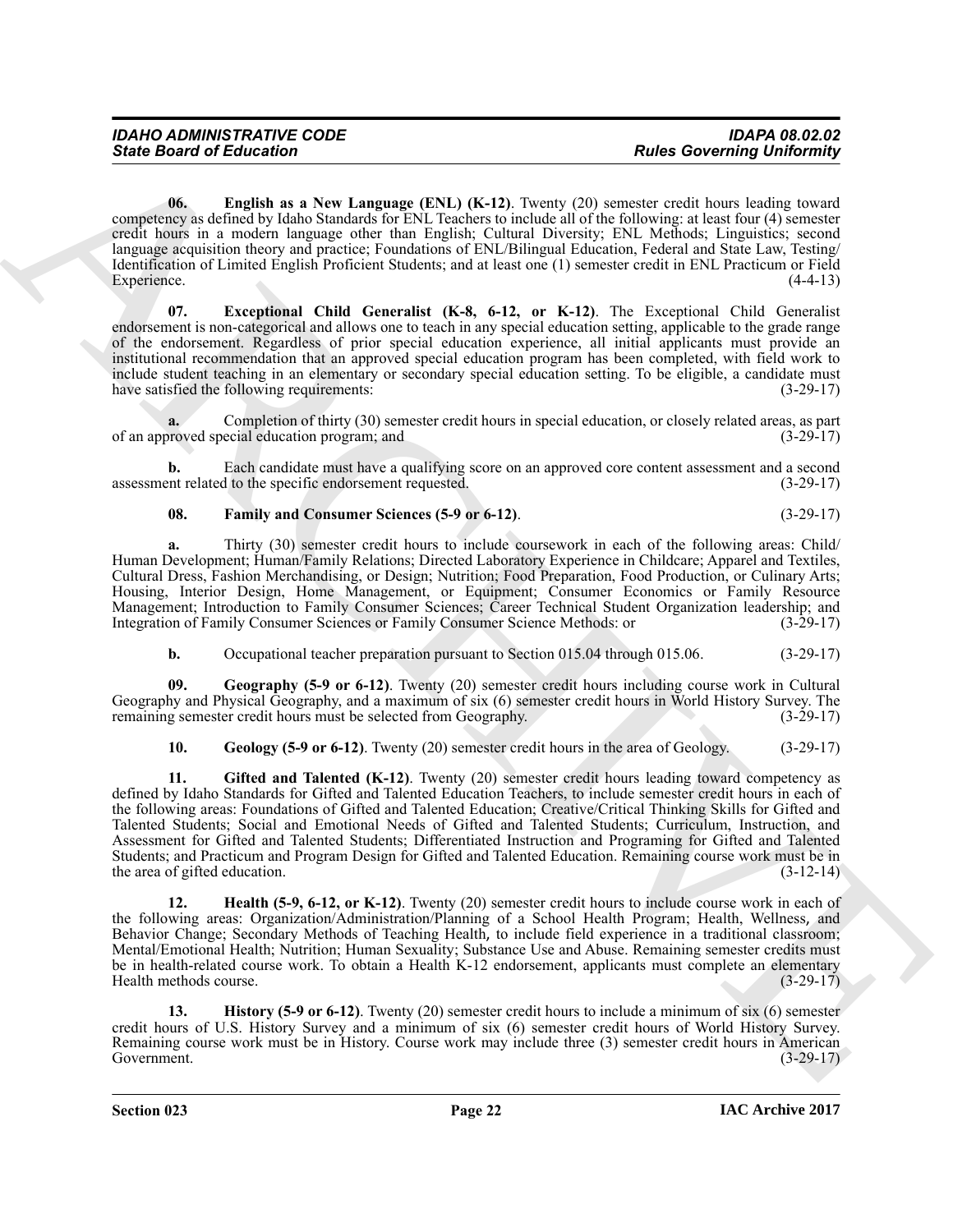| <b>IDAHO ADMINISTRATIVE CODE</b> | <b>IDAPA 08.02.02</b>             |
|----------------------------------|-----------------------------------|
| <b>State Board of Education</b>  | <b>Rules Governing Uniformity</b> |

**14. Humanities (5-9 or 6-12)**. An endorsement in English, History, Music, Visual Art, Drama, or Foreign Language and twenty (20) semester credit hours in one of the following areas or ten (10) semester credit hours in each of two (2) of the following areas: Literature, Music, Foreign Language, Humanities Survey, History, Visual Art, Philosophy, Drama, Comparative World Religion, Architecture, and Dance. (3-29-17)

<span id="page-22-2"></span><span id="page-22-1"></span>**15. Journalism (5-9 or 6-12)**. Follow one (1) of the following options: (3-29-17)

**a.** Option I -- Twenty (20) semester credit hours to include a minimum of fourteen (14) semester credit hours in Journalism and six (6) semester credit hours in English and/or Mass Communication. (3-29-17)

<span id="page-22-3"></span>**b.** Option II -- Possess an English endorsement with a minimum of six (6) semester credit hours in Journalism. (3-16-04) Journalism. (3-16-04)

Since Board of Entreprene (5 or 6-12). An externaous in English, these Governing University University Contact the Higgs Contact the Contact of the Contact of the Contact of the Contact of the Contact of the Contact of th **16. Literacy (K-12)**. Twenty-one (21) semester credit hours leading toward competency as defined by Idaho Standards for Literacy Teachers to include the following areas: Foundations of Literacy (including reading, writing, and New Literacies); Development and Diversity of Literacy Learners; Literacy in the Content Area; Literature for Youth; Language Development; Corrective/Diagnostic/Remedial Reading; and Writing Instruction. To obtain a Literacy endorsement, applicants must complete the Idaho Comprehensive Literacy Course or the Idaho Comprehensive Literacy Assessment. (3-12-14)

#### <span id="page-22-0"></span>**024. ENDORSEMENTS M - Z.**

#### <span id="page-22-5"></span><span id="page-22-4"></span>**01. Marketing Technology Education (6-12)**. (3-16-04)

**a.** Twenty (20) semester credit hours to include course work in each of the following areas: Marketing; Management; Economics; Coordination of Cooperative Programs; Merchandising/Retailing; Methods of Teaching Marketing Education; and Career Technical Student Organization (CTSO) Leadership, with remaining credit hours in Entrepreneurship; Hospitality and Tourism; Finance; or Accounting. (4-4-13)

<span id="page-22-6"></span>**b.** Occupational teacher preparation pursuant to Section 015.04 through 015.06. (3-29-17)

**02. Mathematics - Basic (5-9 or 6-12)**. Twenty (20) semester credit hours in Mathematics content course work in algebraic thinking, functional reasoning, Euclidean and transformation geometry and statistical modeling and probabilistic reasoning. A minimum of two (2) of these twenty (20) credits must be focused on secondary mathematics pedagogy. Six (6) semester credit hours of computer programming may be substituted for six (6) semester credits in Mathematics content. (3-29-17)

<span id="page-22-7"></span>**Mathematics (5-9 or 6-12)**. Twenty (20) semester credit hours including course work in each of the following areas: Euclidean and transformational geometry, linear algebra, discrete mathematics, statistical modeling and probabilistic reasoning, and the first two (2) courses in a standard calculus sequence. A minimum of two (2) of these twenty (20) credits must be focused on secondary mathematics pedagogy. Statistics course work may be taken from a department other than the mathematics department. (3-29-17)

<span id="page-22-8"></span>**04. Music (5-9 or 6-12 or K-12)**. Twenty (20) semester credit hours leading toward competency as defined by Idaho Standards for Music Teachers to include course work in the following: Theory and Harmony; Aural Skills, Music History; Conducting; Applied Music; and Piano Proficiency (Class Piano or Applied Piano), and Secondary Music Methods/Materials. To obtain a Music K-12 endorsement, applicants must complete an elementary<br>(3-29-17) music methods course.

<span id="page-22-9"></span>**05. Natural Science (5-9 or 6-12)**. Follow one (1) of the following options: (3-29-17)

**a.** Option I -- Must hold an existing endorsement in one of the following areas: Biological Science, Chemistry, Earth Science, Geology, or Physics; and complete a total of twenty-four (24) semester credit hours as follows: (4-7-11) follows: (4-7-11)

i. Existing Biological Science Endorsement. Eight (8) semester credit hours in each of the following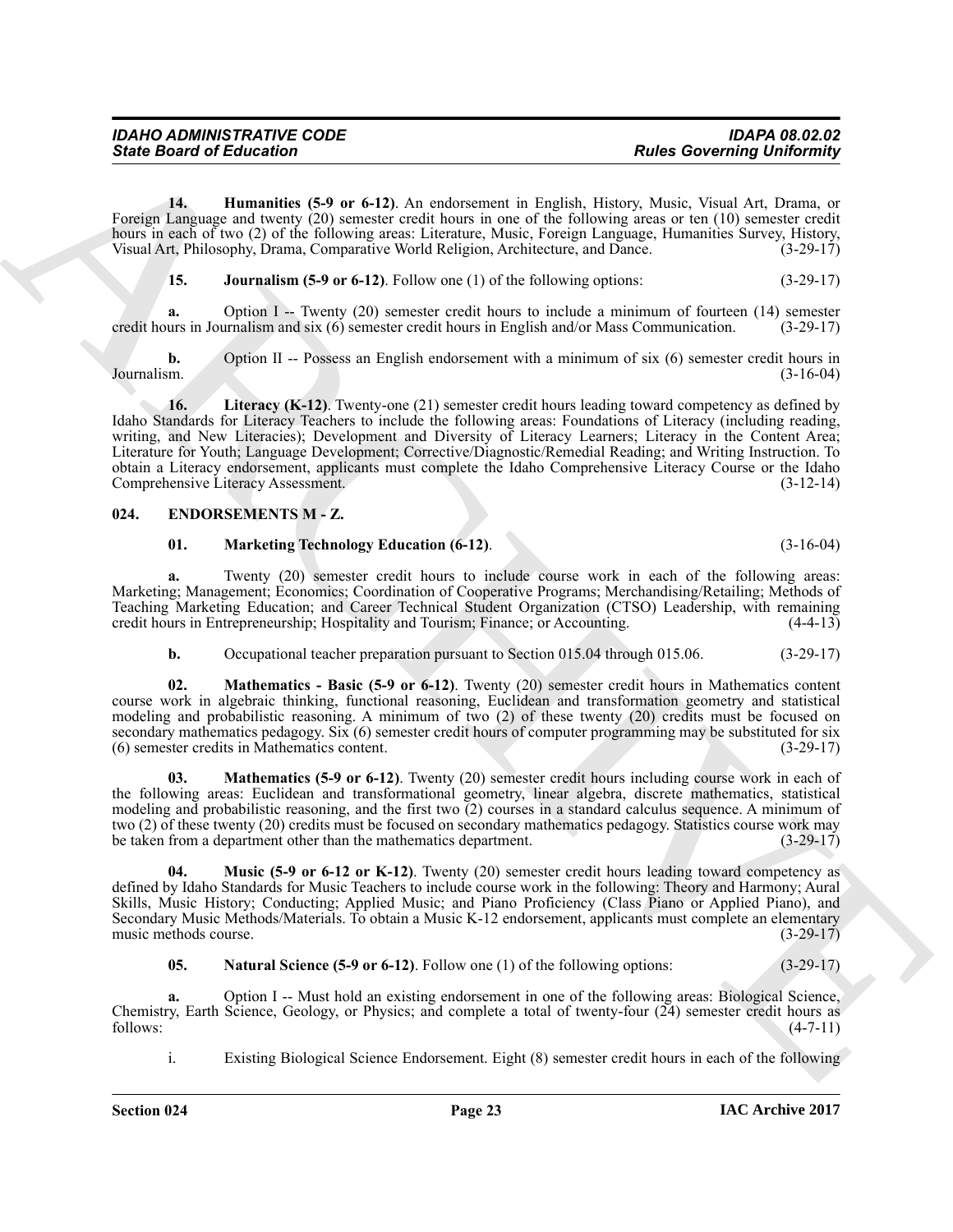areas: Physics, Chemistry, and Earth Science or Geology. (3-29-17)

ii. Existing Physics Endorsement. Eight (8) semester credit hours in each of the following areas: Biology, Chemistry, and Earth Science or Geology. (3-29-17)

iii. Existing Chemistry Endorsement. Eight (8) semester credit hours in each of the following areas:<br>Physics, and Earth Science or Geology. (3-29-17) Biology, Physics, and Earth Science or Geology.

iv. Existing Earth Science or Geology Endorsement. Eight (8) semester credit hours in each of the following areas: Biology, Physics, and Chemistry. (3-29-17)

**b.** Option II -- Must hold an existing endorsement in Agriculture Science and Technology; and complete twenty-four (24) semester credit hours with at least six (6) semester credit hours in each of the following areas: Biology, Chemistry, Earth Science or Geology, and Physics. (3-29-17)

<span id="page-23-0"></span>**06. Online-Teacher Endorsement (Pre-K-12)**. To be eligible for an Online-Teacher Endorsement 2), a candidate must have satisfied the following requirements:  $(3-25-16)$  $(Pre-K-12)$ , a candidate must have satisfied the following requirements:

**a.** Meets the states' professional teaching and/or licensure standards and is qualified to teach in his/her field of study.  $(3-25-16)$ 

**b.** Provides evidence of online experience or course time both as a student and as a learner, and rates online learning and teaching proficiency. (3-25-16) demonstrates online learning and teaching proficiency.

**c.** Has completed an eight (8) week online teaching internship in a Pre-K-12 program, or has one (1) year of verifiable and successful experience as a teacher delivering curriculum online in grades Pre-K-12 within the  $\text{past three (3) years.}$  (3-25-16)

**d.** Provides verification of completion of a state-approved program of at least twenty (20) semester credit hours of study in online teaching and learning at an accredited college or university or a state-approved equivalent.  $(3-25-16)$ 

**e.** Demonstrates proficiency in the Idaho Standards for Online Teachers including the following competencies: (3-25-16)

| Knowledge of Online Education and Human Development; |  | $(3-25-16)$ |
|------------------------------------------------------|--|-------------|
|                                                      |  |             |

ii. Facilitate and Inspire Student Learning and Creativity; (3-25-16)

iii. Design and Develop Digital-Age Learning Experiences and Assessments Standards; (3-25-16)

iv. Model Digital-Age Work and Learning; Promote and Model Digital Citizenship and Responsibility Standards; and (3-25-16) (3-25-16)

- v. Engage in Professional Growth and Leadership. (3-25-16)
- <span id="page-23-3"></span><span id="page-23-1"></span>**07. Physics (6-12)**. Twenty (20) semester credit hours in the area of Physics. (3-16-04)

Since Board of Ecliptorion<br>
The summatrix states of the summatrix particles and the summatrix states of the summatrix states of the summatrix states of the summatrix states of the summatrix states of the summatrix states **08. Physical Education (PE) (5-9 or 6-12 or K-12)**. Twenty (20) semester credit hours to include course work in each of the following areas: personal and teaching competence in Sport, Movement, physical activity, and Outdoor Skills; Secondary PE Methods; administration and curriculum to include field experiences in physical education; Student Evaluation in PE; Safety and Prevention of Injuries; Fitness and Wellness; PE for Special Populations; Exercise Physiology; Kinesiology/Biomechanics; Motor Behavior; and Current CPR and First Aid Certification. To obtain a PE K-12 endorsement, applicants must complete an elementary PE methods course.

(3-29-17)

<span id="page-23-2"></span>**09. Physical Science (5-9 or 6-12)**. Twenty (20) semester credit hours in the area of physical science to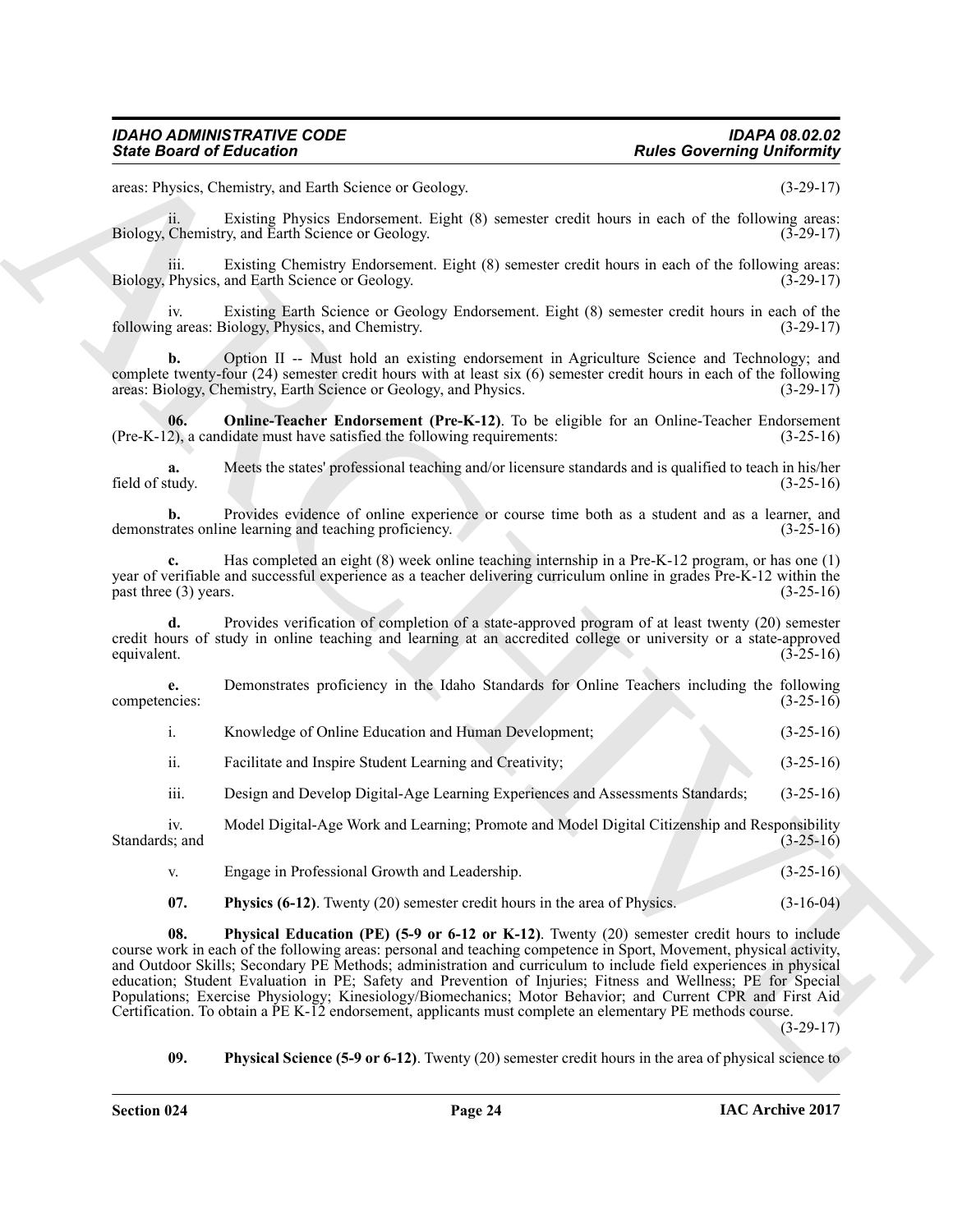include a minimum of eight (8) semester credit hours in each of the following: Chemistry and Physics. (3-29-17)

<span id="page-24-1"></span><span id="page-24-0"></span>**10. Psychology (5-9 or 6-12)**. Twenty (20) semester credit hours in the area of Psychology. (3-29-17)

Since Board of Education<br>
The Universe Contribute of the State Contribute of the State Contribute of the State Contribute of the State Contribute of the State Contribute of the State Contribute of the State Contribute of **11. Early Childhood Special Education Pre-K through Grade Six (6) Endorsement**. The Pre-K through Grade Six (6) endorsement allows one to teach in any Pre-K through grade six (6) education setting, except in a middle school setting. This endorsement may only be added to the Blended Early Childhood Education/Early Childhood Special Education Certificate in conjunction with the Birth through Grade Three (3) endorsement. To be eligible for a Blended Early Childhood Education/Early Childhood Special Education Certificate with an Early Pre-K through Grade Six (6) endorsement, a candidate must have satisfied the following requirements: (3-29-17)

**a.** Completion of a program of a minimum of twenty (20) semester credit hours in the area of Elementary Education to include coursework in each of the following areas: methodology (literacy, mathematics, science, physical education, art); content knowledge (mathematics, literacy, science, health, art); technology; assessment; and, field experiences in grades four (4) through six (6). (3-29-17)

**12. Social Studies (5-9 or 6-12)**. Must have an endorsement in History, American Government/ Political Science, Economics, or Geography plus a minimum of twelve (12) semester credit hours in each of the remaining core endorsements areas: History, Geography, Economics, and American Government/Political Science.  $(3-29-17)$ 

<span id="page-24-5"></span><span id="page-24-4"></span><span id="page-24-3"></span><span id="page-24-2"></span>**13. Sociology (5-9 or 6-12)**. Twenty (20) semester credit hours in the area of Sociology. (3-29-17)

**14. Sociology/Anthropology (5-9 or 6-12)**. Twenty (20) semester credit hours including a minimum of six (6) semester credit hours in each of the following: Anthropology and Sociology. (3-29-17)

**15. Teacher Librarian (K-12)**. Twenty (20) semester credit hours of coursework leading toward competency as defined by Idaho Standards for Teacher Librarians to include the following: Collection Development/ Materials Selection, Literature for Children and/or Young Adults; Organization of Information (Cataloging and Classification); School Library Administration/Management; Library Information Technologies; Information Literacy; and Reference and Information Service.

#### <span id="page-24-6"></span>**16. Technology Education (5-9 or 6-12)**. (3-29-17)

**a.** Twenty (20) semester credit hours to include course work in each of the following areas: Communication Technology; Computer Applications; Construction Technology; Electronics Technology; Manufacturing Technology; Power, Energy and Transportation and other relevant emerging technologies; and Principles of Engineering Design. (4-4-13) Principles of Engineering Design.

<span id="page-24-7"></span>**b.** Occupational teacher preparation pursuant to Subsections 015.04 through 015.06. (3-29-17)

**17. Theater Arts (5-9 or 6-12)**. Twenty (20) semester credit hours leading toward competency as defined by Idaho Standards for Theater Arts Teacher, including coursework in each of the following areas: acting and directing, and a minimum of six (6) semester credits in technical theater/stagecraft. To obtain a Theater Arts (6-12) endorsement, applicants must complete a comprehensive methods course including the pedagogy of acting, directing and technical theater. (3-29-17) and technical theater.

<span id="page-24-8"></span>**18. Visual Arts (5-9, 6-12, or K-12)**. Twenty (20) Semester credit hours leading toward competency as defined by Idaho Standards for Visual Arts Teachers to include a minimum of nine (9) semester credit hours in: foundation art and design. Additional course work must include secondary arts methods, 2-dimensional and 3 dimensional studio areas. To obtain a Visual Arts (K-12) endorsement, applicants must complete an elementary art methods course. (3-29-17)

<span id="page-24-9"></span>**19. Visual Impairment Endorsement (K-12)**. Completion of a program of a minimum of thirty (30) semester credit hours in the area of visual impairment. An institutional recommendation specific to this endorsement is required. To be eligible for a Visually Impaired endorsement, a candidate must have satisfied the following requirements: (3-29-17)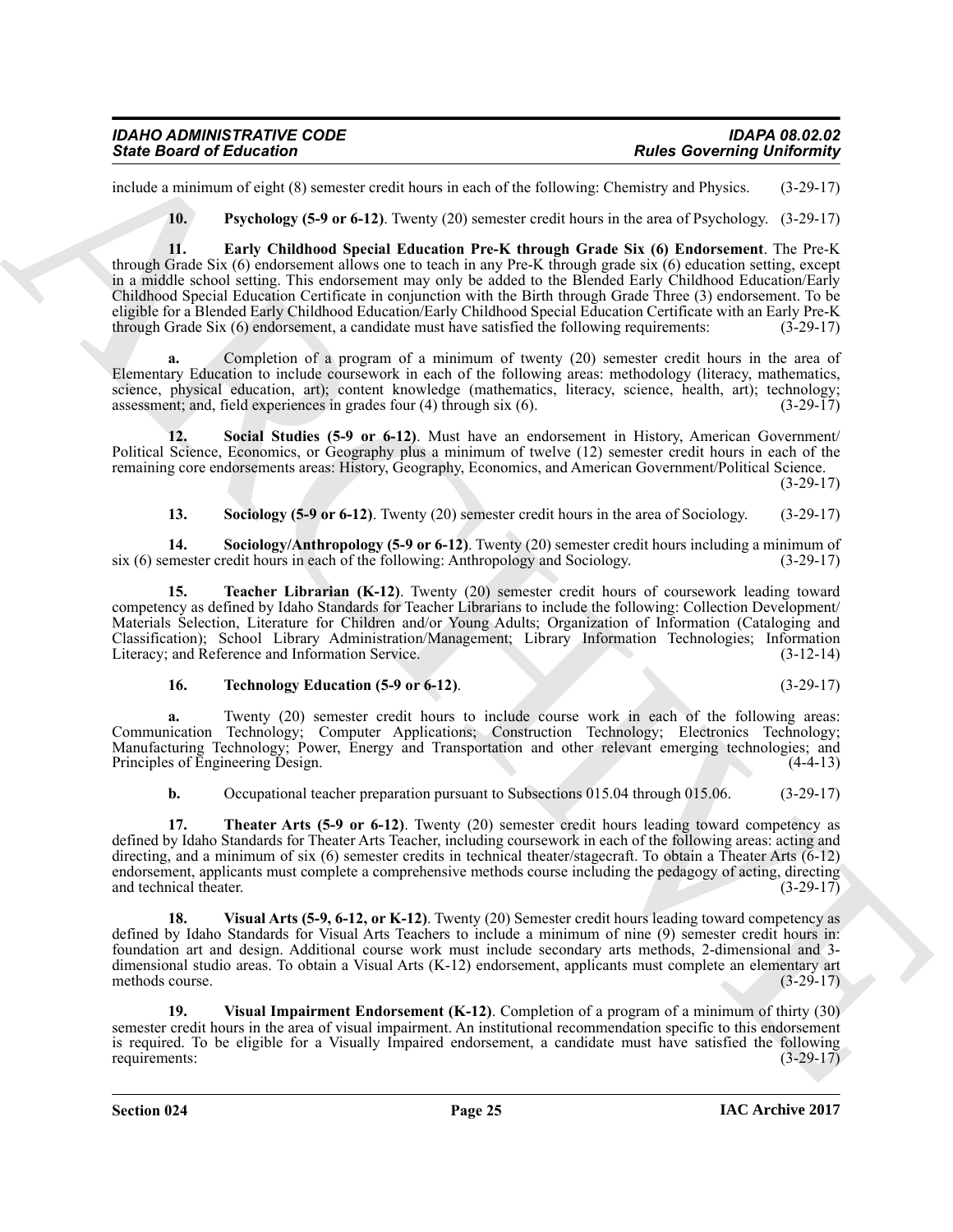**a.** Completion of a baccalaureate degree from an accredited college or university; (3-29-17)

**b.** Completion in an Idaho college or university of a program in elementary, secondary, or special education currently approved by the Idaho State Board of Education, or completion in an out-of-state college or university of a program in elementary, secondary, or special education currently approved by the state educational agency of the state in which the program was completed: (3-29-17) agency of the state in which the program was completed;

**c.** Completion of a program of a minimum of thirty (30) semester credit hours in the area of Visual Impairment and must receive an institutional recommendation specific to this endorsement from an accredited college or university; and (3-29-17)

**d.** Each candidate must have a qualifying score on an approved core content assessment and a second assessment related to the specific endorsement requested. (3-29-17)

<span id="page-25-5"></span>**20. World Language (5-9, 6-12 or K-12)**. Twenty (20) semester credit hours to include a minimum of twelve (12) upper division credits in a specific world language taken within the last ten (10) years leading to a proficiency level as defined by a state-approved exam (for example, a passing grade on the Praxis or an Advanced level as defined by the American Council on the Teaching of Foreign Languages (ACTFL)). Course work must include two (2) or more of the following areas: Grammar, Conversation, Composition, Culture, and Literature; and course work in Foreign Language Methods. To obtain an endorsement in a specific foreign language (K-12), applicants must complete an elementary methods course. (3-29-17) applicants must complete an elementary methods course.

#### <span id="page-25-0"></span>**025. -- 041. (RESERVED)**

#### <span id="page-25-2"></span><span id="page-25-1"></span>**042. ALTERNATE ROUTES TO CERTIFICATION.**

Since Board of Enterston of the University equality in the subsection of the Soverning University of the Soverning University of the Soverning University of the Soverning Control of the Soverning Control of the Soverning The purpose of this program is to provide an alternative for individuals to become certificated teachers in Idaho without following a standard teacher education program. Alternative Routes to Certification shall allow individuals to serve as the teacher of record prior to having earned full certification status. The teacher of record is defined as the person who is primarily responsible for planning instruction, delivering instruction, assessing students formatively and summatively, and designating the final grade. Individuals who are currently employed as Paraprofessionals and, individuals with strong subject matter background but limited experience with educational methodology shall follow the alternate certification requirements provided herein. Individuals who are currently certificated to teach but who are in need of an emergency endorsement in another area may obtain an endorsement through an alternate route as described in Subsection 021.02 of these rules. (3-29-17) described in Subsection 021.02 of these rules.

<span id="page-25-4"></span>**01. Alternative Authorization -- Teacher To New Certification**. The purpose of this alternative authorization is to allow Idaho school districts to request additional certification when a professional position cannot be filled with someone who has the correct certification. Alternative authorization in this area is valid for one (1) year and may be renewed for two (2) additional years with evidence of satisfactory progress toward completion of an approved alternative route preparation program. Interim certification is valid for not more than three (3) years total. (3-29-17)

**a.** Prior to application, a candidate must hold a baccalaureate degree, and a valid Idaho instructional certificate. The school district must provide supportive information attesting to the ability of the candidate to fill the position.  $(3-29-17)$ 

**b.** A candidate must participate in an approved alternative route preparation program. (3-25-16)

i. The candidate will work toward completion of the alternative route preparation program through a participating college/university, and the employing school district. The candidate must complete a minimum of nine (9) semester credits annually to maintain eligibility for renewal; and (3-25-16)

ii. The participating college/university shall provide procedures to assess and credit equivalent ge, dispositions, and relevant life/work experiences. (3-20-04) knowledge, dispositions, and relevant life/work experiences.

<span id="page-25-3"></span>**02.** Alternative Authorization -- Content Specialist. The purpose of this alternative authorization is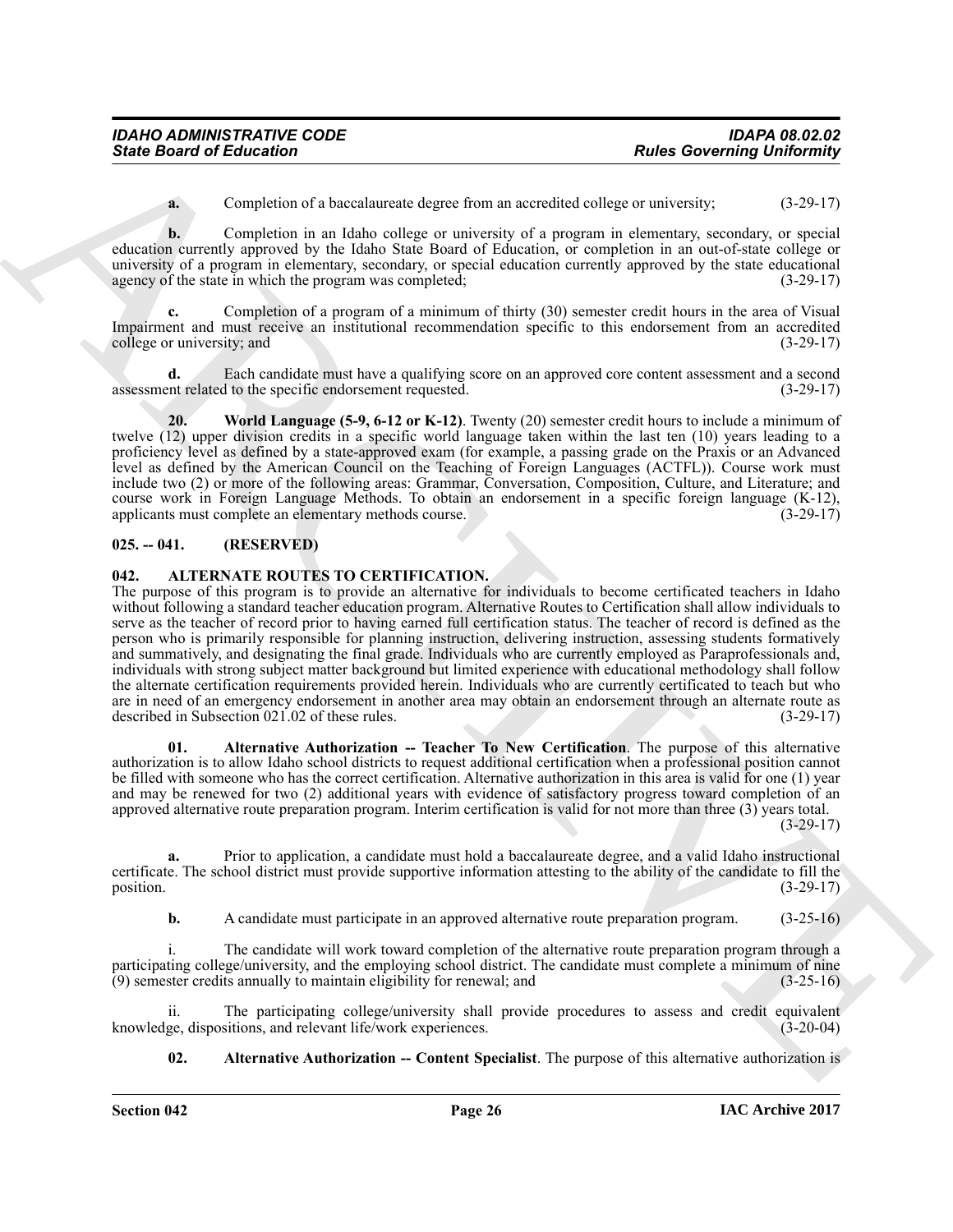| <b>IDAHO ADMINISTRATIVE CODE</b> |  |
|----------------------------------|--|
| <b>State Board of Education</b>  |  |

to offer an expedited route to certification for individuals who are highly and uniquely qualified in a subject area to teach in a district with an identified need for teachers in that area. Alternative authorization in this area is valid for one (1) year and may be renewed for two (2) additional years with evidence of satisfactory progress toward completion of an approved alternative route preparation program. Interim certification is valid for not more than three  $(3)$  years total.  $(3-25-16)$ 

**a.** Initial Qualifications. (3-20-04)

i. A candidate must hold a baccalaureate degree or have completed all of the requirements of a baccalaureate degree except the student teaching or practicum portion; and (3-29-17)

The hiring district shall ensure the candidate is qualified to teach in the area of identified need through demonstrated content knowledge. This may be accomplished through a combination of employment experience and education. (3-25-16)

**b.** Alternative Route Preparation Program -- College/University Preparation or Other State Board d Certification Program. (3-25-16) Approved Certification Program.

Sink Bookholm of Editorial contents in the following for the bookholm shall convention of the state of the state of the state of the state of the state of the state of the state of the state of the state of the state of t i. At the time of authorization a consortium comprised of a designee from the college/university to be attended or other state board approved certification program, and a representative from the school district, and the candidate shall determine the preparation needed to meet the Idaho Standards for Initial Certification of Professional School Personnel. This plan must include mentoring and a minimum of one (1) classroom observation by the mentor per month, which will include feedback and reflection, while teaching under the alternative authorization. The plan must include annual progress goals that must be met for annual renewal; (3-29-17)

ii. The candidate must complete a minimum of nine (9) semester credit hours or its equivalent of accelerated study in education pedagogy prior to the end of the first year of authorization. The number of required credits will be specified in the consortium developed plan; (3-29-17) credits will be specified in the consortium developed plan;

iii. At the time of authorization the candidate must enroll in and work toward completion of the alternative route preparation program through a participating college/university or other state board approved certification program, and the employing school district. A teacher must attend, participate in, and successfully complete an individualized alternative route preparation program as one (1) of the conditions for annual renewal and to receive a recommendation for full certification; (3-25-16)

iv. The participating college/university or other state board approved certification program shall provide procedures to assess and credit equivalent knowledge, dispositions and relevant life/work experiences; and  $(3-25-16)$ 

v. Prior to entering the classroom, the candidate shall meet or exceed the state qualifying score on version-<br>(3-20-04) (3-20-04) appropriate state-approved content, pedagogy, or performance assessment.

<span id="page-26-0"></span>**03.** Non-Traditional Route to Teacher Certification. An individual may acquire interim certification in Section 016 of these rules through an approved non-traditional route certification program. (3-25-16) as found in Section 016 of these rules through an approved non-traditional route certification program.

**a.** Individuals who possess a baccalaureate degree or higher from an accredited institution of higher education may utilize this non-traditional route to an interim Idaho Teacher Certification. (3-29-17)

| b. | To complete this non-traditional route, the individual must: | $(3-25-16)$ |
|----|--------------------------------------------------------------|-------------|
|----|--------------------------------------------------------------|-------------|

i. Complete a Board approved program; (4-6-05)

ii. Pass the Board approved pedagogy and content knowledge exams; and (4-6-05)

- iii. Complete the Idaho Department of Education Criminal History Check. (4-6-05)
- **c.** Interim Certificate. Upon completion of the certification process described herein, the individual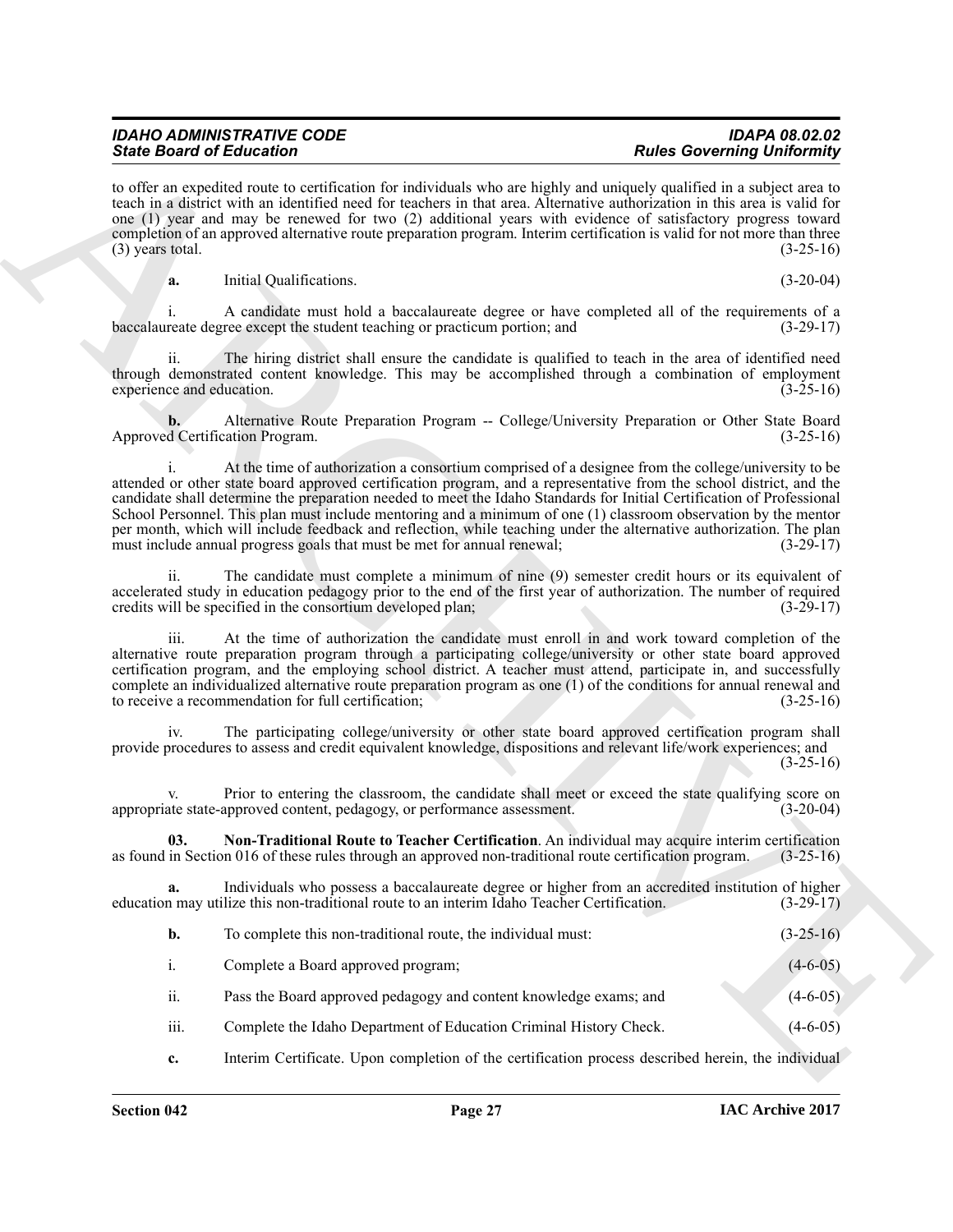| <b>IDAHO ADMINISTRATIVE CODE</b> | <b>IDAPA 08.02.02</b>             |
|----------------------------------|-----------------------------------|
| <b>State Board of Education</b>  | <b>Rules Governing Uniformity</b> |

will be awarded an interim certificate from the State Department of Education's Certification and Professional Standards Department. During the term of the interim certificate, teaching by the individual must be done in conjunction with a two (2) year teacher mentoring program approved by the Board. The individual must complete the mentoring program during the term of the interim certificate. All laws and rules governing standard instructional certificated teachers and pupil service staff with respect to conduct, discipline and professional standards shall apply<br>to individuals teaching under any Idaho certificate including an interim certificate. (8-31-17)T to individuals teaching under any Idaho certificate including an interim certificate.

**d.** Interim Certificate Not Renewable. Interim certification hereunder is only available on a one (1) time basis per individual. It will be the responsibility of the individual to obtain a valid renewable Idaho Educator Credential during the three (3) year interim certification term. (3-25-16)

<span id="page-27-3"></span>**e.** Types of Certificates and Endorsements. The non-traditional route may be used for first-time certification, subsequent certificates, and additional endorsements. (3-20-14)

Sink Board of Education 1.1 The contribute from the Sink Depression of March 200 Minimum of the sink of the sink of the sink of the sink of the sink of the sink of the sink of the sink of the sink of the sink of the sink **04. Alternative Authorization - Pupil Personnel Services**. The purpose of this alternative authorization is to allow Idaho school districts to request endorsement/certification when a position requiring the Pupil Personnel Services certificate cannot be filled with someone who has the correct endorsement/certification. The exception to this rule is the Interim School Nurse endorsement and the Interim Speech Language Pathologist endorsement. The requirements for these endorsements are defined in Subsection 015.02 of these rules. The alternate authorization is valid for one (1) year and may be renewed for two (2) additional years with evidence of satisfactory progress toward completion of an approved alternative route preparation program. Interim certification is valid for not more than three (3) years total. (3-29-17) not more than three  $(\hat{3})$  years total.

| a. |  | Initial Qualifications. The applicant must complete the following: | $(4-2-08)$ |
|----|--|--------------------------------------------------------------------|------------|
|    |  |                                                                    |            |

i. Prior to application, a candidate must hold a master's degree and hold a current Idaho license from the Bureau of Occupational Licenses in the area of desired certification; and

ii. The employing school district must provide supportive information attesting to the ability of the candidate to fill the position. (4-2-08)

**b.** Alternative Route Preparation Program. (4-2-08)

i. The candidate must work toward completion of the alternative route preparation program through a participating college/university and the employing school district. The alternative route preparation program must<br>(3-25-16) (3-25-16) include annual progress goals.

ii. The candidate must complete a minimum of nine (9) semester credits annually to be eligible for extension of up to a total of three  $(3)$  years.  $(4-2-08)$ 

iii. The participating college/university or the State Department of Education will provide procedures and credit equivalent knowledge, dispositions, and relevant life/work experiences. (4-2-08) to assess and credit equivalent knowledge, dispositions, and relevant life/work experiences.

<span id="page-27-2"></span>iv. The candidate must meet all requirements for the endorsement/certificate as provided herein.

(4-2-08)

**05. Alternate Authorization Renewal**. Annual renewal will be based on the school year and satisfactory progress toward completion of the applicable alternate authorization requirements. (3-25-16)

#### <span id="page-27-0"></span>**043. -- 059. (RESERVED)**

#### <span id="page-27-4"></span><span id="page-27-1"></span>**060. APPLICATION PROCEDURES / PROFESSIONAL DEVELOPMENT.**

To obtain a new, renew, or reinstate an Idaho Educator Credential, the applicant must submit an application on a form supplied by the State Department of Education or the Division of Career Technical Education as applicable to the type of certificate. All applications for new, renewed, or reinstated occupational specialist certificates must be submitted to the Division of Career Technical Education. The following requirements must be met to renew or reinstate an Idaho Educator Credential. (3-29-17)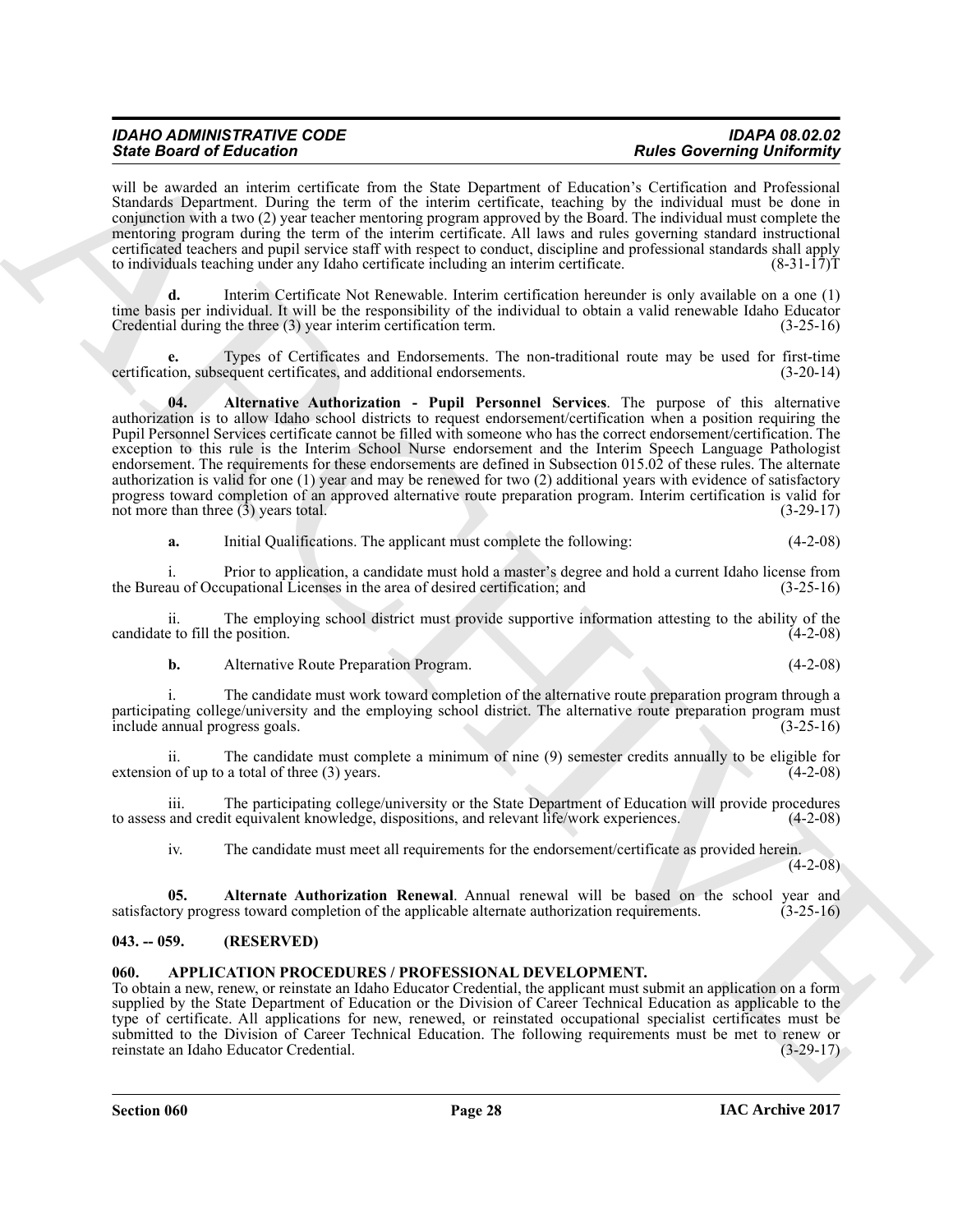#### <span id="page-28-3"></span>**01. State Board of Education Requirements for Professional Growth**. (4-1-97)

**a.** Credits taken for recertification must be educationally related to the individualized professional learning plan or related to the professional practice of the applicant. (8-31-17)T

i. Credits must be specifically tied to content areas and/or an area of any other endorsement; or (5-8-09)

ii. Credits must be specific to pedagogical best practices or for administrative/teacher leadership; or (4-2-08)

iii. Credits must be tied to a specific area of need designated by district administration. (4-2-08)

**b.** Graduate or undergraduate credit will be accepted for recertification. Credit must be transcripted and completed through a college or university accredited by an entity recognized by the state board of education.

 $(8-31-17)T$ 

**c.** All requests for equivalent in-service training to apply toward recertification, except occupational specialist certificates, must be made through the State Department of Education upon recommendation of the board of trustees consistent with the State Department of Education guidelines. Individuals holding Occupational Specialist Certificates must be made through the Division of Career Technical Education. Applicants must receive prior approval of in-service training and course work prior to applying for renewal. All in-service training must be aligned with the individual's individualized professional learning plan or related to professional practice. (8-31-17)T

**d.** At least fifteen (15) hours of formal instruction must be given for each hour of in-service credit granted.  $(4-1-97)$ 

**e.** Recertification credits may not be carried over from one (1) recertification period to the next.

(4-1-97)

Since Board of Eclication 1<sup>2</sup> and the Characteristics for Petersians Relationship Relationship in the Eclication of the U-1201<br>
13 and the Board of Eclication International Eclication and the state of the U-1201<br>
14 Char **f.** An appeals process, developed by the State Department of Education in conjunction with the Professional Standards Commission or the Division of Career Technical Education, as applicable to the certificate type, shall be available to applicants whose credits submitted for recertification, in part or as a whole, are rejected for any reason if such denial prevents an applicant from renewing an Idaho certificate. An applicant whose credits submitted for recertification are rejected, in part or as a whole, within six (6) months of the expiration of the applicant's current certification shall be granted an automatic appeal and a temporary certification extension during the appeal or for one  $(1)$  year, whichever is greater.  $(3-29-17)$ the appeal or for one  $(1)$  year, whichever is greater.

<span id="page-28-2"></span>

| 02. | <b>State Board of Education Professional Development Requirements.</b> |  | $(4-1-97)$ |
|-----|------------------------------------------------------------------------|--|------------|
|-----|------------------------------------------------------------------------|--|------------|

**a.** Districts will have professional development plans. (4-1-97)

**b.** All certificated personnel will be required to complete at least six (6) semester hours or the equivalent within the five (5) year period of validity of the certificate being renewed. (4-1-97)

**c.** At least three (3) semester credits will be taken for university or college credit. Verification may be by official or unofficial transcript. Individuals found to have intentionally altered transcripts used for verification who would have not otherwise met this renewal requirement will be investigated for violations of the Code of Ethics for Idaho Professional Educators, which may result in the revocation of the individual's certification. (8-31-17)T

#### <span id="page-28-0"></span>**061. -- 065. (RESERVED)**

#### <span id="page-28-4"></span><span id="page-28-1"></span>**066. FEES.**

The state department of education shall maintain a record of all certificates issued, showing names, dates of issue and renewal, and if revoked, the date thereof and the reason therefor. A nonrefundable fee shall accompany each application for a prekindergarten through grade twelve (12) certificate, alternate certificate, change in certificate or replacement as follows:  $(3-16-04)$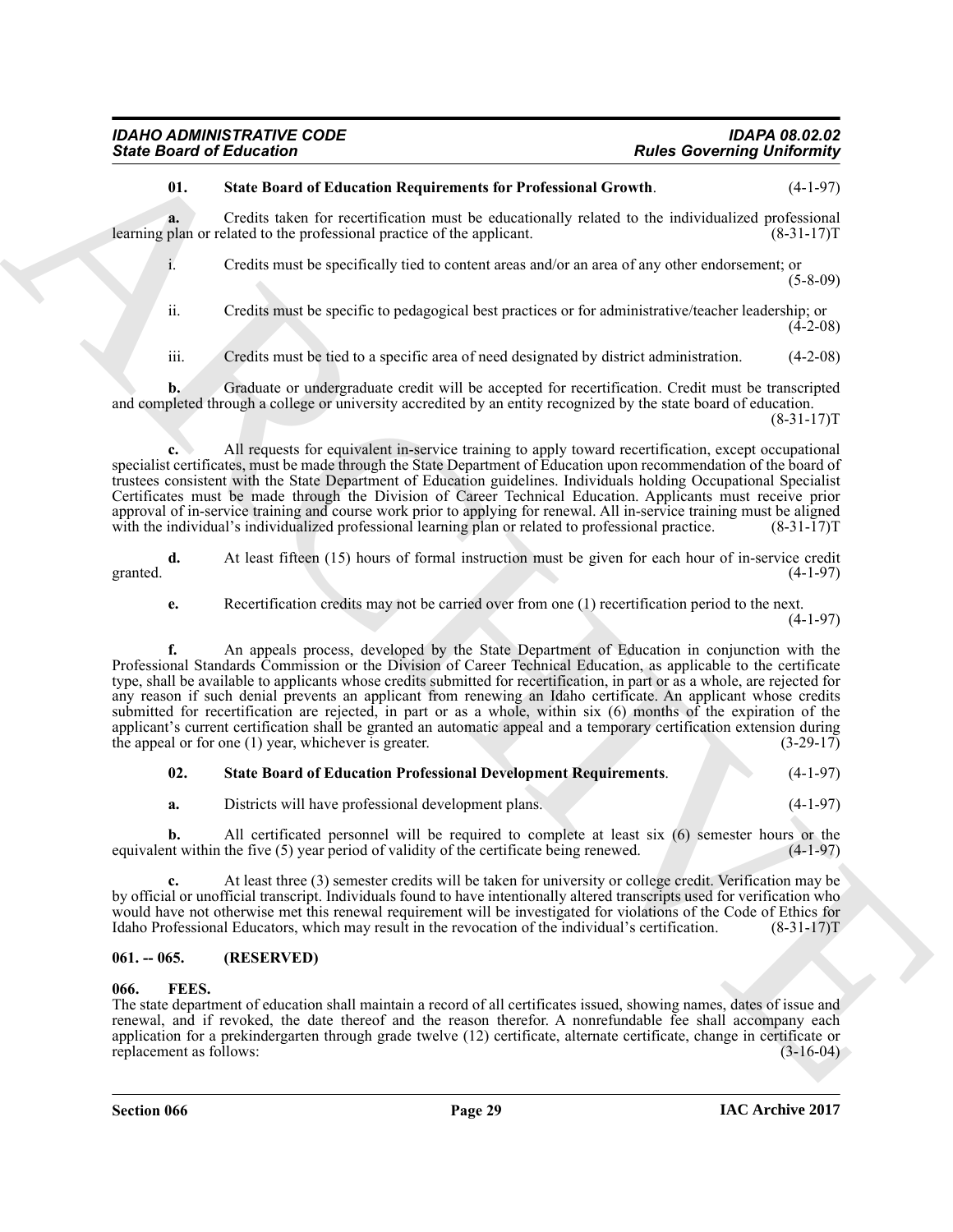<span id="page-29-8"></span><span id="page-29-7"></span><span id="page-29-6"></span><span id="page-29-5"></span><span id="page-29-4"></span><span id="page-29-3"></span><span id="page-29-2"></span><span id="page-29-1"></span><span id="page-29-0"></span>

|                             | <b>State Board of Education</b>                                                                                                                                                                                                                                        | <b>Rules Governing Uniformity</b> |             |
|-----------------------------|------------------------------------------------------------------------------------------------------------------------------------------------------------------------------------------------------------------------------------------------------------------------|-----------------------------------|-------------|
| 01.                         | <b>Initial Certificate.</b> All types, issued for five $(5)$ years -- seventy-five dollars $(\$75)$ .                                                                                                                                                                  |                                   | $(3-16-04)$ |
| 02.                         | <b>Renewal Certificate.</b> All types, issued for five (5) years -- seventy-five dollars (\$75).                                                                                                                                                                       |                                   | $(3-16-04)$ |
| 03.                         | Alternate Route Authorization. All types, issued for one (1) year -- one hundred dollars (\$100).                                                                                                                                                                      |                                   | $(3-16-04)$ |
| 04.                         | Additions or Changes During the Life of an Existing Certificate. Twenty-five dollars (\$25).                                                                                                                                                                           |                                   | $(3-16-04)$ |
| 05.                         | To Replace an Existing Certificate. Ten dollars (\$10).                                                                                                                                                                                                                |                                   | $(3-16-04)$ |
| $067. - 074.$               | (RESERVED)                                                                                                                                                                                                                                                             |                                   |             |
| 075.<br><b>IDAHO CODE).</b> | FINGERPRINTING AND CRIMINAL HISTORY CHECKS (SECTIONS 33-130 AND 33-512,<br>All certificated and non-certificated employees and other individuals who are required by the provisions of Section<br>33-130, Idaho Code, must undergo a criminal history check.           |                                   | $(4-9-09)$  |
| 01.                         | <b>Definitions.</b>                                                                                                                                                                                                                                                    |                                   | $(4-9-09)$  |
|                             | Applicant. An individual applying for Idaho Certification or a certificated or non-certificated<br>individual applying for employment.                                                                                                                                 |                                   | $(4-9-09)$  |
| b.                          | Break-in-Service. A voluntary or involuntary termination in employment, including retirement.                                                                                                                                                                          |                                   | $(4-9-09)$  |
| c.                          | Candidate. An individual attending a postsecondary program.                                                                                                                                                                                                            |                                   | $(4-9-09)$  |
| d.                          | Certificated Employee. An individual who holds an Idaho education certificate and is employed in<br>a certificated position in a LEA.                                                                                                                                  |                                   | $(4-9-09)$  |
| е.                          | Contractor. An agency, company/business, or individual that has signed a contract or agreement to<br>provide services to an LEA and private or parochial school.                                                                                                       |                                   | $(4-9-09)$  |
|                             | Conviction. The final judgment on a verdict or finding of guilty, a plea of guilty, a plea of nolo<br>contendere, or the sentence has been suspended, deferred, or withheld on a felony or misdemeanor as defined by<br>Section 18-110 and Section 18-111, Idaho Code. |                                   | $(4-9-09)$  |
|                             | Criminal History Check (CHC). A ten (10) finger fingerprint process to determine if an applicant<br>has criminal arrests and convictions in Idaho, any other state, or applicable jurisdictions.                                                                       |                                   | $(4-9-09)$  |
|                             | Criminal History Check Result. Information resulting from processing fingerprints through the<br>databases maintained by the Bureau of Criminal Identification (BCI), Federal Bureau of Investigation (FBI) and the<br>Idaho Statewide Sex Offender Registry.          |                                   | $(4-9-09)$  |
| interaction with students.  | Irregular Contact. Contact that is not on a daily or weekly basis, or has a regular scheduled                                                                                                                                                                          |                                   | $(4-9-09)$  |
| school simultaneously.      | Multiple Assignments. When an individual works in two or more LEAs or an LEA and private                                                                                                                                                                               |                                   | $(4-9-09)$  |
| k.                          | Non-Certificated Employee. An individual employed in a non-certificated position.                                                                                                                                                                                      |                                   | $(4-9-09)$  |
| 1.                          | Open Date. The date a fingerprint card or scan is entered into the database as an electronic file.                                                                                                                                                                     |                                   | $(4-9-09)$  |
|                             |                                                                                                                                                                                                                                                                        |                                   |             |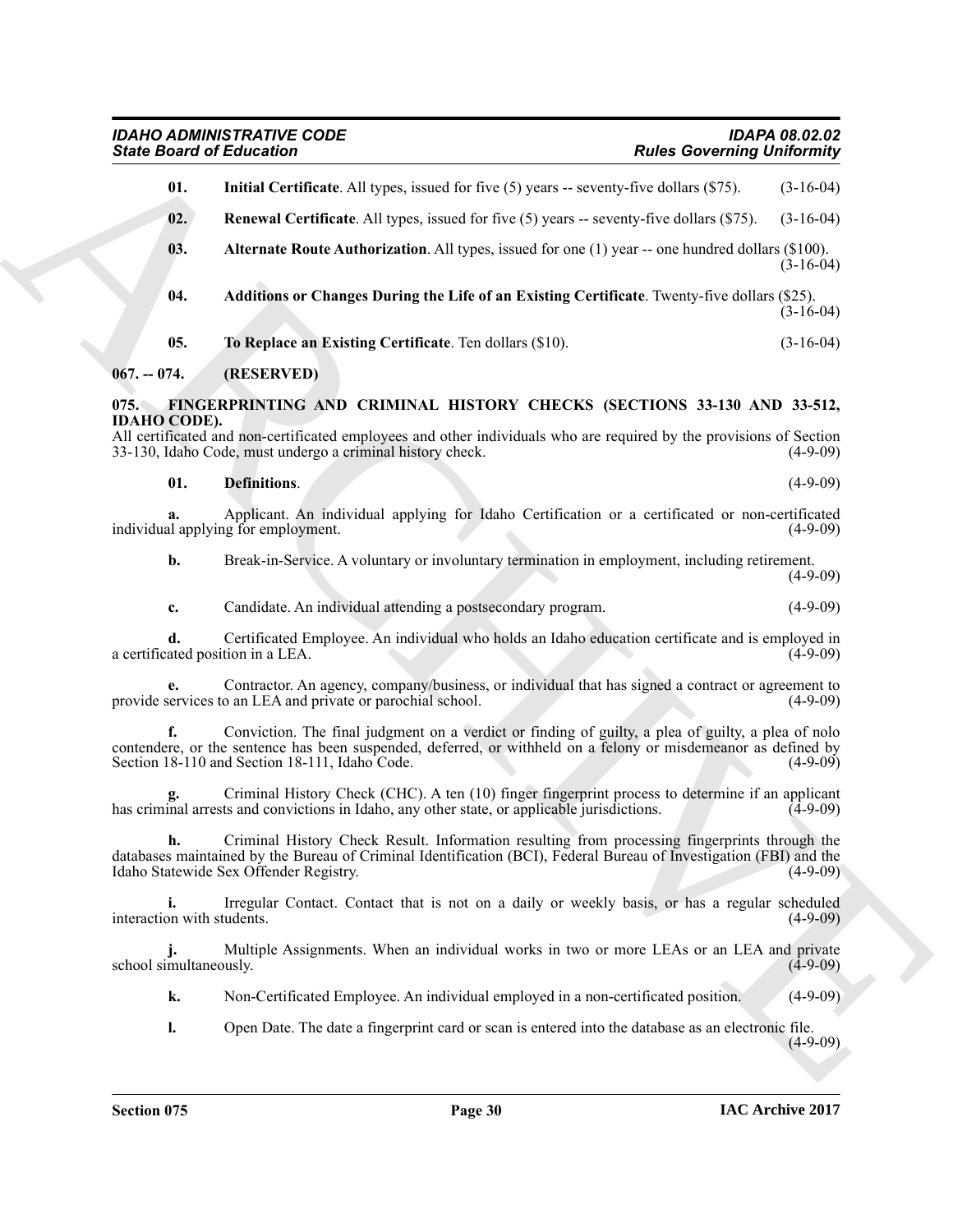**m.** Rejected Fingerprint Cards. A fingerprint card that has been returned by the BCI, FBI or SDE for poor quality prints, lack of signature, card being older than sic (6) months, or other incomplete information. (4-9-09)

**n.** Scan. The process of capturing an individual's fingerprints by an electronic process. (4-9-09)

Sinte Board of Education<br>
Sinte Board Panceman Creb, A European and Junk to see a Reads. One of the ULY 1998 per<br>
particular and Creation and Creation and Creation and Creation and Creation and Creation and Creation and C **o.** Unsupervised Contact. Direct contact or interaction with students not under the direct supervision of a school district employee on a continuing basis in a K-12 setting. This includes contact or interaction with students in scheduled school activities that occur outside of the school or outside of normal school hours. This excludes extra-curricular trips of one-day length starting during the school day. (4-9-09)

<span id="page-30-0"></span>**02. Fee**. The SDE shall charge a forty dollars (\$40) fee for undergoing a criminal history check. (4-9-09)

#### <span id="page-30-3"></span>**03. Rejected Fingerprint Cards or Scans**. (4-9-09)

**a.** When a fingerprint card has been rejected a new completed fingerprint card is required. (4-9-09)

**b.** The rejected fingerprint card will be sent back to the originating LEA, private or parochial school, contractors, postsecondary program, or individual. (4-9-09)

**c.** A new fingerprint card must be completed by a law enforcement agency to ensure legible fingerprints. Both the rejected fingerprint card and the new fingerprint card must be returned to the SDE within twenty  $(20)$  calendar days.

**d.** If the new fingerprint card and rejected fingerprint card are returned after the twenty (20) calendar period a forty dollar (\$40) fee is required to be paid. (4-9-09) day time period a forty dollar  $(\overline{$}40)$  fee is required to be paid.

**04. Secured CHC Website**. The SDE will maintain a CHC website listing the CHC results. The LEA, private or parochial school, contractor or postsecondary program may view the results or status of an applicant, employee or candidate. (4-9-09)

<span id="page-30-4"></span>**a.** Upon a signed agreement the SDE will issue a password to access the CHC website. (4-9-09)

**b.** Each LEA, private or parochial school, contractor and postsecondary program will have access to the CHC secure site listing their employees, statewide substitute teacher list, newly certified list and student teacher  $\frac{1}{100}$  (4-9-09)

#### <span id="page-30-1"></span>**05. Fingerprinting & Criminal History Checks**. (4-9-09)

**a.** The SDE will maintain a list of newly certificated educators. Educators stay on this list for one (1) year from their individual open date. Educators on this list may be employed by a LEA without a new CHC. (4-9-09)

<span id="page-30-2"></span>**b.** The SDE will make the final determination if an applicant is eligible for Idaho certification.

 $(4-9-09)$ 

**c.** If the SDE makes a determination that the applicant is not eligible for Idaho certification, the SDE may deny the applicant Idaho certification. Upon receiving the written denial, the applicant may request a hearing pursuant to Section 33-1209, Idaho Code. (4-9-09)

**06. Non-Certificated Employees**. Non-certificated employees are required to complete a CHC pursuant to Section 33-130, Idaho Code. The CHC results will be posted on the CHC website for their employer to review. **CALCER 1999** (4-9-09)

<span id="page-30-5"></span>**07. Substitute Teachers**. Substitute teachers as defined in Section 33-512(15), Idaho Code, must undergo a criminal history check. The SDE shall maintain a statewide substitute teacher list. To remain on the list on the list a substitute teacher shall undergo a criminal history check every five (5) years in accordance with Section 33- 512, Idaho Code. Substitute teachers on the list do not need to complete a multiple assignment form nor are subject to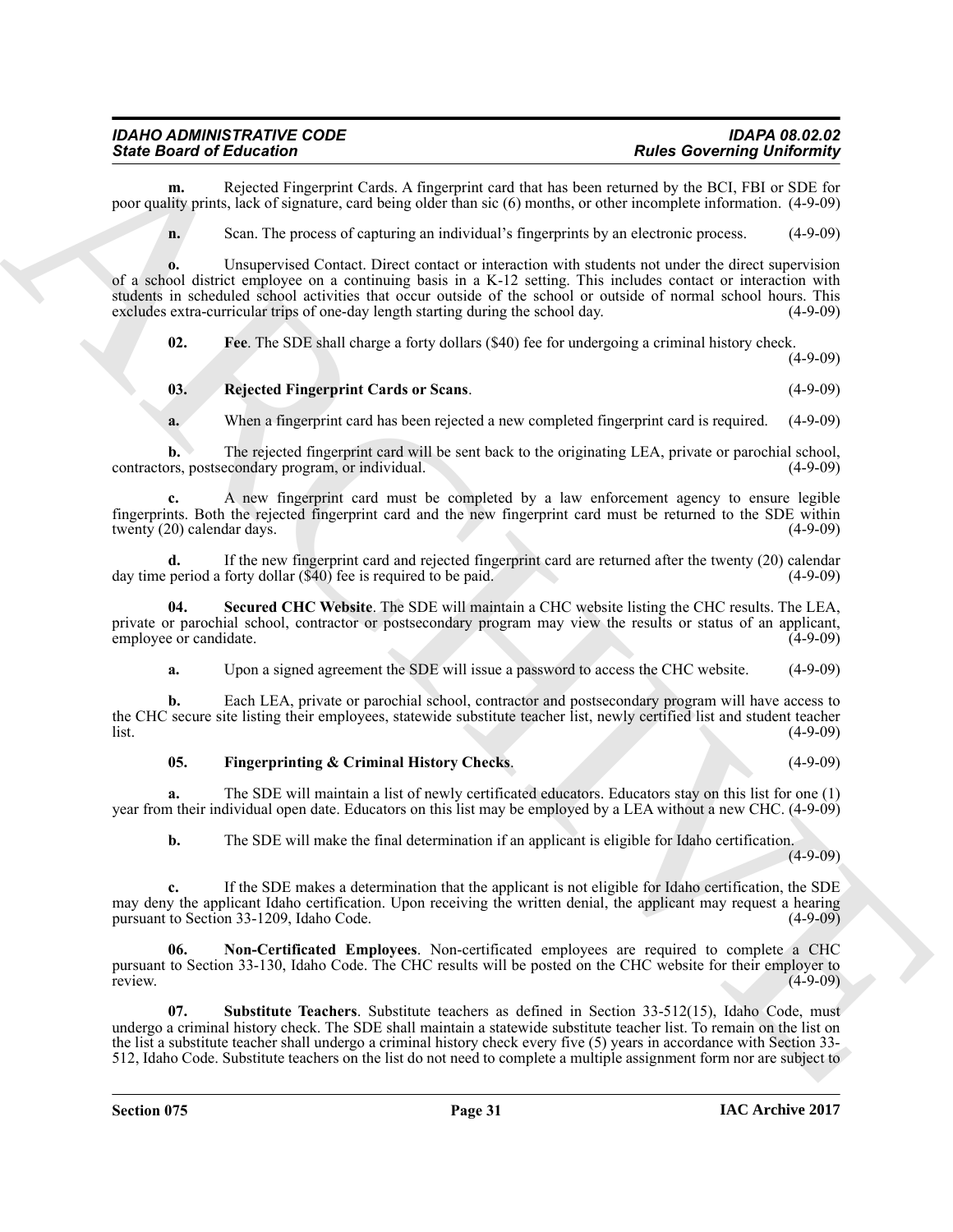## *IDAHO ADMINISTRATIVE CODE IDAPA 08.02.02*

break in service provisions. (4-9-09)

#### <span id="page-31-3"></span>**08. Break In Service**. (4-9-09)

**a.** When an employee returns to any LEA after a break in service a new criminal history check must be completed.  $(4-9-09)$ 

**b.** When an employee changes employment between LEAs a new CHC must be completed regardless of the most recent CHC.  $(4-9-09)$ 

#### <span id="page-31-4"></span>**09. Postsecondary**. (4-9-09)

**a.** The postsecondary program will submit a completed fingerprint card or scan for all candidates who are applying for student teaching, internships or practicum. (4-9-09)

**b.** The SDE will make a preliminary determination based on the CHC result if the candidate is eligible for certification in Idaho. This decision will be forwarded to the postsecondary program concerning the eligibility of their candidate. (4-9-09)

**c.** The SDE will move a candidate from the student teacher list to the newly certified list when an application for certification is approved. (4-9-09) (4-9-09)

#### <span id="page-31-1"></span><span id="page-31-0"></span>**076. CODE OF ETHICS FOR IDAHO PROFESSIONAL EDUCATORS (SECTIONS 33-1208 AND 33- 1209, IDAHO CODE).**

Since Board of Eclication<br>
transformation and the problem of the state of the state of the state of the state of the state of the state of the state of the state of the state of the state of the state of the state of the Believing in the worth and dignity of each human being, the professional educator recognizes the supreme importance of pursuing truth, striving toward excellence, nurturing democratic citizenship and safeguarding the freedom to learn and to teach while guaranteeing equal educational opportunity for all. The professional educator accepts the responsibility to practice the profession according to the highest ethical principles. The Code of Ethics for Idaho Professional Educators symbolizes the commitment of all Idaho educators and provides principles by which to judge conduct. (3-20-04)

#### <span id="page-31-2"></span>**01. Aspirations and Commitments**. (3-20-04)

**a.** The professional educator aspires to stimulate the spirit of inquiry in students and to provide opportunities in the school setting that will help them acquire viable knowledge, skills, and understanding that will meet their needs now and in the future. (3-20-04)

**b.** The professional educator provides an environment that is safe to the cognitive, physical and psychological well-being of students and provides opportunities for each student to move toward the realization of his goals and potential as an effective citizen.

**c.** The professional educator, recognizing that students need role models, will act, speak and teach in such a manner as to exemplify nondiscriminatory behavior and encourage respect for other cultures and beliefs.

 $(3-20-14)$ 

**d.** The professional educator is committed to the public good and will help preserve and promote the principles of democracy. He will provide input to the local school board to assist in the board's mission of developing and implementing sound educational policy, while promoting a climate in which the exercise of professional judgment is encouraged. (4-11-06) judgment is encouraged.

**e.** The professional educator believes the quality of services rendered by the education profession directly influences the nation and its citizens. He strives, therefore, to establish and maintain the highest set of professional principles of behavior, to improve educational practice, and to achieve conditions that attract highly qualified persons to the profession. (4-11-06)

**f.** The professional educator regards the employment agreement as a pledge to be executed in a manner consistent with the highest ideals of professional service. He believes that sound professional personal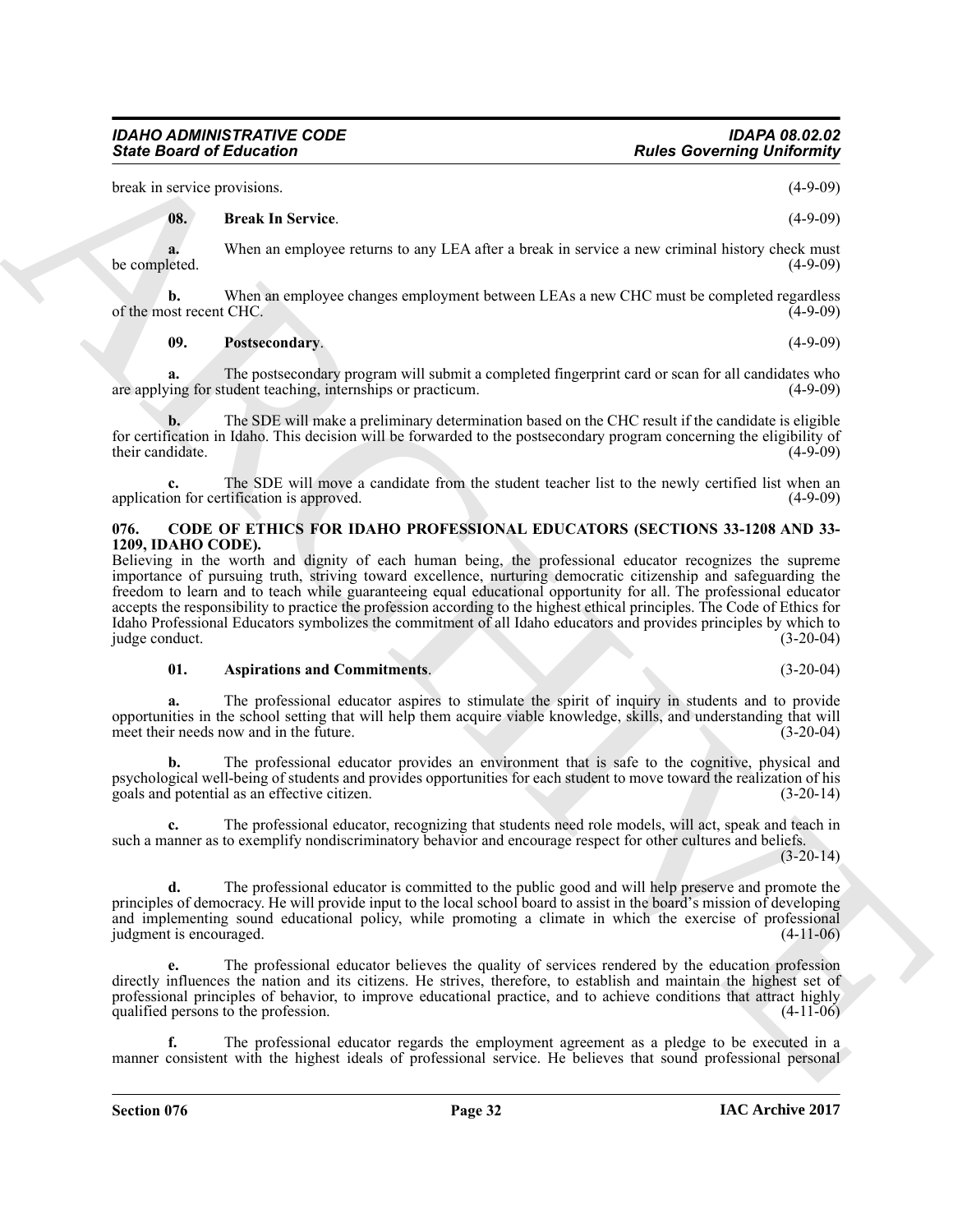| <b>IDAPA 08.02.02</b>             |
|-----------------------------------|
| <b>Rules Governing Uniformity</b> |
|                                   |

<span id="page-32-0"></span>relationships with colleagues, governing boards, and community members are built upon integrity, dignity, and mutual respect. The professional educator encourages the practice of the profession only by qualified persons.

(4-11-06)

Since Book of Editorion's continuous prevention, the continuous method Since Convention (2014)<br>
And the main of the since the probability of the since of the since of the since of the since of the since of the since of th **02. Principle I - Professional Conduct**. A professional educator abides by all federal, state, and local education laws and statutes. Unethical conduct shall include the conviction of any felony or misdemeanor offense set forth in Section 33-1208, Idaho Code.

**03. Principle II - Educator/Student Relationship**. A professional educator maintains a professional relationship with all students, both inside and outside the physical and virtual classroom. Unethical conduct includes, but is not limited to: (3-20-14) but is not limited to:

<span id="page-32-1"></span>**a.** Committing any act of child abuse, including physical or emotional abuse; (3-20-04)

**b.** Committing any act of cruelty to children or any act of child endangerment; (3-20-04)

**c.** Committing or soliciting any sexual act from any minor or any student regardless of age; (3-20-04)

**d.** Committing any act of harassment as defined by district policy; (4-11-06)

**e.** Soliciting, encouraging, or consummating a romantic or inappropriate relationship (whether verbal, virtual, or physical) with a student, regardless of age; written, verbal, virtual, or physical) with a student, regardless of age;

**f.** Using inappropriate language including, but not limited to, swearing and improper sexual comments (e.g., sexual innuendoes or sexual idiomatic phrases); (3-20-04)

**g.** Taking or possessing images (digital, photographic, or video) of students of a harassing, confidential, or sexual nature;  $(4-11-15)$ 

**h.** Inappropriate contact with any minor or any student regardless of age using electronic media; (4-11-06)

**i.** Furnishing alcohol or illegal or unauthorized drugs to any student or allowing or encouraging a student to consume alcohol or unauthorized drugs except in a medical emergency; (3-20-14)

**j.** Conduct that is detrimental to the health or welfare of students; and (3-20-14)

<span id="page-32-2"></span>**k.** Deliberately falsifying information presented to students. (3-20-14)

**04. Principle III - Alcohol and Drugs Use or Possession**. A professional educator refrains from the abuse of alcohol or drugs during the course of professional practice. Unethical conduct includes, but is not limited to:  $(3-20-14)$ 

**a.** Being on school premises or at any school-sponsored activity, home or away, involving students while possessing, using, or consuming illegal or unauthorized drugs; (3-20-04)

**b.** Being on school premises or at any school-sponsored activity, home or away, involving students while possessing, using, or consuming alcohol; (3-20-04)

**c.** Inappropriate or illegal use of prescription medications on school premises or at any schoolsponsored events, home or away; (4-11-06)

**d.** Inappropriate or illegal use of drugs or alcohol that impairs the individual's ability to function; and (4-11-06)

**e.** Possession of an illegal drug as defined in Chapter 27, Idaho Code, Uniform Controlled Substances. (3-20-04)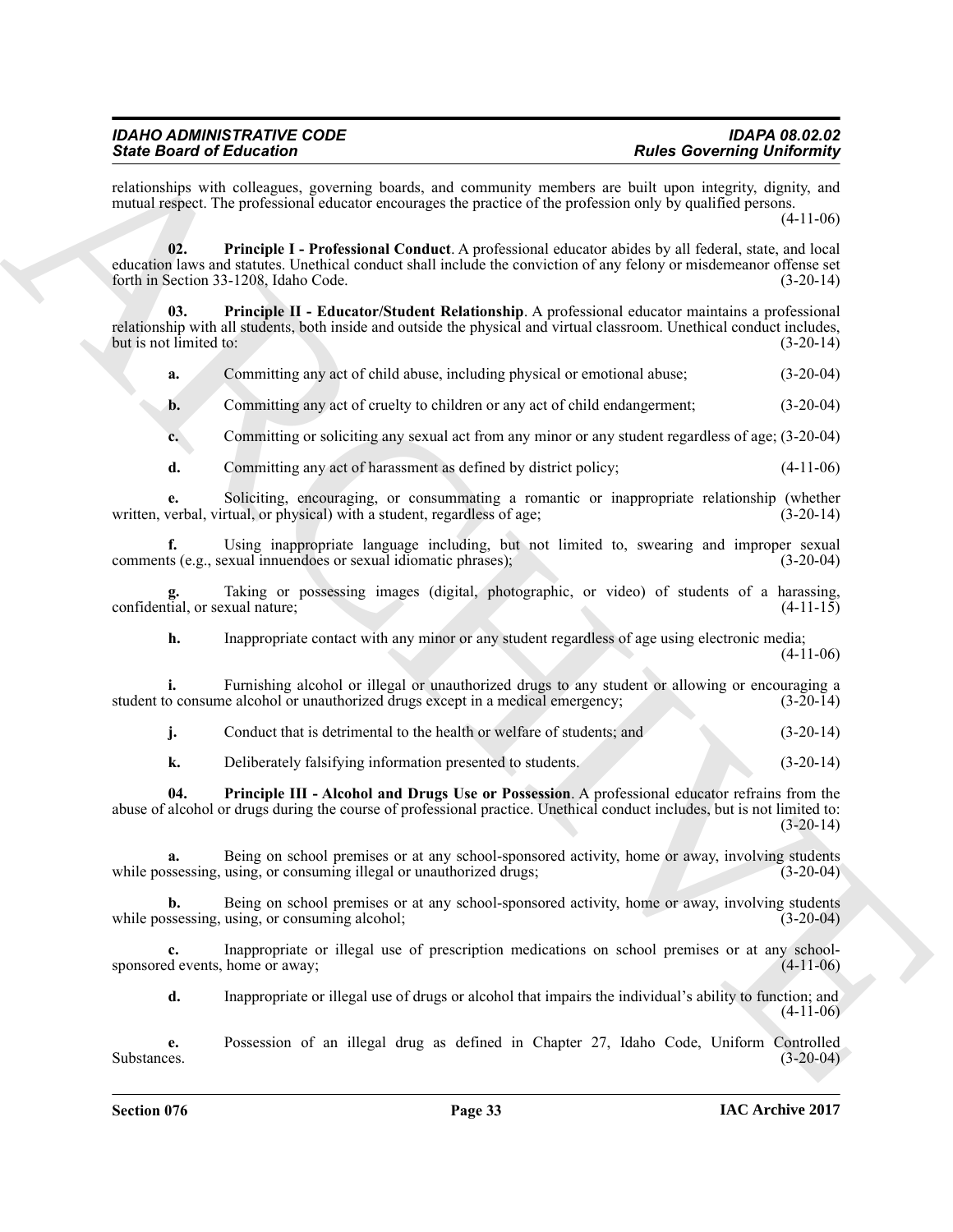**05. Principle IV - Professional Integrity**. A professional educator exemplifies honesty and integrity in the course of professional practice. Unethical conduct includes, but is not limited to: (3-20-14)

<span id="page-33-0"></span>**a.** Fraudulently altering or preparing materials for licensure or employment;  $(3-20-04)$ 

**b.** Falsifying or deliberately misrepresenting professional qualifications, degrees, academic awards, ed employment history when applying for employment or licensure: (3-20-04) and related employment history when applying for employment or licensure;

Failure to notify the state at the time of application for licensure of past revocations or suspensions of a certificate or license from another state; (3-20-04)

**d.** Failure to notify the state at the time of application for licensure of past criminal convictions of any crime violating the statutes or rules governing teacher certification;  $(3-20-14)$ 

**e.** Falsifying, deliberately misrepresenting, or deliberately omitting information regarding the evaluation of students or personnel, including improper administration of any standardized tests (changing test answers; copying or teaching identified test items; unauthorized reading of the test to students, etc.); (4-11-06)

**f.** Falsifying, deliberately misrepresenting, or deliberately omitting reasons for absences or leaves;  $(3-20-04)$ 

**g.** Falsifying, deliberately misrepresenting, or deliberately omitting information submitted in the course of an official inquiry or investigation; (3-20-14)

**h.** Falsifying, deliberately misrepresenting, or deliberately omitting material information on an official evaluation of colleagues; and (3-20-14)

**i.** Failure to notify the state of any criminal conviction of a crime violating the statutes and/or rules governing teacher certification. (3-20-14)

Since Board of Ecliptorias <br>
We also Governing University in the same of the same of the same of the same of the same of the same of the same of the same of the same of the same of the same of the same of the same of the **Principle V - Funds and Property.** A professional educator entrusted with public funds and property honors that trust with a high level of honesty, accuracy, and responsibility. Unethical conduct includes, but is not limited to: (3-20-14) not limited to:

<span id="page-33-1"></span>

| a. |  | Misuse, or unauthorized use, of public or school-related funds or property: | $(3-20-04)$ |  |
|----|--|-----------------------------------------------------------------------------|-------------|--|
|----|--|-----------------------------------------------------------------------------|-------------|--|

**b.** Failure to account for school funds collected from students, parents, or patrons; (3-20-14)

- **c.** Submission of fraudulent requests for reimbursement of expenses or for pay; (3-20-04)
- **d.** Co-mingling of public or school-related funds in personal bank account(s); (3-20-04)
- **e.** Use of school property for private financial gain; (3-20-14)
- **f.** Use of school computers to deliberately view or print pornography; and,  $(3-20-04)$
- <span id="page-33-2"></span>**g.** Deliberate use of poor budgeting or accounting practices. (3-20-04)

**07. Principle VI - Compensation**. A professional educator maintains integrity with students, colleagues, parents, patrons, or business personnel when accepting gifts, gratuities, favors, and additional compensation. Unethical conduct includes, but is not limited to: (3-20-14)

**a.** Unauthorized solicitation of students or parents of students to purchase equipment, supplies, or from the educator who will directly benefit; (3-20-14) services from the educator who will directly benefit;

**b.** Acceptance of gifts from vendors or potential vendors for personal use or gain where there may be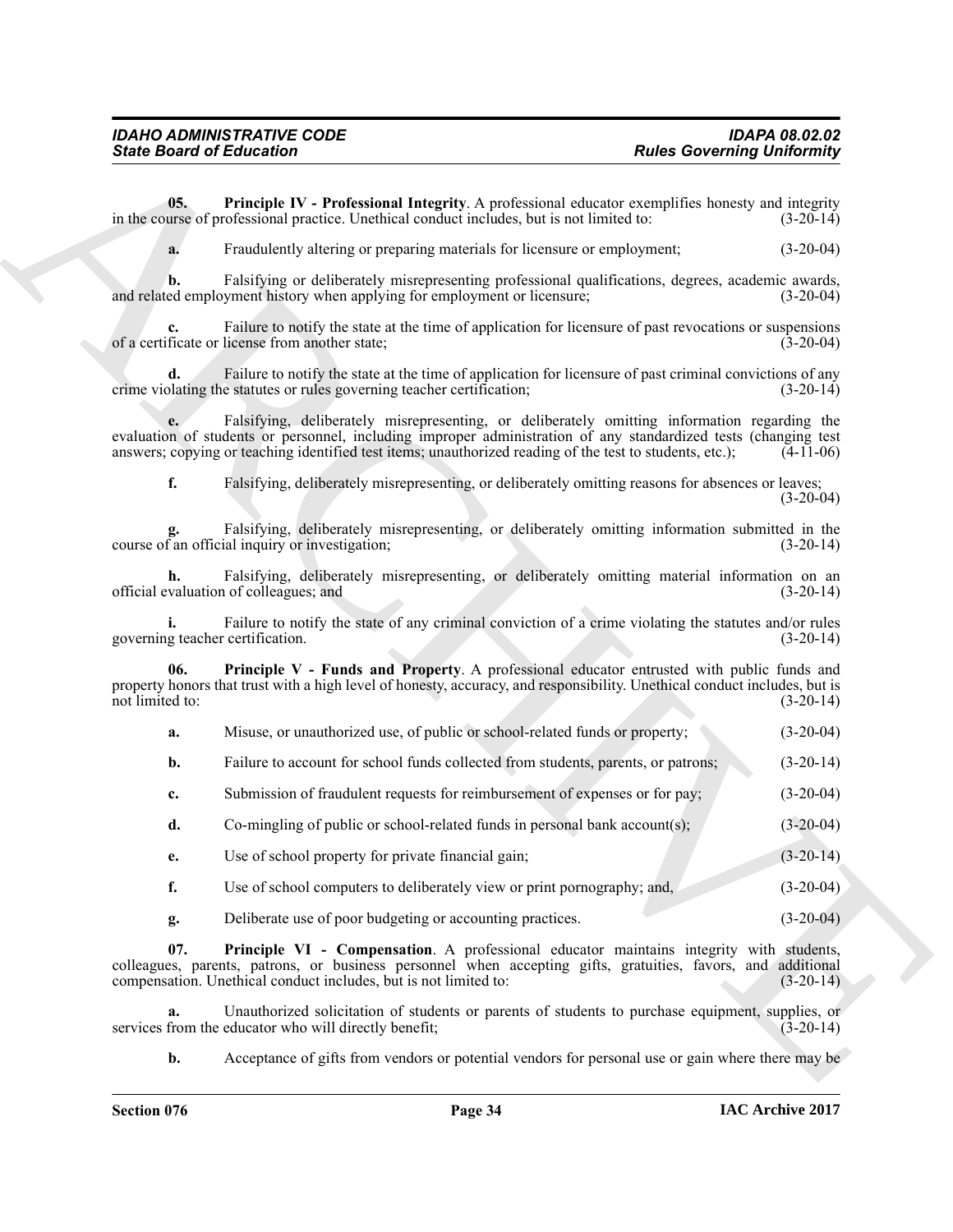the appearance of a conflict of interest; (3-20-04)

**c.** Tutoring students assigned to the educator for remuneration unless approved by the local board of education; and, (3-20-04)

**d.** Soliciting, accepting, or receiving a financial benefit greater than fifty dollars (\$50) as defined in 8-1359(b), Idaho Code. (3-20-14) Section  $18-1359(b)$ , Idaho Code.

<span id="page-34-1"></span>**08. Principle VII - Confidentiality**. A professional educator complies with state and federal laws and local school board policies relating to the confidentiality of student and employee records, unless disclosure is required or permitted by law. Unethical conduct includes, but is not limited to: (3-20-14)

**a.** Sharing of confidential information concerning student academic and disciplinary records, personal confidences, health and medical information, family status or income, and assessment or testing results with inappropriate individuals or entities; and (3-20-04)

**b.** Sharing of confidential information about colleagues obtained through employment practices with inappropriate individuals or entities. (3-20-04)

<span id="page-34-2"></span>**09. Principle VIII - Breach of Contract or Abandonment of Employment**. A professional educator fulfills all terms and obligations detailed in the contract with the local board of education or education agency for the duration of the contract. Unethical conduct includes, but is not limited to: (3-20-14) duration of the contract. Unethical conduct includes, but is not limited to:

**a.** Abandoning any contract for professional services without the prior written release from the contract by the employing school district or agency; (3-20-04)

<span id="page-34-0"></span>**b.** Willfully refusing to perform the services required by a contract; and,  $(3-20-04)$ 

**c.** Abandonment of classroom or failure to provide appropriate supervision of students at school or school-sponsored activities to ensure the safety and well-being of students. (3-20-04)

Since Board of Eclication <sup>2</sup><br>
Andes Governing Uniformly<br>
the operator of Collision and the shanner for resumestion makes approach by the local boards<br>
spin-<br>
spin-<br>
spin-<br>
spin-<br>
spin-<br>
spin-<br>
spin-<br>
spin-<br>
spin-<br>
spin-<br> **10. Principle IX - Duty to Report**. A professional educator reports breaches of the Code of Ethics for Idaho Professional Educators and submits reports as required by Idaho Code. Unethical conduct includes, but is not  $\lim \left( 3-20-14 \right)$  (3-20-14)

**a.** Failure to comply with Section 33-1208A, Idaho Code, (reporting requirements and immunity);  $(3-20-04)$ 

**b.** Failure to comply with Section 16-1605, Idaho Code, (reporting of child abuse, abandonment or  $(4-11-06)$ ) neglect);  $(4-11-06)$ 

<span id="page-34-3"></span>**c.** Failure to comply with Section 33-512B, Idaho Code, (suicidal tendencies and duty to warn); and (4-11-06)

**d.** Having knowledge of a violation of the Code of Ethics for Idaho Professional Educators and failing the violation to an appropriate education official. (3-20-04) to report the violation to an appropriate education official.

**11. Principle X - Professionalism**. A professional educator ensures just and equitable treatment for all members of the profession in the exercise of academic freedom, professional rights and responsibilities while following generally recognized professional principles. Unethical conduct includes, but is not limited to: (3-20 following generally recognized professional principles. Unethical conduct includes, but is not limited to:

**a.** Any conduct that seriously impairs the Certificate holder's ability to teach or perform his professional duties; (3-20-04)

**b.** Committing any act of harassment toward a colleague; (4-11-06)

**c.** Failure to cooperate with the Professional Standards Commission in inquiries, investigations, or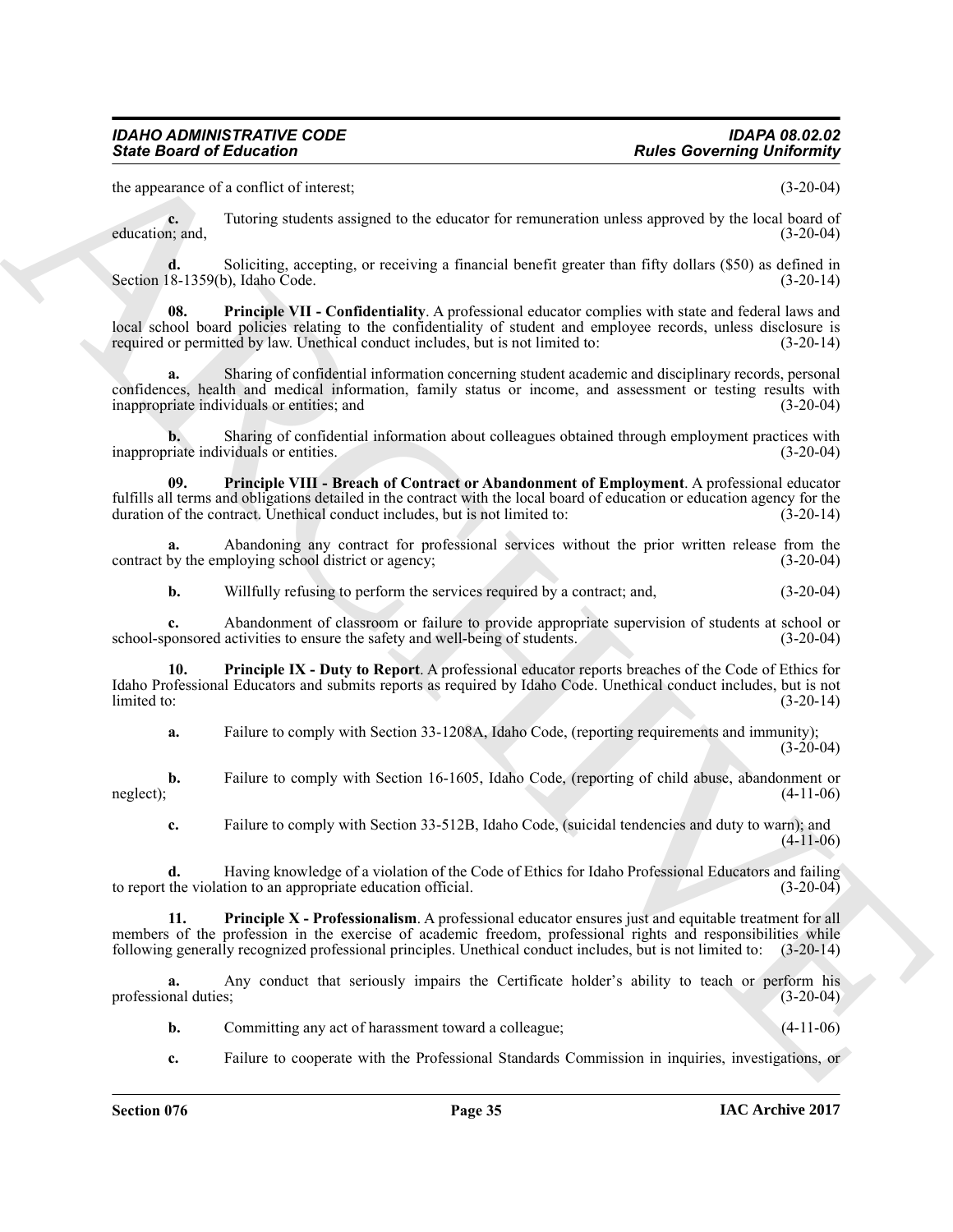hearings;  $(3-20-04)$ 

**d.** Using institutional privileges for the promotion of political candidates or for political activities, except for local, state or national education association elections; (4-11-06)

**e.** Willfully interfering with the free participation of colleagues in professional associations; and (4-11-06)

**f.** Taking or possessing images (digital, photographic or video) of colleagues of a harassing, confidential, or sexual nature. (4-11-15)

#### <span id="page-35-1"></span><span id="page-35-0"></span>**077. DEFINITIONS FOR USE WITH THE CODE OF ETHICS FOR IDAHO PROFESSIONAL EDUCATORS (SECTIONS 33-1208 AND 33-1209, IDAHO CODE).**

<span id="page-35-2"></span>**01. Administrative Complaint**. A document issued by the State Department of Education outlining the specific, purported violations of Section 33-1208, Idaho Code, or the Code of Ethics for Idaho Professional<br>Educators. (3-20-04) Educators. (3-20-04)

<span id="page-35-3"></span>**02. Allegation**. A purported violation of the Code of Ethics for Idaho Professional Educators or Idaho Code. (3-20-04)

<span id="page-35-4"></span>**03. Certificate**. A document issued by the Department of Education under the authority of the State Board of Education allowing a person to serve in any elementary or secondary school in the capacity of teacher, supervisor, administrator, education specialist, school nurse or school librarian (Section 33-1201, Idaho Code).

 $(3-20-04)$ 

<span id="page-35-5"></span>**04.** Certificate Denial. The refusal of the state to grant a certificate for an initial or reinstatement application. (3-20-04) application. (3-20-04)

<span id="page-35-6"></span>**05. Certificate Suspension**. A time-certain invalidation of any Idaho certificate as determined by a diagreement or a due process hearing panel as set forth in Section 33-1209. Idaho Code. (3-20-04) stipulated agreement or a due process hearing panel as set forth in Section 33-1209, Idaho Code.

<span id="page-35-7"></span>**Complaint**. A signed document defining the allegation that states the specific ground or grounds for revocation, suspension, denial, place reasonable conditions on a certificate or issuance of a letter of reprimand (Section 33-1209(1), Idaho Code). The State Department of Education may initiate a complaint. (4-11-06) (Section 33-1209 $(1)$ , Idaho Code). The State Department of Education may initiate a complaint.

<span id="page-35-8"></span>**07. Conditional Certificate**. Allows an educator to retain licensure under certain stated Certificate conditions as determined by the Professional Standards Commission (Section 33-1209(10), Idaho Code). (3-20-04)

<span id="page-35-9"></span>**08. Contract**. Any signed agreement between the school district and a certificated educator pursuant to Section  $33-513(1)$ , Idaho Code. (3-20-04)

<span id="page-35-10"></span>**09. Conviction**. Refers to all instances regarding a finding of guilt by a judge or jury; a plea of guilt by Nolo Contendere or Alford plea; or all proceedings in which a sentence has been suspended, deferred or withheld.

(3-20-04)

<span id="page-35-12"></span>**10. Educator**. A person who holds or applies for an Idaho Certificate (Section 33-1001(16) and Section 33-1201, Idaho Code). (3-20-04)

<span id="page-35-13"></span><span id="page-35-11"></span>**11. Education Official**. An individual identified by local school board policy, including, but not limited to, a superintendent, principal, assistant principal, or school resource officer (SRO).

**Example Conserver Conserver Conserver Conserver Conserver Conserver Conserver Conserver Conserver Conserver Conserver Conserver Conserver Conserver Conserver Conserver Conserver Conserver Conserver Conserver Conserver Co 12. Executive Committee**. A decision-making body comprised of members of the Professional Standards Commission, including the chair and/or vice-chair of the Commission. A prime duty of the Committee is to review purported violations of the Code of Ethics for Idaho Professional Educators to determine probable cause and direction for possible action to be taken against a Certificate holder. (3-20-14) direction for possible action to be taken against a Certificate holder.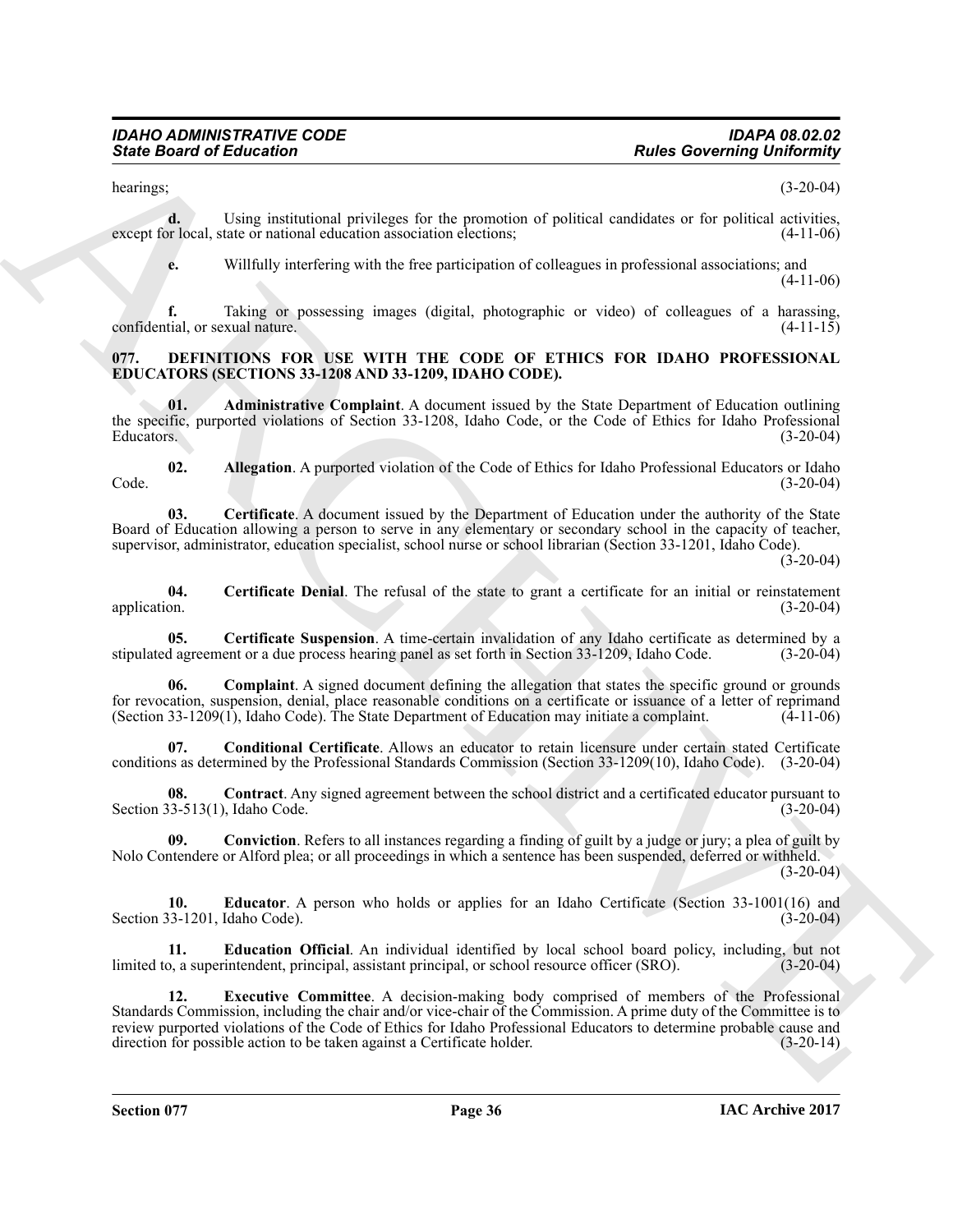| <b>IDAHO ADMINISTRATIVE CODE</b> | <b>IDAPA 08.02.02</b>             |
|----------------------------------|-----------------------------------|
| <b>State Board of Education</b>  | <b>Rules Governing Uniformity</b> |

<span id="page-36-2"></span>**13. Hearing**. A formal review proceeding that ensures the respondent due process. The request for a s initiated by the respondent and is conducted by a panel of peers. (3-20-04) hearing is initiated by the respondent and is conducted by a panel of peers.

<span id="page-36-3"></span>**14. Hearing Panel**. A minimum of three (3) educators appointed by the chair of the Professional Standards Commission and charged with the responsibility to make a final determination regarding the charges specifically defined in the Administrative Complaint. (3-20-04)

**15. Investigation**. The process of gathering factual information concerning a valid, written complaint in preparation for review by the Professional Standards Commission Executive Committee, or following review by the Executive Committee at the request of the deputy attorney general assigned to the Department of Education.

 $(3-20-14)$ 

<span id="page-36-7"></span><span id="page-36-6"></span><span id="page-36-5"></span><span id="page-36-4"></span>**16. Minor**. Any individual who is under eighteen (18) years of age. (3-20-04)

**17. Not-Sufficient Grounds**. A determination by the Executive Committee that there is not-sufficient evidence to take action against an educator's certificate. (3-20-14)

**18. Principles**. Guiding behaviors that reflect what is expected of professional educators in the state of Idaho while performing duties as educators in both the private and public sectors. (3-20-04)

<span id="page-36-8"></span>**19. Reprimand**. A written letter admonishing the Certificate holder for his conduct. The reprimand cautions that further unethical conduct may lead to consideration of a more severe action against the holder's Certificate. (3-20-04)

**20.** Respondent. The legal term for the professional educator who is under investigation for a d violation of the Code of Ethics for Idaho Professional Educators. (3-20-04) purported violation of the Code of Ethics for Idaho Professional Educators.

<span id="page-36-11"></span><span id="page-36-10"></span><span id="page-36-9"></span>**21. Revocation**. The invalidation of any Certificate held by the educator. (3-20-04)

**22. Stipulated Agreement**. A written agreement between the respondent and the Professional Standards Commission to resolve matters arising from an allegation of unethical conduct following a complaint or an investigation. The stipulated agreement is binding to both parties and is enforceable under its own terms, or by subsequent action by the Professional Standards Commission. (3-20-04)

<span id="page-36-12"></span>**23. Student**. Any individual enrolled in any Idaho public or private school from preschool through grade 12. (3-20-04)

<span id="page-36-13"></span>**24. Sufficient Grounds**. A determination by the Executive Committee that sufficient evidence exists to issue an Administrative Complaint. (3-20-04)

#### <span id="page-36-0"></span>**078. -- 099. (RESERVED)**

<span id="page-36-16"></span><span id="page-36-14"></span><span id="page-36-1"></span>**100. OFFICIAL VEHICLE FOR APPROVING TEACHER EDUCATION PROGRAMS.** (Section 33-114, Idaho Code) (4-1-97)

Since Browning Hard Entertainment Commission in the state of the state of the state of the state of the state of the state of the state of the state of the state of the state of the state of the state of the state of the **01. The Official Vehicle for the Approval of Teacher Education Programs**. The official vehicle for the approval of teacher education programs is the Council for the Accreditation of Educator Preparation (CAEP) and the approved Idaho Standards for the Initial Certification of Professional School Personnel. The Idaho Standards are based upon the accepted national standards for educator preparation and include state-specific, core teaching requirements. The State Department of Education will transmit to the head of each Idaho college or department of education a copy of all revisions to the Idaho Standards for the Initial Certification of Professional School Personnel. Such revisions will take effect and must be implemented within a period not to exceed two (2) years after notification of such revision. (3-25-16)

<span id="page-36-15"></span>**02. Non-Traditional Teacher Preparation Program**. The State Board of Education must approve all non-traditional route to teacher certification programs. The programs must include, at a minimum, the following components: (3-25-16)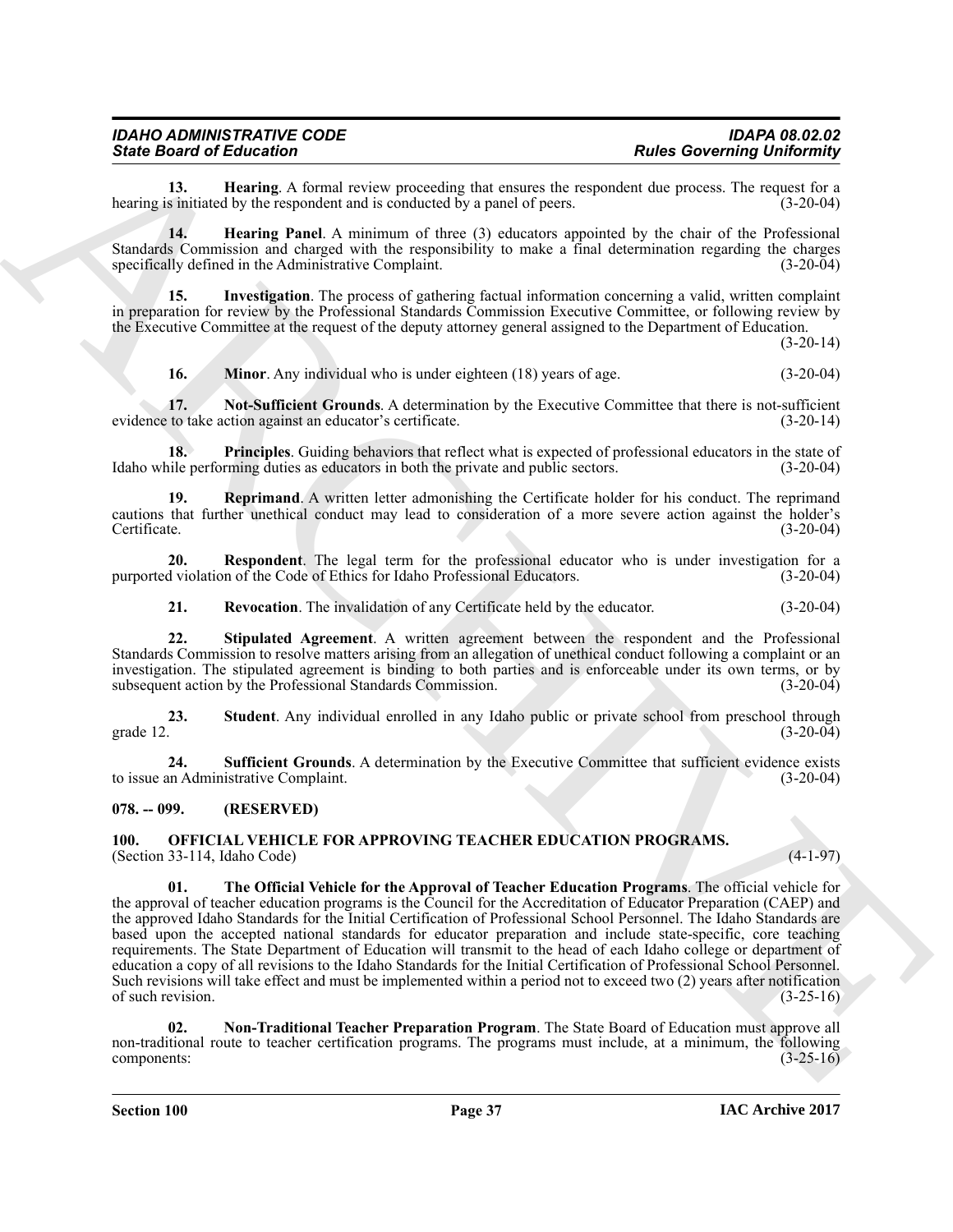| a. | Pre-assessment of teaching and content knowledge;                      | $(3-25-16)$ |
|----|------------------------------------------------------------------------|-------------|
| b. | An academic advisor with knowledge of the prescribed instruction area; | $(3-25-16)$ |
|    | Exams of pedagogy and content knowledge; and                           | $(3-25-16)$ |

<span id="page-37-4"></span>**d.** Be aligned to the Idaho Standards for the Initial Certification of Professional School Personnel.  $(3-25-16)$ 

**03. Reference Availability**. The Idaho Standards for the Initial Certification of Professional School Personnel, incorporated by reference in Subsection 004.01, are available for inspection on the Office of the State Board of Education's website at www.boardofed.idaho.gov. (3-29-12) Board of Education's website at www.boardofed.idaho.gov.

#### <span id="page-37-2"></span>**04. Continuing Approval**. (3-29-12)

**a.** The state of Idaho will follow the Council for Accreditation of Educator Preparation (CAEP) model by which institutions shall pursue continuing approval through a full program review every seven (7) years. The full program review shall be based upon the Idaho Standards for Initial Certification of Professional School Personnel.  $(3-25-16)$ 

**b.** The state of Idaho will additionally conduct focused reviews of state-specific, core teaching ents in the interim, not to exceed every third year following the full program review. (3-29-12) requirements in the interim, not to exceed every third year following the full program review.

**c.** All approved non-traditional teacher preparation programs will be reviewed for continued approval on the same schedule as traditional teacher preparation programs. Reviews will include determination of continued alignment with the approved Idaho Standards for the Initial Certification of Professional School Personnel and effectiveness of program completers. (3-25-16) effectiveness of program completers.

<span id="page-37-3"></span>**05. Payment Responsibilities for Teacher Preparation Program Reviews**. The Professional Standards Commission is responsible for Idaho teacher preparation program reviews, including assigning responsibility for paying for program reviews. To implement the reviews, it is necessary that: (4-6-05)

**a.** The Professional Standards Commission pay for all state review team expenses for on-site teacher on reviews from its budget. (3-25-16) preparation reviews from its budget.

**b.** Requesting institutions pay for all other expenses related to on-site teacher preparation program including the standards review.  $(3-25-16)$ reviews, including the standards review.

#### <span id="page-37-0"></span>**101. -- 109. (RESERVED)**

#### <span id="page-37-5"></span><span id="page-37-1"></span>**110. PERSONNEL STANDARDS.**

Since Board of Entrances \*\*\*\*\*<br>
Note Governing University that  $(2.14)$ <br>  $\pm 0.24$ <br>  $\pm 0.24$ <br>  $\pm 0.24$ <br>  $\pm 0.24$ <br>  $\pm 0.24$ <br>  $\pm 0.24$ <br>  $\pm 0.24$ <br>  $\pm 0.24$ <br>  $\pm 0.24$ <br>  $\pm 0.24$ <br>  $\pm 0.24$ <br>  $\pm 0.24$ <br>  $\pm 0.24$ <br>  $\pm 0$ The State Board of Education supports the efforts made by the Idaho Legislature to lower class size. Significant progress has been made in grades one through three (1-3). The State Board of Education believes that class sizes in grades four through six (4-6) are too high. Districts are encouraged to lower all class sizes as funds become available. Each district will develop personnel policies and procedures to implement the educational program of the district. The policies and procedures will address representation in each of the following personnel areas, as appropriate to student enrollment and the needs of each attendance area. Districts should strive to achieve ratios consistent with state class size ratio goals.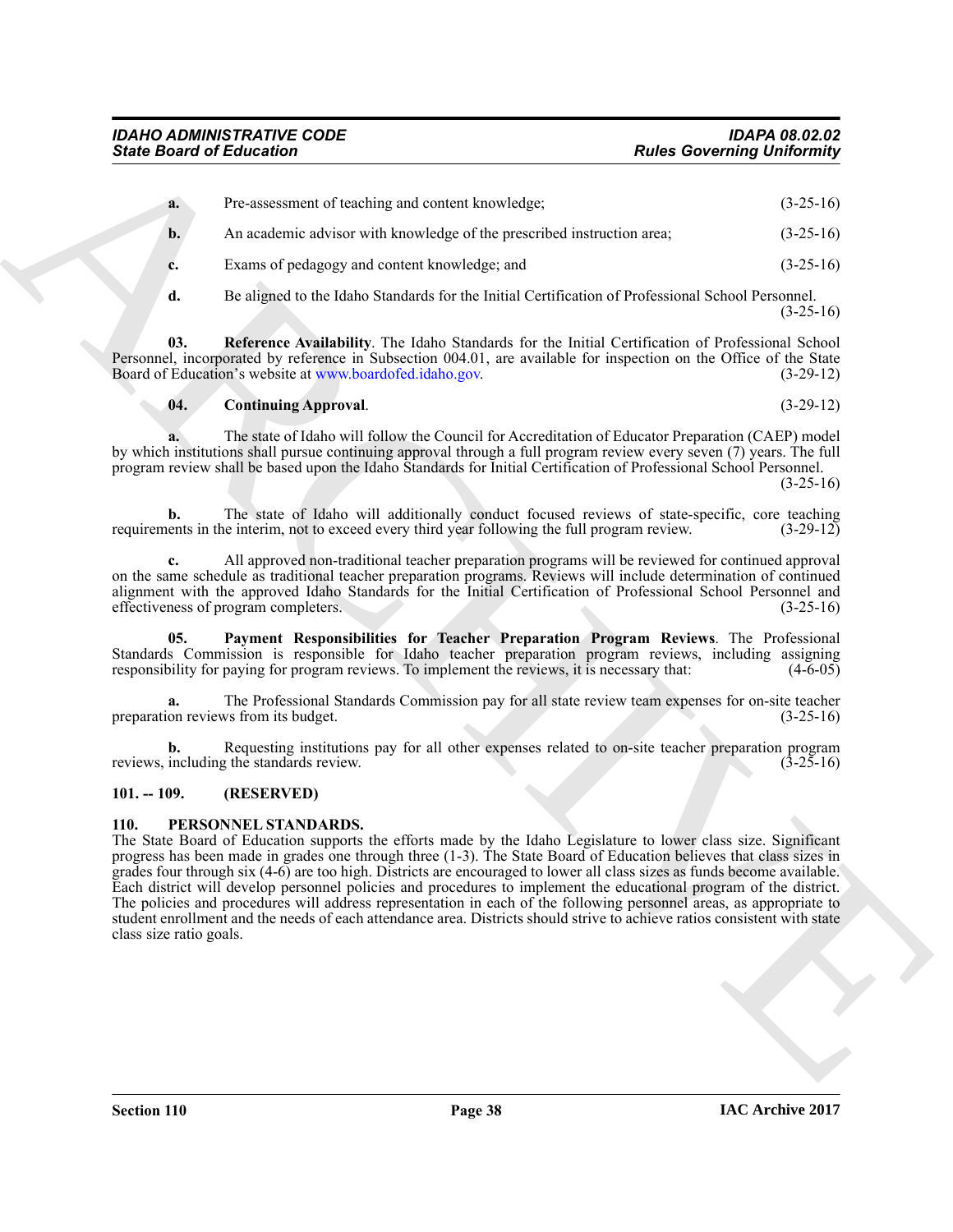## *IDAHO ADMINISTRATIVE CODE IDAPA 08.02.02*

|                    | <b>State Board of Education</b>                                                                                                                                                                                                                                                                                                                          |                                        | <b>Rules Governing Uniformity</b>         |
|--------------------|----------------------------------------------------------------------------------------------------------------------------------------------------------------------------------------------------------------------------------------------------------------------------------------------------------------------------------------------------------|----------------------------------------|-------------------------------------------|
|                    | <b>INSTRUCTIONAL PERSONNEL</b>                                                                                                                                                                                                                                                                                                                           |                                        |                                           |
|                    | <b>TEACHERS</b>                                                                                                                                                                                                                                                                                                                                          | <b>STATE GOALS</b>                     |                                           |
|                    | Kindergarten                                                                                                                                                                                                                                                                                                                                             | 20                                     |                                           |
|                    | Grades 1, 2, 3                                                                                                                                                                                                                                                                                                                                           | 20                                     |                                           |
|                    | Grades 4, 5, 6                                                                                                                                                                                                                                                                                                                                           | 26                                     |                                           |
|                    | Middle School/Jr. High                                                                                                                                                                                                                                                                                                                                   | 160 teacher load                       |                                           |
|                    | <b>High School</b>                                                                                                                                                                                                                                                                                                                                       | 160 teacher load                       |                                           |
|                    | Alternative School (7-12)                                                                                                                                                                                                                                                                                                                                | 18 average daily class load            |                                           |
|                    | Schools are encouraged to explore technological options that provide for credible alternative delivery systems.<br>Present and emerging information transmission technology may provide for greater teacher/pupil class size ratios.                                                                                                                     |                                        |                                           |
|                    | <b>PUPIL PERSONNEL</b>                                                                                                                                                                                                                                                                                                                                   |                                        |                                           |
|                    | (Certificated School Counselors,<br>Social Workers, Psychologists)                                                                                                                                                                                                                                                                                       | 400:1 * student/district average       |                                           |
|                    | Secondary Media Generalist and Assistants                                                                                                                                                                                                                                                                                                                | 500:1 * student/district average       |                                           |
|                    | <b>Elementary Media Generalist or Assistants</b>                                                                                                                                                                                                                                                                                                         | 500:1 * student/district average       |                                           |
|                    | <b>Building Administrative Personnel</b>                                                                                                                                                                                                                                                                                                                 | Not to exceed 500:1 * district average |                                           |
|                    | * The stated pupil to personnel ratio is the goal; each school district will assign personnel as appropriate to student<br>enrollment and the needs of each attendance area.                                                                                                                                                                             |                                        |                                           |
|                    | Classroom Assistants - State Goal: will be provided where the student/teacher ratio is deemed excessive by the<br>district or where other student special needs exist (e.g., limited English proficiency or special education).<br>Classified Personnel - State Goal: will be employed in each building to support the needs of the staff, students, and |                                        |                                           |
| community.<br>111. |                                                                                                                                                                                                                                                                                                                                                          |                                        | $(4-1-97)$                                |
| 01.                | BULLYING, HARASSMENT AND INTIMIDATION PREVENTION AND RESPONSE.<br>Dissemination of Information. School districts and charter schools shall make reasonable efforts<br>to ensure that information on harassment, intimidation and bullying of students is disseminated annually to all school<br>personnel, parents and students.                         |                                        |                                           |
| 02.                | Professional Development. The content of ongoing professional development for school staff<br>related to bullying, harassment and intimidation shall include:                                                                                                                                                                                            |                                        |                                           |
| a.                 | School philosophy regarding school climate and student behavior expectations;                                                                                                                                                                                                                                                                            |                                        | $(3-29-17)$<br>$(3-29-17)$<br>$(3-29-17)$ |
| b.                 | Definitions of bullying, harassment, and intimidation;                                                                                                                                                                                                                                                                                                   |                                        |                                           |
| c.                 | School prevention strategies or programs including the identification of materials to be distributed<br>annually to students and parents;                                                                                                                                                                                                                |                                        | $(3-29-17)$<br>$(3-29-17)$                |
| d.                 | Expectations of staff intervention for bullying, harassment, and intimidation;                                                                                                                                                                                                                                                                           |                                        | $(3-29-17)$                               |

#### **INSTRUCTIONAL PERSONNEL**

| <b>PUPIL PERSONNEL</b>                                             |                                        |  |
|--------------------------------------------------------------------|----------------------------------------|--|
| (Certificated School Counselors,<br>Social Workers, Psychologists) | 400:1 * student/district average       |  |
| Secondary Media Generalist and Assistants                          | 500:1 * student/district average       |  |
| <b>Elementary Media Generalist or Assistants</b>                   | 500:1 * student/district average       |  |
| <b>Building Administrative Personnel</b>                           | Not to exceed 500:1 * district average |  |

#### <span id="page-38-3"></span><span id="page-38-2"></span><span id="page-38-1"></span><span id="page-38-0"></span>**111. BULLYING, HARASSMENT AND INTIMIDATION PREVENTION AND RESPONSE.**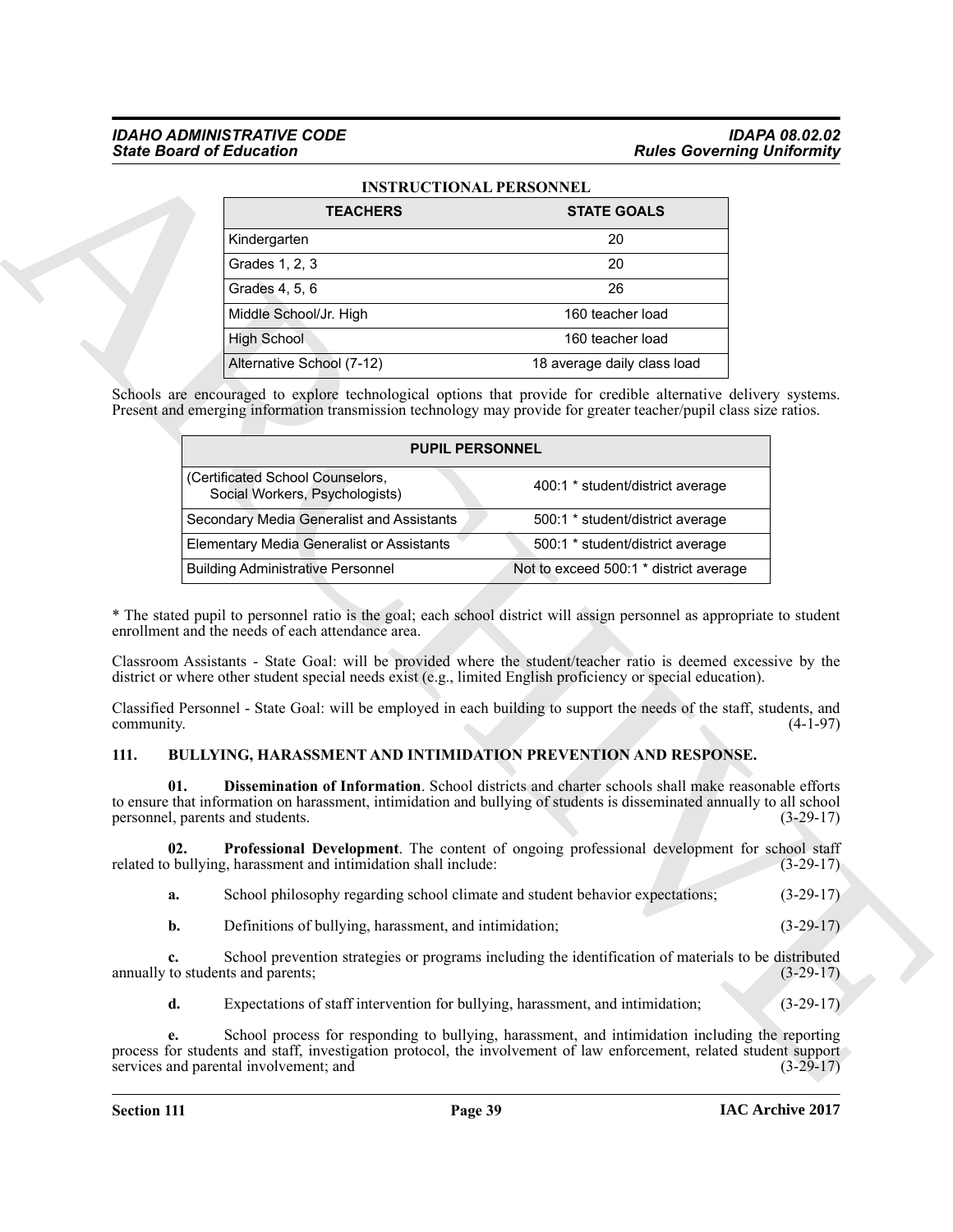<span id="page-39-2"></span>

| <b>State Board of Education</b>           |                                                                                                                                                                                                                                                                                                                                                                                                                                                                                                                                                                                                                                                                                                                                                                                                                           | <b>Rules Governing Uniformity</b> |
|-------------------------------------------|---------------------------------------------------------------------------------------------------------------------------------------------------------------------------------------------------------------------------------------------------------------------------------------------------------------------------------------------------------------------------------------------------------------------------------------------------------------------------------------------------------------------------------------------------------------------------------------------------------------------------------------------------------------------------------------------------------------------------------------------------------------------------------------------------------------------------|-----------------------------------|
| $f_{\star}$                               | Other topics as determined appropriate by the school district or charter school.                                                                                                                                                                                                                                                                                                                                                                                                                                                                                                                                                                                                                                                                                                                                          | $(3-29-17)$                       |
| 03.                                       | Graduated Consequences. Graduated consequences for a student who commits acts of bullying,<br>harassment, and intimidation shall include a series of measures proportional to the act(s) committed and appropriate<br>to the severity of the violation as determined by the school board of trustees, school administrators, or designated<br>personnel depending upon the level of discipline. Graduated consequences should be in accordance with the nature of<br>the behavior, the developmental age of the student, and the student's history of problem behaviors and performance.                                                                                                                                                                                                                                  | $(3-29-17)$                       |
| a.                                        | Graduated consequences may include, but are not limited to:                                                                                                                                                                                                                                                                                                                                                                                                                                                                                                                                                                                                                                                                                                                                                               | $(3-29-17)$                       |
| i.                                        | Meeting with the school counselor;                                                                                                                                                                                                                                                                                                                                                                                                                                                                                                                                                                                                                                                                                                                                                                                        | $(3-29-17)$                       |
| ii.                                       | Meeting with the school principal and student's parents or guardian;                                                                                                                                                                                                                                                                                                                                                                                                                                                                                                                                                                                                                                                                                                                                                      | $(3-29-17)$                       |
| iii.                                      | Detention, suspension or special programs; and                                                                                                                                                                                                                                                                                                                                                                                                                                                                                                                                                                                                                                                                                                                                                                            | $(3-29-17)$                       |
| iv.                                       | Expulsion.                                                                                                                                                                                                                                                                                                                                                                                                                                                                                                                                                                                                                                                                                                                                                                                                                | $(3-29-17)$                       |
| b.                                        | The graduated consequences are not intended to prevent or prohibit the referral of a student who<br>commits acts of harassment, intimidation or bullying to available outside counseling services or to law enforcement,<br>or both, pursuant to Section 18-917A, Idaho Code.                                                                                                                                                                                                                                                                                                                                                                                                                                                                                                                                             | $(3-29-17)$                       |
|                                           | Students with disabilities may be afforded additional protections under the Individuals with<br>Disabilities Education Act (IDEA) and Section 504 of the Rehabilitation Act; school districts and charter schools<br>shall comply with applicable state and federal law when disciplining students with individualized education programs<br>(IEPs) or 504 plans for committing acts of bullying, harassment, and intimidation.                                                                                                                                                                                                                                                                                                                                                                                           | $(3-29-17)$                       |
| 04.<br>shall be reasonably calculated to: | Intervention. School district and charter school employees are authorized and expected to<br>intervene or facilitate intervention on behalf of students facing harassment, intimidation, and bullying. Intervention                                                                                                                                                                                                                                                                                                                                                                                                                                                                                                                                                                                                       | $(3-29-17)$                       |
| a.                                        | Correct the problem behavior;                                                                                                                                                                                                                                                                                                                                                                                                                                                                                                                                                                                                                                                                                                                                                                                             | $(3-29-17)$                       |
| $\mathbf{b}$ .                            | Prevent another occurrence of the problem;                                                                                                                                                                                                                                                                                                                                                                                                                                                                                                                                                                                                                                                                                                                                                                                | $(3-29-17)$                       |
| c.                                        | Protect and provide support for the victim of the act; and                                                                                                                                                                                                                                                                                                                                                                                                                                                                                                                                                                                                                                                                                                                                                                | $(3-29-17)$                       |
| d.<br>bullying.                           | Take corrective action for documented systemic problems related to harassment, intimidation, or                                                                                                                                                                                                                                                                                                                                                                                                                                                                                                                                                                                                                                                                                                                           | $(3-29-17)$                       |
| 05.                                       | Reporting. Annual reporting will occur at the end of the school year through an aggregate report<br>identifying the total number of bullying incidents by school districts and charter schools, grade level, gender, and<br>repeat offenders. The State Department of Education shall provide school districts and charter schools with the<br>guidelines and forms for reporting.                                                                                                                                                                                                                                                                                                                                                                                                                                        | $(3-29-17)$                       |
| $112. - 119.$                             | (RESERVED)                                                                                                                                                                                                                                                                                                                                                                                                                                                                                                                                                                                                                                                                                                                                                                                                                |                                   |
| 120.<br><b>CERTIFICATE HOLDERS.</b>       | <b>LOCAL DISTRICT EVALUATION POLICY -- INSTRUCTIONAL STAFF AND PUPIL SERVICE</b><br>Each school district board of trustees will develop and adopt policies for certified staff performance evaluation using<br>multiple measures in which criteria and procedures for the evaluation of certificated personnel are research based. For<br>pupil service staff, those standards shall be aligned with the profession's national standards. For instructional staff,<br>those standards shall be aligned to Charlotte Danielson Framework for Teaching Second Edition domains and<br>components of instruction specified in Subsection 120.01 of this rule must be determined based on professional<br>practice. For all certification personnel, domain and or component ratings may be weighted based on the individual's |                                   |

<span id="page-39-3"></span>

| а. | Correct the problem behavior;                              | $(3-29-17)$ |
|----|------------------------------------------------------------|-------------|
| b. | Prevent another occurrence of the problem;                 | $(3-29-17)$ |
| c. | Protect and provide support for the victim of the act; and | $(3-29-17)$ |

#### <span id="page-39-4"></span><span id="page-39-0"></span>**112. -- 119. (RESERVED)**

#### <span id="page-39-5"></span><span id="page-39-1"></span>**120. LOCAL DISTRICT EVALUATION POLICY -- INSTRUCTIONAL STAFF AND PUPIL SERVICE CERTIFICATE HOLDERS.**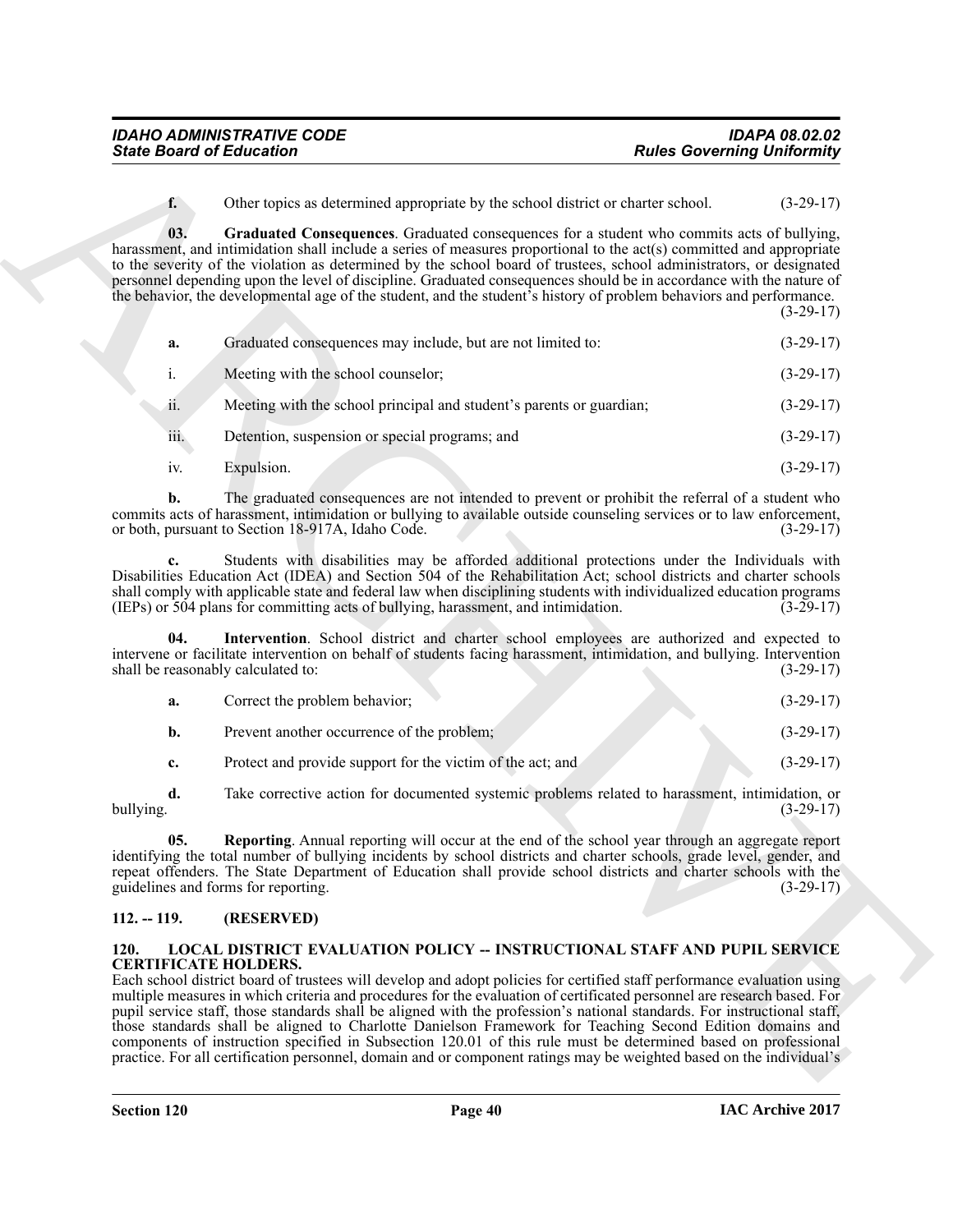#### <span id="page-40-0"></span>**IDAHO ADMINISTRATIVE CODE State Board of Education**

|                                   | <b>IDAPA 08.02.02</b> |
|-----------------------------------|-----------------------|
| <b>Rules Governing Uniformity</b> |                       |

|                                                                                                                                                                                                                                                                                                                                                                                                                                                                                                                                                                               | <b>Rules Governing Uniformity</b> |
|-------------------------------------------------------------------------------------------------------------------------------------------------------------------------------------------------------------------------------------------------------------------------------------------------------------------------------------------------------------------------------------------------------------------------------------------------------------------------------------------------------------------------------------------------------------------------------|-----------------------------------|
| individualized professional learning plan. The summative evaluation rating must be based on a combination of<br>professional practice and student achievement as specified in Subsections 120.02 and 120.03. The process of<br>developing criteria and procedures for certificated personnel evaluation will allow opportunities for input from those<br>affected by the evaluation; i.e., trustees, administrators, teachers, and parents. The evaluation policy will be a matter<br>of public record and communicated to the certificated personnel for whom it is written. | $(8-31-17)T$                      |
| <b>Standards</b> . Each district evaluation model shall be aligned to state minimum standards that are<br>based on Charlotte Danielson's Framework for Teaching Second Edition domains and components of instruction.<br>Those domains and components include:                                                                                                                                                                                                                                                                                                                | $(3-29-10)$                       |
| Domain 1 - Planning and Preparation:                                                                                                                                                                                                                                                                                                                                                                                                                                                                                                                                          | $(3-29-10)$                       |
| Demonstrating Knowledge of Content and Pedagogy;                                                                                                                                                                                                                                                                                                                                                                                                                                                                                                                              | $(3-29-10)$                       |
| Demonstrating Knowledge of Students;                                                                                                                                                                                                                                                                                                                                                                                                                                                                                                                                          | $(3-29-10)$                       |
| Setting Instructional Outcomes;                                                                                                                                                                                                                                                                                                                                                                                                                                                                                                                                               | $(3-20-14)$                       |
| Demonstrating Knowledge of Resources;                                                                                                                                                                                                                                                                                                                                                                                                                                                                                                                                         | $(3-29-10)$                       |
| Designing Coherent Instruction; and                                                                                                                                                                                                                                                                                                                                                                                                                                                                                                                                           | $(3-29-10)$                       |
| Designing Student Assessments.                                                                                                                                                                                                                                                                                                                                                                                                                                                                                                                                                | $(3-29-12)$                       |
| Domain 2 - The Classroom Environment:                                                                                                                                                                                                                                                                                                                                                                                                                                                                                                                                         | $(3-29-12)$                       |
| Creating an Environment of Respect and Rapport;                                                                                                                                                                                                                                                                                                                                                                                                                                                                                                                               | $(3-29-10)$                       |
| Establishing a Culture for Learning;                                                                                                                                                                                                                                                                                                                                                                                                                                                                                                                                          | $(3-29-10)$                       |
| Managing Classroom Procedures;                                                                                                                                                                                                                                                                                                                                                                                                                                                                                                                                                | $(3-29-10)$                       |
| Managing Student Behavior; and                                                                                                                                                                                                                                                                                                                                                                                                                                                                                                                                                | $(3-29-10)$                       |
| Organizing Physical Space.                                                                                                                                                                                                                                                                                                                                                                                                                                                                                                                                                    | $(3-29-10)$                       |
| Domain 3 - Instruction and Use of Assessment:                                                                                                                                                                                                                                                                                                                                                                                                                                                                                                                                 | $(3-29-10)$                       |
| Communicating with Students;                                                                                                                                                                                                                                                                                                                                                                                                                                                                                                                                                  | $(3-29-12)$                       |
| Using Questioning and Discussion Techniques;                                                                                                                                                                                                                                                                                                                                                                                                                                                                                                                                  | $(3-29-10)$                       |
| Engaging Students in Learning;                                                                                                                                                                                                                                                                                                                                                                                                                                                                                                                                                | $(3-29-10)$                       |
| Using Assessment in Instruction; and                                                                                                                                                                                                                                                                                                                                                                                                                                                                                                                                          | $(3-29-12)$                       |
| Demonstrating Flexibility and Responsiveness.                                                                                                                                                                                                                                                                                                                                                                                                                                                                                                                                 | $(3-29-12)$                       |
| Domain 4 - Professional Responsibilities:                                                                                                                                                                                                                                                                                                                                                                                                                                                                                                                                     | $(3-29-10)$                       |
| Reflecting on Teaching;                                                                                                                                                                                                                                                                                                                                                                                                                                                                                                                                                       | $(3-29-10)$                       |
| Maintaining Accurate Records;                                                                                                                                                                                                                                                                                                                                                                                                                                                                                                                                                 | $(3-29-10)$                       |
| Communicating with Families;                                                                                                                                                                                                                                                                                                                                                                                                                                                                                                                                                  | $(3-29-10)$                       |
| Participating in a Professional Community;                                                                                                                                                                                                                                                                                                                                                                                                                                                                                                                                    | $(3-29-12)$                       |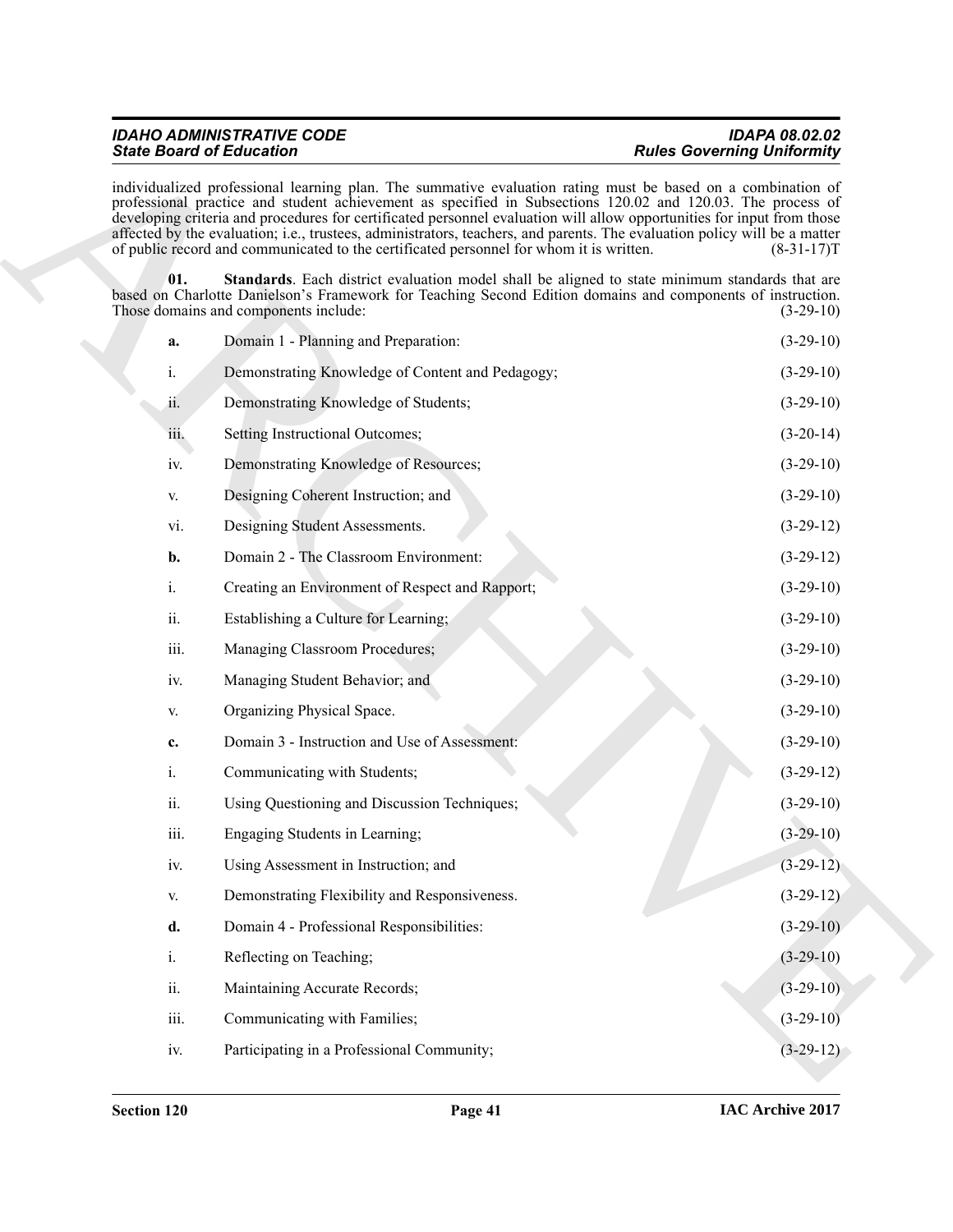| <b>State Board of Education</b>  | <b>Rules Governing Uniformity</b> |
|----------------------------------|-----------------------------------|
| <b>IDAHO ADMINISTRATIVE CODE</b> | <b>IDAPA 08.02.02</b>             |

| Growing and Developing Professionally; and   | $(3-29-10)$ |
|----------------------------------------------|-------------|
| $\alpha$ $\alpha$ $\alpha$ $\alpha$ $\alpha$ | (2.22)      |

<span id="page-41-2"></span>vi. Showing Professionalism. (3-29-10)

Since Board of Enterstone<br>
4. Soveting to Dovedopter Ordenton in the transmitter and the Concerning University of the Concerning Concerning Concerning (3.29 to)<br>
4. Soveting the theoretical and the concerning terms of the **02. Professional Practice**. All certificated instructional employees must receive an evaluation in which at least a majority of the evaluation ratings must be based on Professional Practice. All measures included within the Professional Practice portion of the evaluation must be aligned to the Charlotte Danielson Framework for Teaching Second Edition domains and components. Professional Practice shall include a minimum of two (2) documented observations annually, with at least one (1) observation being completed by January 1 of each year. In situations where certificated personnel are unavailable for two (2) documented classroom observations, due to situations such as long-term illness, late year hire, etc., one (1) documented classroom observation is acceptable. At least one (1) documented summative evaluation must include a rating for all components of the applicable professional standards used for evaluation of certified personnel. District evaluation models shall also include at least one (1) of the following as a measure to inform the Professional Practice portion of each certificated instructional employee evaluations:  $(8-31-17)T$ employee evaluations:

| a. | Parent/guardian input; | $(3-20-14)$ |
|----|------------------------|-------------|
| b. | Student input; and/or  | $(3-20-14)$ |

<span id="page-41-3"></span>**c.** Portfolios. (3-20-14)

**03. Student Achievement**. Instructional staff evaluation ratings must in part be based on measurable student achievement, as defined in Section 33-1001, Idaho Code, as applicable to the subjects and grade ranges taught by the instructional staff. All other certificated staff evaluations must include measurable student achievement or student success indicators, as defined in Section 33-1001, Idaho Code, as applicable to the position. This portion of the evaluation may be calculated using current and/or the immediate past year's data and may use one (1) year or both years' data. Growth in student achievement may be considered as an optional measure for all other school based and district based staff, as determined by the local board of trustees. (3-29-17)

<span id="page-41-1"></span>Participants. Each district evaluation policy will include provisions for evaluating all certificated employees identified in Section 33-1001, Idaho Code, Subsection 16. Evaluations shall be differentiated for certificated non-instructional employees and pupil personnel certificate holders in a way that aligns with the Charlotte Danielson Framework for Teaching Second Edition to the extent possible and aligned to the pupil service staff's applicable national standards. Policies for evaluating certificated employees should identify the differences, if any, in the conduct of evaluations for nonrenewable contract personnel and renewable contract personnel. (8-31-17)T

<span id="page-41-0"></span>**05. Evaluation Policy - Content**. Local school district policies will include, at a minimum, the following information: (4-1-97)

**a.** Evaluation criteria -- statements of the criteria upon which certificated personnel will be evaluated and rated.  $(8-31-17)T$ 

**b.** Evaluator -- identification of the individuals responsible for observing or evaluating certificated instructional staff and pupil service staff performance. The individuals assigned this responsibility shall have received training in conducting evaluations based on the statewide framework for evaluations within the immediate previous five (5) years of conducting any evaluations. (8-31-17)T

**c.** Communication of results -- the method by which certificated personnel are informed of the results of evaluation.  $(4-1-97)$ 

**d.** Personnel actions -- the action available to the school district as a result of the evaluation and the procedures for implementing these actions; e.g., job status change. Note: in the event the action taken as a result of evaluation is to not renew an individual's contract or to renew an individual's contract at a reduced rate, school districts should take proper steps to follow the procedures outlined in Sections 33-513 through 33-515, Idaho Code in order to assure the due process rights of all personnel. order to assure the due process rights of all personnel.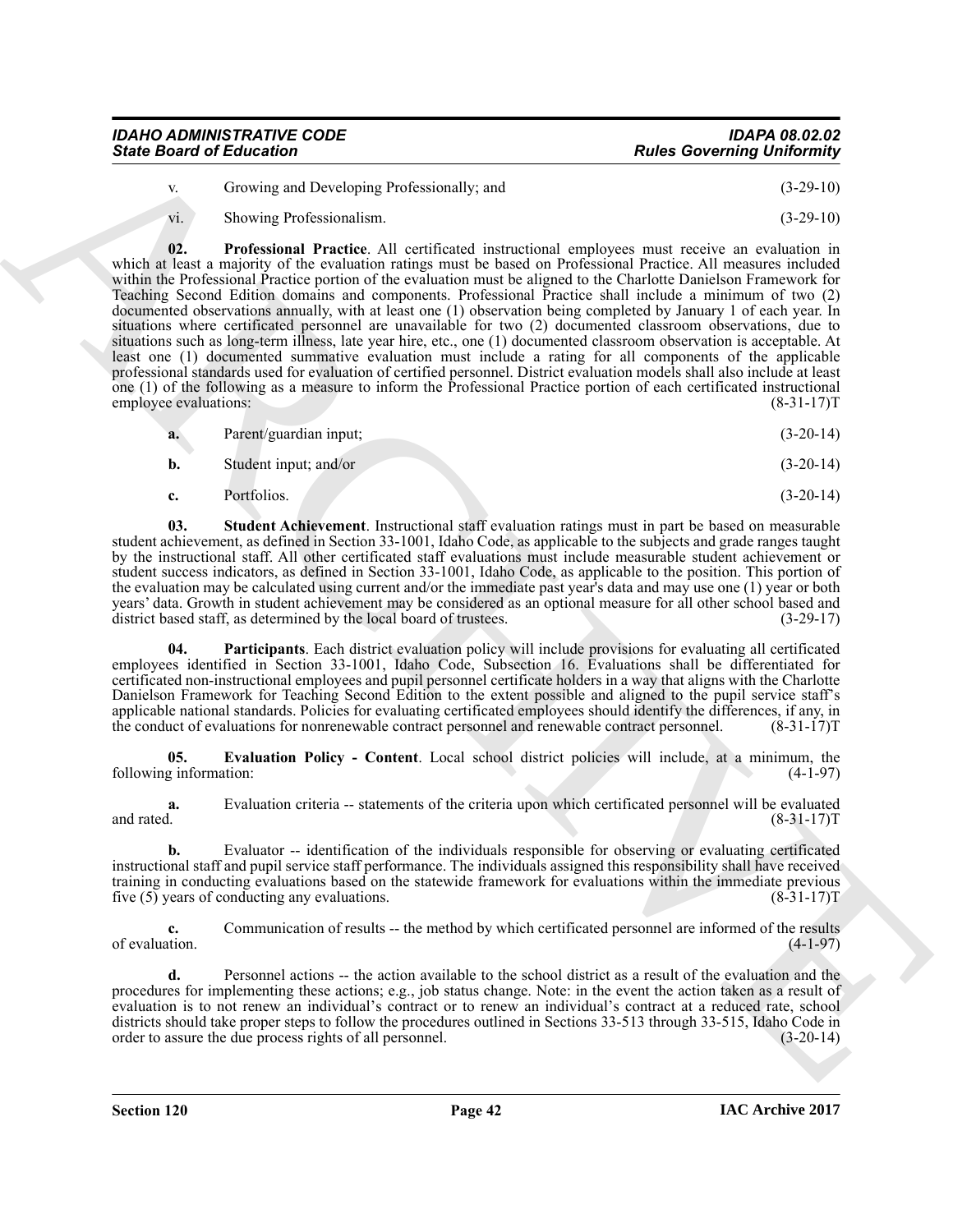## *IDAHO ADMINISTRATIVE CODE IDAPA 08.02.02*

**e.** Appeal -- the procedure available to the individual for appeal or rebuttal when disagreement exists <br>z the results of certificated personnel evaluations. regarding the results of certificated personnel evaluations.

**f.** Individualizing teacher evaluation rating system -- a plan for how evaluations will be used to identify proficiency and record growth over time and be used to develop individualized professional learning plans. Districts shall have an individualized teacher evaluation rating system with a minimum of three (3) rankings used to differentiate performance of teachers and pupil personnel certificate holders including: (8-31-17) differentiate performance of teachers and pupil personnel certificate holders including:

i. Unsatisfactory being equal to "1"; (3-20-14)

ii. Basic being equal to "2"; and  $(3-20-14)$ 

iii. Proficient being equal to "3". (3-20-14)

iv. A fourth evaluation rating of Distinguished, being equal to "4," may be used in addition to the three (3) minimum rankings at the discretion of the school district or charter school. (3-29-17)

**g.** A plan for including all stakeholders including, but not limited to, teachers, board members, administrators, and parents in the development and ongoing review of their teacher evaluation plan. (3-20-14)

<span id="page-42-3"></span>**06. Evaluation Policy - Frequency of Evaluation**. The evaluation policy shall include a provision for g all certificated personnel on a fair and consistent basis. (3-20-14) evaluating all certificated personnel on a fair and consistent basis.

<span id="page-42-4"></span>**07. Evaluation Policy - Personnel Records**. Permanent records of each certificated personnel evaluation will be maintained in the employee's personnel file. All evaluation records will be kept confidential within the parameters identified in federal and state regulations regarding the right to privacy (Section 33-518, Idaho Code). Local school districts shall report the rankings of individual certificated personnel evaluations to the State Department of Education annually for State and Federal reporting purposes. The State Department of Education shall ensure that the privacy of all certificated personnel is protected by not releasing statistical data of evaluation rankings in local school districts with fewer than five (5) teachers and by only reporting that information in the aggregate by local school district. (3-20-14)

<span id="page-42-5"></span>**08. Evaluation System Approval**. Each school district board of trustees will develop and adopt policies for teacher and pupil personnel certificated performance evaluation in which criteria and procedures for the evaluation are research based and aligned with the Charlotte Danielson Framework for Teaching Second Edition and national standards for pupil service staff as applicable. By July 1, 2014, an evaluation plan which incorporates all of the above elements shall be submitted to the State Department of Education for approval. Once approved, subsequent changes made in the evaluation system shall be resubmitted for approval. (8-31-17)T

#### <span id="page-42-1"></span><span id="page-42-0"></span>**121. LOCAL DISTRICT EVALUATION POLICY – SCHOOL ADMINISTRATOR.**

Since Board of Entertainment (i.e., and the state of the state of the state of the state of the state of the state of the state of the state of the state of the state of the state of the state of the state of the state of All school and school district administrators must receive an annual evaluation. Individuals serving in the role of superintendent or its equivalent shall be evaluated by the local board of trustees. Individuals serving in the capacity of a school district superintendent and principal shall be evaluated based on the school district evaluation policy for superintendents. For principal and other school level administrator evaluations, each school district board of trustees will develop and adopt policies for performance evaluation using multiple measures in which criteria and procedures for the evaluation of administratively certificated personnel serving as school principal or other school level administrators are research based and aligned to the standards and requirements outlined in Subsections 121.01 through 121.07 of this rule. For Special Education Directors, standards aligned with the profession's national standards may replace those outlined in Subsection 121.01. The process of developing criteria and procedures for administrator evaluation will allow opportunities for input from those affected by the evaluation; i.e., trustees, administrators, teachers and parents. The evaluation policy will be a matter of public record and communicated to the principal for whom it is written. (8-31-17) T

<span id="page-42-2"></span>**01. Standards**. Each district principal and school level administrator evaluation model shall be aligned to state minimum standards based on the Interstate School Leaders Licensure Consortium (ISLLC) standards and include proof of proficiency in conducting teacher evaluations using the state's framework for evaluations, the Charlotte Danielson Framework for Teaching Second Edition. Proof of proficiency in evaluating teacher performance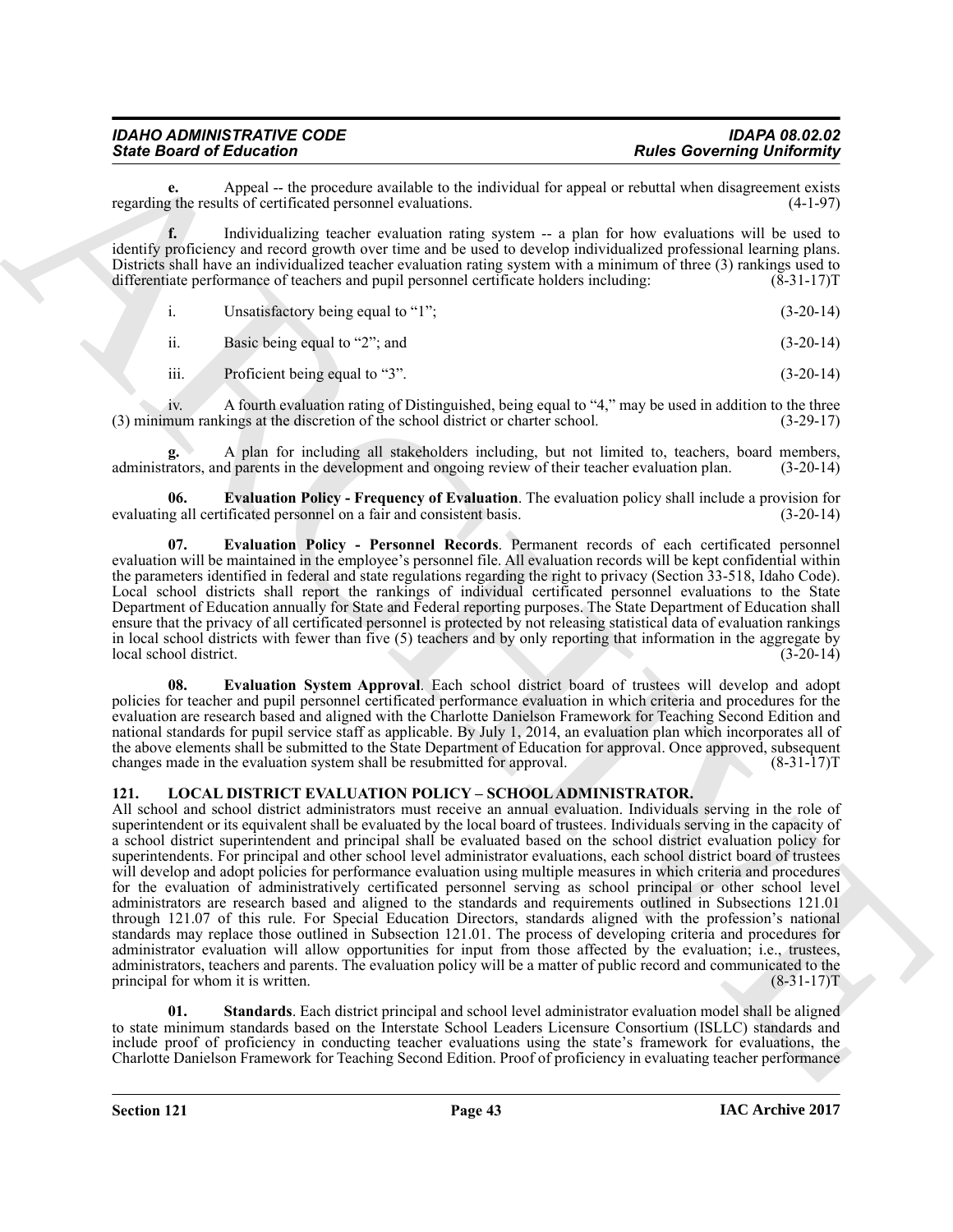## *IDAHO ADMINISTRATIVE CODE IDAPA 08.02.02*

shall be required of all individuals assigned the responsibility for observing or evaluating certificated personnel performance. Principal evaluation standards shall additionally address the following domains and components:  $(8-31-17)T$ 

**a.** Domain 1: School Climate - An educational leader promotes the success of all students by advocating, nurturing and sustaining a school culture and instructional program conducive to student learning and staff professional development. An educational leader articulates and promotes high expectations for teaching and learning while responding to diverse community interest and needs. (3-20-14)

School Culture - Principal establishes a safe, collaborative, and supportive culture ensuring all students are successfully prepared to meet the requirements for tomorrow's careers and life endeavors. (3-20-14)

ii. Communication - Principal is proactive in communicating the vision and goals of the school or district, the plans for the future, and the successes and challenges to all stakeholders. (3-20-14)

iii. Advocacy - Principal advocates for education, the district and school, teachers, parents, and that engenders school support and involvement. (3-20-14) students that engenders school support and involvement.

Since Boston of Education and the exponential is at desirable and and the system of the system of the exponential in the system of the system of control of the system of the system of the system of the system of the syste **b.** Domain 2: Collaborative Leadership - An educational leader promotes the success of all students by ensuring management of the organization, operations and resources for a safe, efficient and effective learning environment. In collaboration with others, uses appropriate data to establish rigorous, concrete goals in the context of student achievement and instructional programs. The educational leader uses research and/or best practices in<br>(3-20-14) (3-20-14) improving the education program.

i. Shared Leadership - Principal fosters shared leadership that takes advantage of individual expertise, strengths, and talents, and cultivates professional growth. (3-20-14)

ii. Priority Management - Principal organizes time and delegates responsibilities to balance rative/managerial, educational, and community leadership priorities. (3-20-14) administrative/managerial, educational, and community leadership priorities.

iii. Transparency - Principal seeks input from stakeholders and takes all perspectives into consideration when making decisions. (3-20-14)

iv. Leadership Renewal - Principal strives to continuously improve leadership skills through, nal development, self-reflection, and utilization of input from others. (3-20-14) professional development, self-reflection, and utilization of input from others.

v. Accountability - Principal establishes high standards for professional, legal, ethical, and fiscal accountability for self and others. (3-20-14)

**c.** Domain 3: Instructional Leadership - An educational leader promotes the success of all students by facilitating the development, articulation, implementation, and stewardship of a vision of learning that is shared and supported by the school community. The educational leader provides leadership for major initiatives and change efforts and uses research and/or best practices in improving the education program. (3-20-14)

i. Innovation - Principal seeks and implements innovative and effective solutions that comply with independent of special education law.  $(3-20-14)$ general and special education law.

ii. Instructional Vision - Principal insures that instruction is guided by a shared, research-based instructional vision that articulates what students do to effectively learn. (3-20-14)

iii. High Expectations - Principal sets high expectation for all students academically, behaviorally, and in all aspects of student well-being. (3-20-14)

iv. Continuous Improvement of Instruction - Principal has proof of proficiency in assessing teacher performance based upon the Charlotte Danielson Framework for Teaching Second Edition. Aligns resources, policies, and procedures toward continuous improvement of instructional practice guided by the instructional vision.

 $(3-20-14)$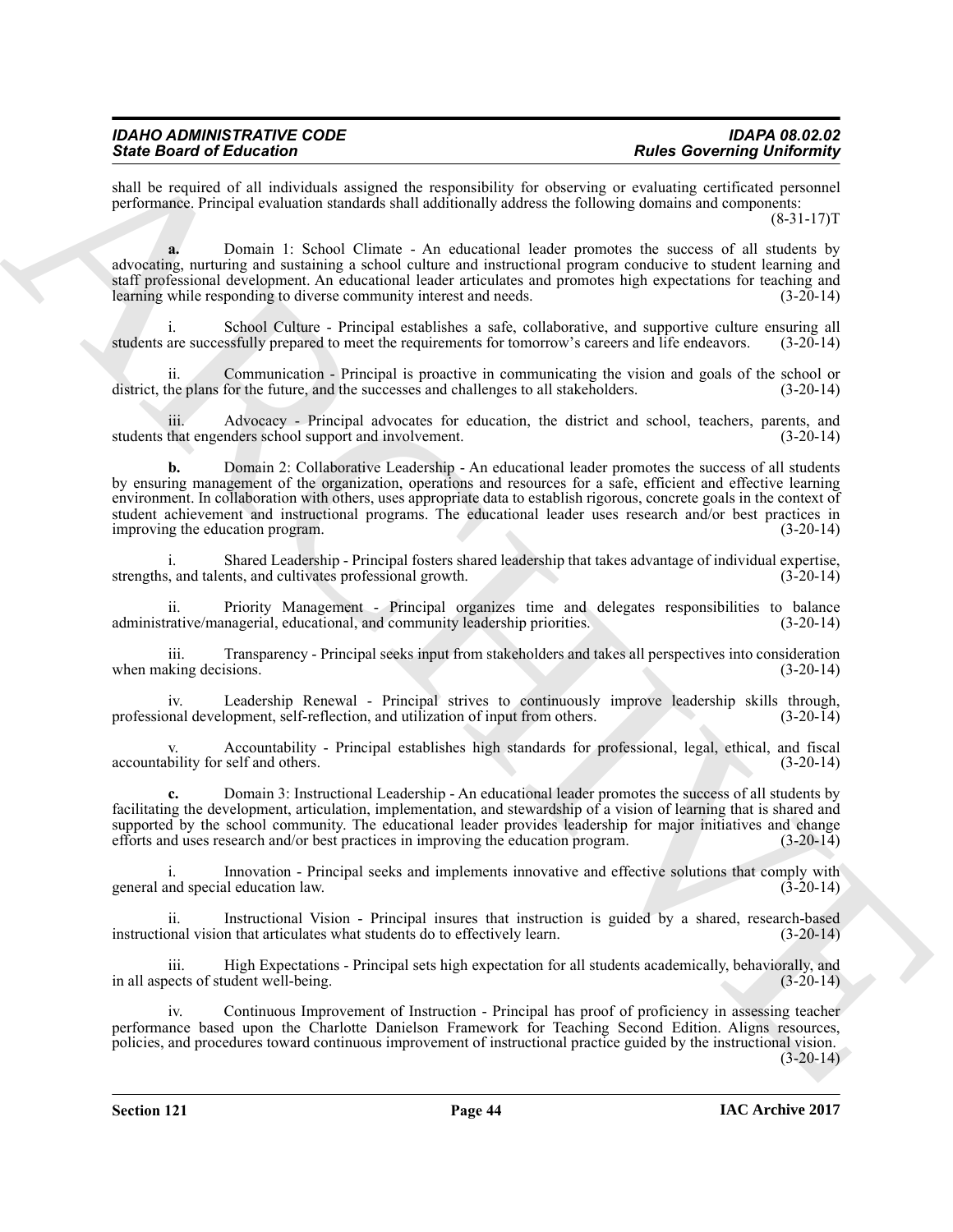v. Evaluation - Principal uses teacher/principal evaluation and other formative feedback mechanisms to continuously improve teacher/principal effectiveness. (3-20-14)

<span id="page-44-1"></span>vi. Recruitment and Retention -Principal recruits and maintains a high quality staff. (3-20-14)

**02. Professional Practice**. All principals must receive an evaluation in which a majority of the summative evaluation results are based on Professional Practice. All measures included within the Professional Practice portion of the evaluation must be aligned to the Domains and Components listed in Subsection 121.01.a. through 121.01.c. of this rule. As a measure to inform the Professional Practice portion of each evaluation, district evaluation models shall also include at least one (1) of the following: (8-31-17) evaluation models shall also include at least one  $(1)$  of the following:

<span id="page-44-2"></span>

| a. | Parent/guardian input; | $(3-20-14)$ |
|----|------------------------|-------------|
| b. | Teacher input;         | $(3-20-14)$ |
| c. | Student input; and/or  | $(3-20-14)$ |
| u. | Portfolios.            | $(3-20-14)$ |

Since Board of Entreprise<br>
Eventures of the contribution of the contribution of the contribution of the contribution of the contribution of the contribution of the contribution of the contribution of the contribution of t **03. Student Achievement**. All administrators must receive an evaluation in which part of the summative evaluation results are based on multiple objective measures of growth in measurable student achievement, as defined in Section 33-1001, Idaho Code. This portion of the evaluation may be calculated using current and/or the immediate past year's data and may use one (1) or both years data. Growth in student achievement may be considered as an optional measure for all other school based and district based administrators, as determined by the local board<br>
(8-31-17)T of trustees. (8-31-17)T

**04. Evaluation Policy - Content**. For evaluations conducted on or after July 1, 2014, local school district policies will include, at a minimum, the following information: (3-20-14)

<span id="page-44-0"></span>**a.** Evaluation criteria -- statements of the criteria upon which administrators will be evaluated.  $(8-31-17)T$ 

**b.** Evaluator -- identification of the individuals responsible for observing or evaluating school level administrator performance. The individuals assigned this responsibility shall have received training in administrator evaluations based on the statewide framework for evaluations. (8-31-17) evaluations based on the statewide framework for evaluations.

**c.** Personnel actions -- the action, available to the school district as a result of the evaluation, and the procedures for implementing these actions; e.g., job status change. (3-20-14)

**d.** Appeal -- the procedure available to the individual for appeal or rebuttal when disagreement exists  $\alpha$  the results of an evaluations. (3-20-14) regarding the results of an evaluations.

**e.** Individualizing principal evaluation rating system -- a plan for how evaluations will be used to identify proficiency and record growth over time. Districts shall have an individualized principal evaluation rating system with a minimum of three rankings used to differentiate performance of principals including: (8-31-17)T

| Unsatisfactory being equal to "1"; | $(3-20-14)$ |
|------------------------------------|-------------|
|                                    |             |

ii. Basic being equal to "2"; and  $(3-20-14)$ 

iii. Proficient being equal to "3". (3-20-14)

iv. A fourth evaluation rating of Distinguished, being equal to "4," may be used in addition to the three (3) minimum rankings at the discretion of the school district or charter school. (3-29-17)

**f.** A plan for including stakeholders including, but not limited to, teachers, board members,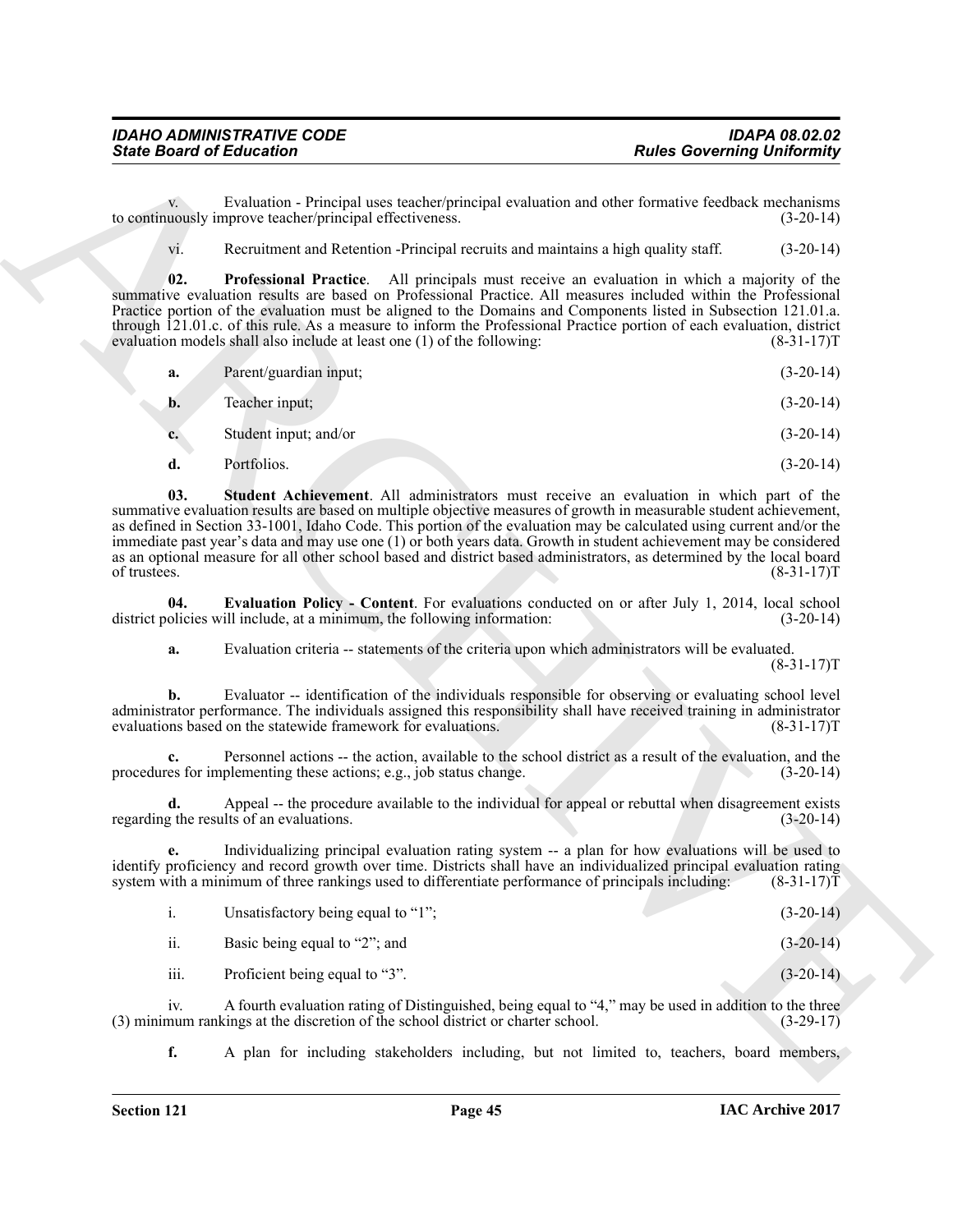| <b>IDAHO ADMINISTRATIVE CODE</b> | IDAPA 08.02.02                    |
|----------------------------------|-----------------------------------|
| <b>State Board of Education</b>  | <b>Rules Governing Uniformity</b> |

<span id="page-45-6"></span>administrators, and parents in the development and ongoing review of their principal evaluation plan. (3-20-14)

<span id="page-45-7"></span>**05. Evaluation Policy - Frequency of Evaluation**. The evaluation policy should include a provision for evaluating all administrators on a fair and consistent basis. All administrators shall be evaluated at least once annually no later than June 1 of each year. (8-31-17) T

Since Board of Enterstone<br>
Since Board of Enterstone<br>
control in the development and ongence of Postmann and ongence to the present of the board of the state of the state of the state of the state of the state of the stat **06. Evaluation Policy - Personnel Records**. Permanent records of each principal evaluation will be maintained in the employee's personnel file. All evaluation records will be kept confidential within the parameters identified in federal and state regulations regarding the right to privacy (Section 33-518, Idaho Code). Local school districts shall report the rankings of individual certificated personnel evaluations to the State Department of Education annually for State and Federal reporting purposes. The State Department of Education shall ensure that the privacy of all certificated personnel is protected by not releasing statistical data of evaluation rankings in local school districts in accordance with the approved policies of the Idaho State Board of Education Data Management Council.  $(3-29-17)$ 

<span id="page-45-8"></span>**07. Evaluation System Approval**. Each school district board of trustees will develop and adopt policies for principal performance evaluation in which criteria and procedures for the evaluation are research based and aligned with state standards. By July 1, 2014, an evaluation plan which incorporates all of the above elements shall be submitted to the State Department of Education for approval. Once approved, subsequent changes made in the evaluation system shall be resubmitted for approval. (3-20-14)

#### <span id="page-45-0"></span>**122. -- 129. (RESERVED)**

#### <span id="page-45-9"></span><span id="page-45-1"></span>**130. SCHOOL FACILITIES.**

Each school facility consists of the site, buildings, equipment, services, and is a critical factor in carrying out educational programs. The focus of concern in each school facility is the provision of a variety of instructional activities and programs, with the health and safety of all persons essential. (4-1-97)

<span id="page-45-10"></span>**01. Buildings**. All school buildings, including portable or temporary buildings, will be designed and built in conformance with the current edition of the codes specified in the Idaho Building Code Act, Section 39-4109, Idaho Code, including, the National Electrical Code, Uniform Plumbing Code, and Idaho General Safety and Health Standards. All school buildings, including portable or temporary buildings, will meet other more stringent requirements established in applicable local building codes. (3-16-04)

<span id="page-45-11"></span>**02. Inspection of Buildings**. All school buildings, including portable or temporary buildings, will be inspected as provided in Section 39-4130, Idaho Code, for compliance with applicable codes. Following this inspection, the school district will, within twenty (20) days, (1) correct any deficiencies specified in the inspection report or (2), if the corrective action involves structural modification, file a written plan with the inspecting agency for correction by the beginning of the following school year. (4-1-97)

#### <span id="page-45-2"></span>**131. -- 139. (RESERVED)**

#### <span id="page-45-4"></span><span id="page-45-3"></span>**140. ACCREDITATION.**

All public secondary schools, serving any grade(s) 9-12, will be accredited. Accreditation is voluntary for elementary schools, grades K-8, private and parochial schools, and alternative schools not identified in Subsection 140.01.a. through 140.01.e. of this rule. (Section 33-119, Idaho Code) (3-20-14) through  $140.01.e.$  of this rule. (Section 33- 119, Idaho Code)

<span id="page-45-5"></span>**01. Alternative Schools**. Beginning with the 2014-15 school year, an alternative school serving any grade(s) 9-12 that meets any three (3) of the criteria in Subsections 140.01.a. through 140.01.e. of this rule, shall be required to be accredited. An alternative school that does not meet three (3) of the following criteria in Subsections 140.01.a. through 140.01.e. shall be considered as an alternative program by the district board of trustees and shall be included in the accreditation process and reporting of another secondary school within the district for the purposes of meeting the intent of this rule. (3-20-14)

**a.** School has an Average Daily Attendance greater than or equal to 36 students based on previous rollment; (3-20-14) year's enrollment;

**b.** School enrolls any students full-time for the school year once eligibility determination is made as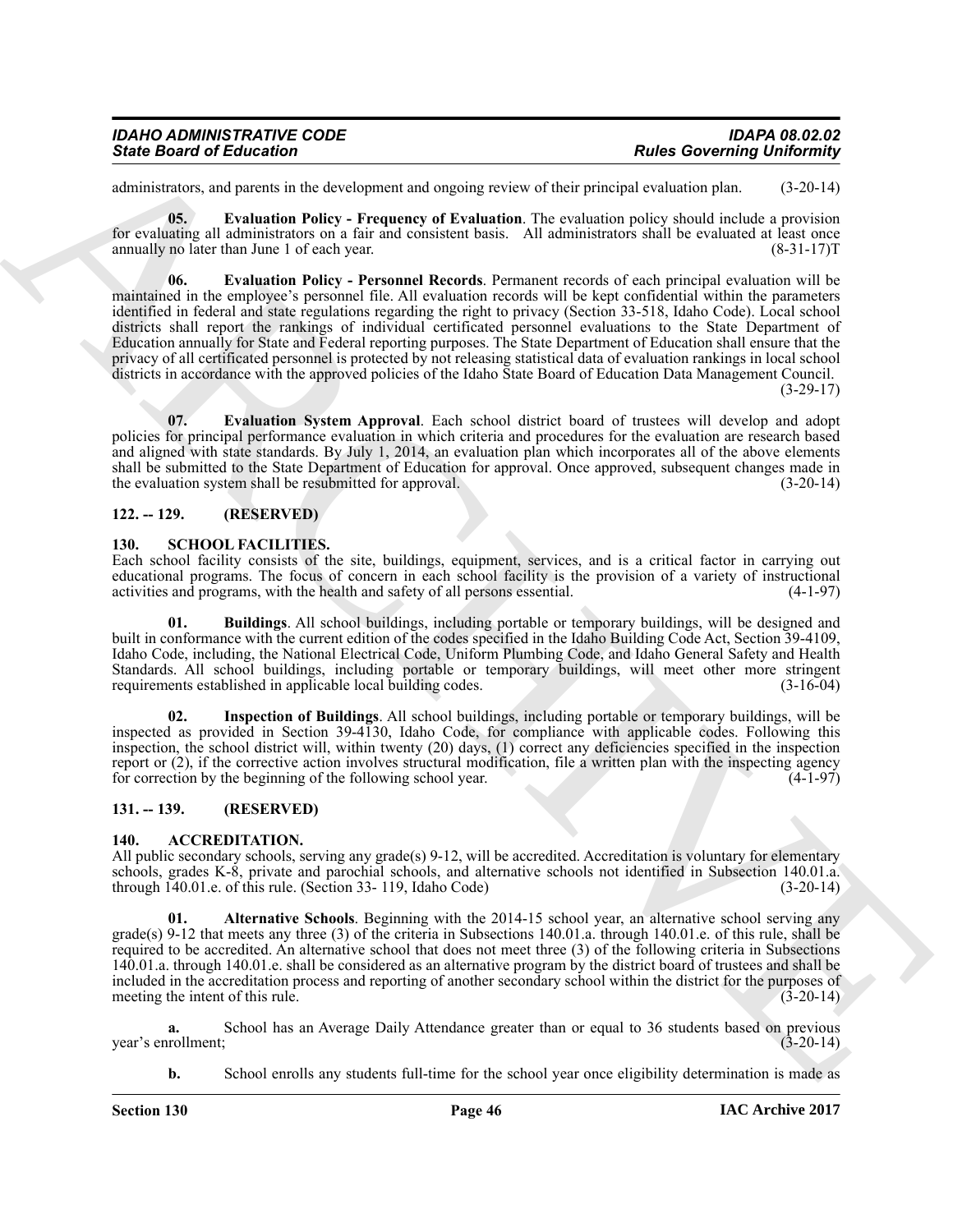opposed to schools that enroll students for "make-up" or short periods of time; (3-20-14)

**c.** School offers an instructional model that is different than that provided by the traditional high school within the district for a majority of the coursework, including but not limited to online/virtual curriculum; (3-20-14)

**d.** School administers diplomas that come from that alternative school as opposed to students receiving a diploma from the traditional high school within the school district; or (3-20-14)

<span id="page-46-4"></span>**e.** School receives its own accountability rating for federal reporting purposes. (3-20-14)

**02.** Continuous School Improvement Plan. Schools will develop continuous school improvement used on the improvement of student performance. (4-2-08) plans focused on the improvement of student performance.

**03.** Standards. Schools will meet the accreditation standards of the Northwest Accreditation sion. (3-29-12) Commission.

<span id="page-46-6"></span><span id="page-46-5"></span>**04. Reporting**. An annual accreditation report will be submitted to the State Board of Education. (4-2-08)

### <span id="page-46-0"></span>**141. -- 149. (RESERVED)**

#### <span id="page-46-13"></span><span id="page-46-1"></span>**150. TRANSPORTATION.**

Minimum School Bus Construction Standards. All new school bus chassis and bodies must meet or exceed Standards for Idaho School Buses and Operations as incorporated in Section 004 of these rules and as authorized in Section 33- 1511, Idaho Code.

#### <span id="page-46-2"></span>**151. -- 159. (RESERVED)**

#### <span id="page-46-12"></span><span id="page-46-9"></span><span id="page-46-3"></span>**160. MAINTENANCE STANDARDS AND INSPECTIONS.**

**01. Safety**. School buses will be maintained in a safe operating condition at all times. Certain equipment or parts of a school bus that are critical to its safe operation must be maintained at prescribed standards. When routine maintenance checks reveal any unsafe condition identified in the Standards for Idaho School Buses and Operations as incorporated in Section 004 of these rules the school district will eliminate the deficiency before returning the vehicle to service. (5-8-09) (5-8-09)

<span id="page-46-10"></span><span id="page-46-7"></span>**02. Annual Inspection**. After completion of the annual school bus inspection, and if the school bus is approved for operation, an annual inspection sticker, indicating the year and month of inspection, will be placed in the lower, right-hand corner of the right side front windshield. The date indicated on the inspection sticker shall correlate to State Department of Education's annual school bus inspection certification report signed by pupil transportation maintenance personnel and countersigned by the district superintendent. (Section 33-1506, Idaho Code) (7-1-02)

Since Board of Enterston Controls and the state of Pathology Pathology Robert Controls and the state of the state of the state of the state of the state of the state of the state of the state of the state of the state of **03. Sixty-Day Inspections**. At intervals of not more than sixty (60) calendar days, excluding documented out-of-use periods in excess of thirty (30) days, the board of trustees shall cause inspection to be made of each school bus operating under the authority of the board. Except that, no bus with a documented out-of-use period in excess of sixty  $(60)$  days shall be returned to service without first completing a documented sixty  $(60)$  day inspection. Annual inspections are considered dual purpose and also meet the sixty (60) day inspection requirement.<br>(Section 33-1506, Idaho Code) (7-1-04)  $(Section 33-1506, Idaho Code)$ 

<span id="page-46-8"></span>**04. Documentation of Inspection**. All inspections will be documented in writing. Annual inspections must be documented in writing on the form provided by the State Department of Education. (4-1-97)

<span id="page-46-11"></span>**05. Unsafe Vehicle**. When a bus has been removed from service during a State Department of Education inspection due to an unsafe condition, the district will notify the State Department of Education on the appropriate form before the bus can be returned to service. When a bus has been found to have deficiencies that are not life-threatening, it will be repaired within thirty (30) days and the State Department of Education notified on the appropriate form. If the deficiencies cannot be repaired within thirty (30) days, the bus must be removed from service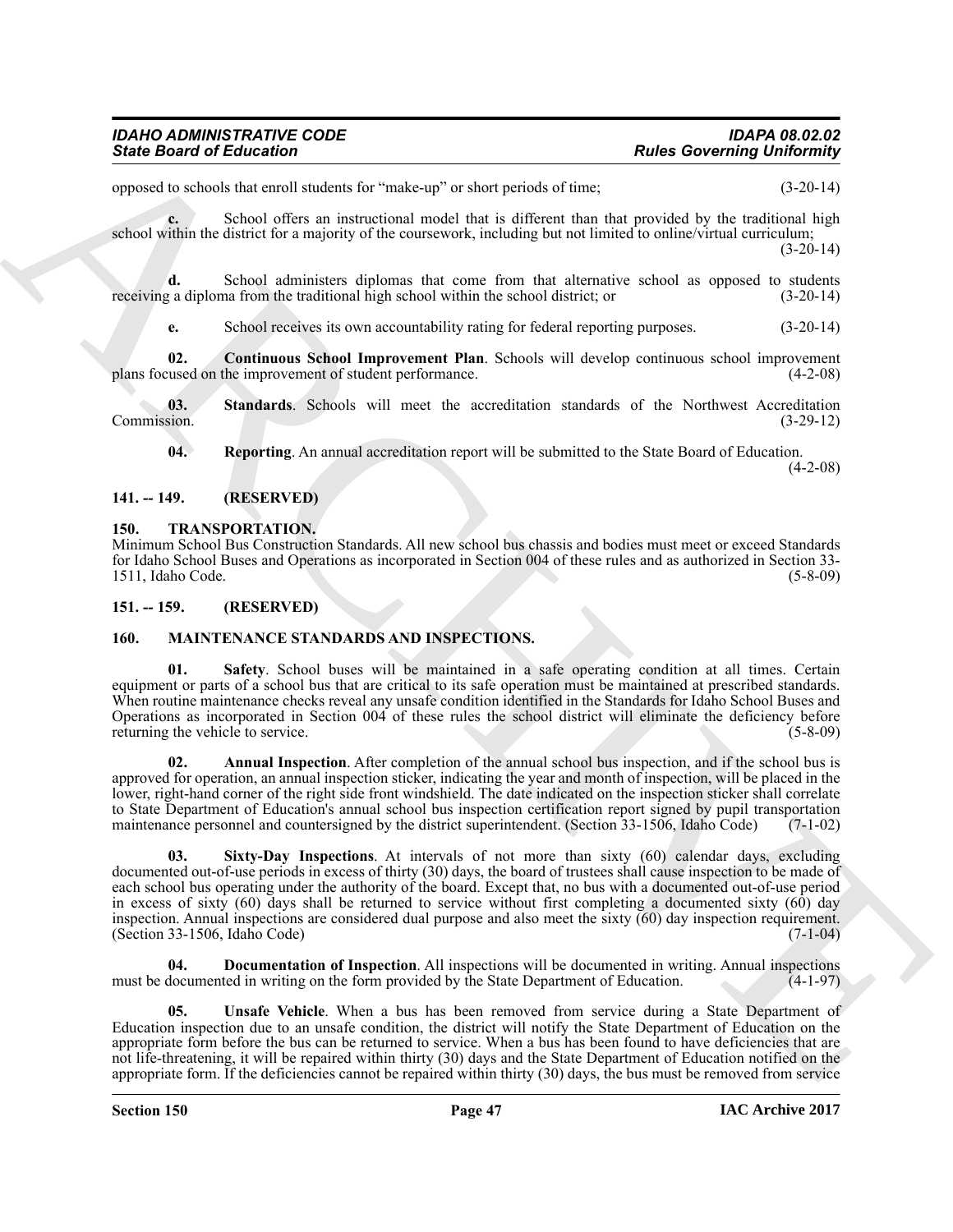## *IDAHO ADMINISTRATIVE CODE IDAPA 08.02.02*

until the deficiencies have been corrected or an extension granted. (7-1-02)

<span id="page-47-8"></span>**06. Withdraw from Service Authority**. Subsequent to any federal, national, or state advisory with good cause given therefor, the district shall, under the direction of the State Department of Education, withdraw from service any bus determined to be deficient in any prescribed school bus construction standard intended to safeguard life or minimize injury. No bus withdrawn from service under the provisions of this section shall be returned to service or used to transport students unless the district submits to the State Department of Education a certification of compliance specific to the school bus construction standard in question. (Section 33-1506, Idaho Code) (7-1-04)

#### <span id="page-47-0"></span>**161. -- 169. (RESERVED)**

#### <span id="page-47-14"></span><span id="page-47-1"></span>**170. SCHOOL BUS DRIVERS AND VEHICLE OPERATION.**

All school districts and school bus drivers must meet or exceed the training, performance and operation requirements delineated in the Standards for Idaho School Buses and Operations as incorporated in Section 004 of these rules. (Section 33-1508; 33-1509, Idaho Code) (5-8-09)

#### <span id="page-47-2"></span>**171. -- 179. (RESERVED)**

#### <span id="page-47-15"></span><span id="page-47-3"></span>**180. WRITTEN POLICY.**

The board of trustees will establish and adopt a set of written policies governing the pupil transportation system. Each school district that provides activity bus transportation for pupils shall have comprehensive policies and guidelines regarding activity transportation. (7-1-02)

#### <span id="page-47-4"></span>**181. -- 189. (RESERVED)**

#### <span id="page-47-9"></span><span id="page-47-5"></span>**190. PROGRAM OPERATIONS.**

Since Board of Eclassics of the trend of an extendible gradient and the state of the state of the state of the state of the state of the state of the state of the state of the state of the state of the state of the state School district fiscal reporting requirements as well as reimbursable and non-reimbursable costs within the Pupil Transportation Support Program, including but not limited to administration, field and activity trips, safety busing, contracting for transportation services, leasing of district-owned buses, insurance, ineligible and non-public school students, ineligible vehicles, capital investments including the purchasing of school buses and equipment, program support and district waiver procedures shall be delineated in Standards for Idaho School Buses and Operations incorporated in Section 004 of these rules. Approved school activities shall include structured college/university visits when such visits are part of the school district college and career advising and mentoring plan. (Section 33- 1006, Idaho Code) (8-31-17)T

#### <span id="page-47-6"></span>**191. -- 219. (RESERVED)**

#### <span id="page-47-10"></span><span id="page-47-7"></span>**220. RELEASE TIME PROGRAM FOR ELEMENTARY AND SECONDARY SCHOOLS.**

In the view of the State Board of Education, public elementary and secondary school programs that permit the practice of releasing students from school for the purpose of attending classes in religious education or for other purposes should observe certain practices that are in keeping with the present state of the law. These practices are designed to ensure that the public school operation is not adversely affected and that public funds and property are not used for sectarian religious instruction in a way which violates the United States Constitution, the Idaho State Constitution, or state law. These practices should include the following: (Section 33-519, Idaho Code) (4-1-97)

<span id="page-47-11"></span>**Scheduling**. The local school board will have reasonable discretion over the scheduling and timing of the release program. Release time programs may not interfere with the scheduling of classes, activities and programs of the public schools. (4-1-97)

<span id="page-47-13"></span>**02. Voluntary Decision**. The decision of a school district to permit release time programs for kindergarten through grade eight (K-8), as well as the decision of individual students to participate, must be purely voluntary.  $(4-1-97)$ 

<span id="page-47-12"></span>**03. Time Limit**. Release time will be scheduled upon the application of a parent or guardian of a student in grades nine through twelve  $(9-12)$ , not to exceed five  $(5)$  periods per week or one hundred sixty-five  $(165)$ hours during any one (1) academic school year. (4-1-97)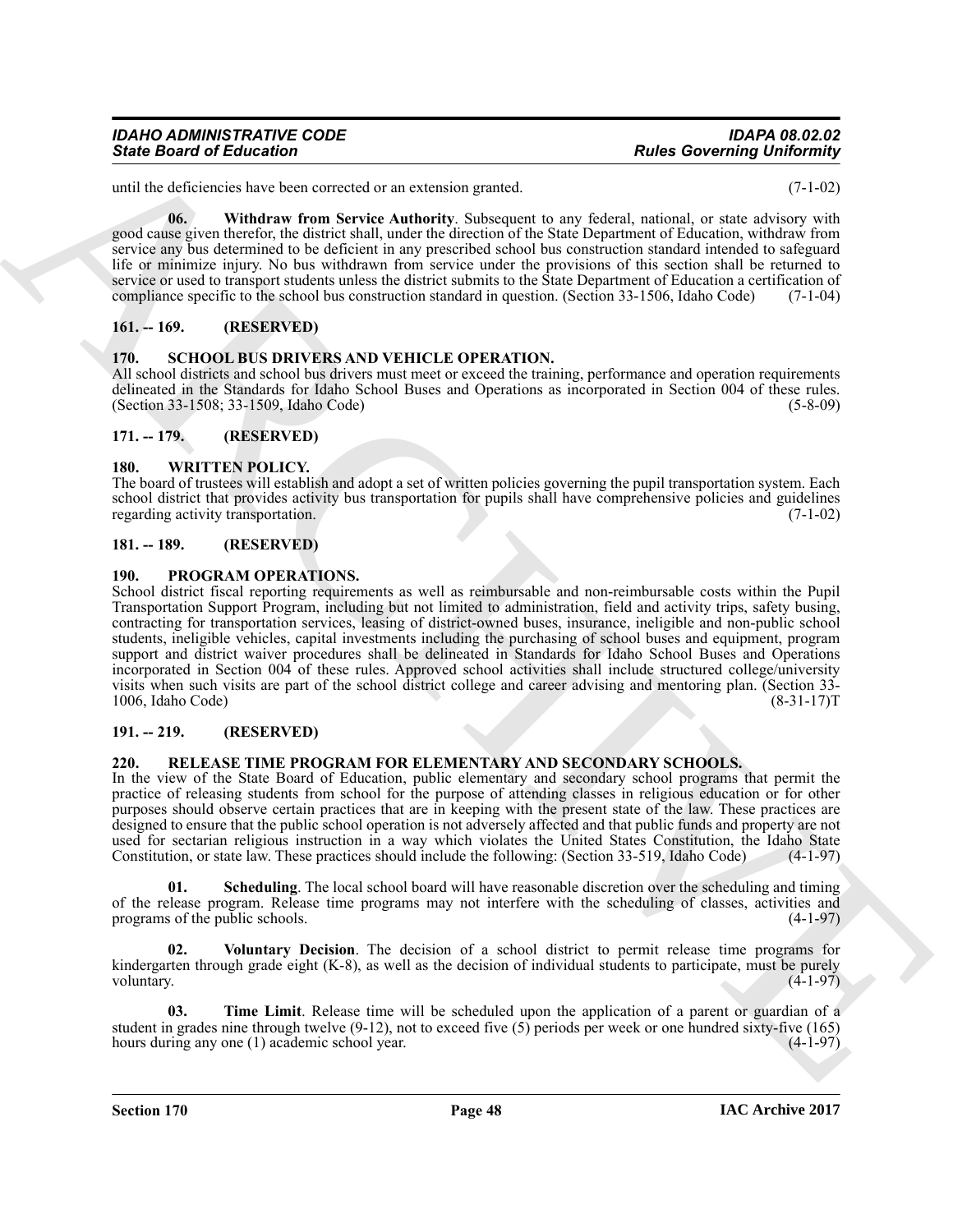<span id="page-48-10"></span>**04. Location**. Release time programs will be conducted away from public school buildings and public school property.

<span id="page-48-12"></span>**05.** Request by Parent. No student will be permitted to leave the school grounds during the school day to attend release time programs except upon written request from a parent or guardian filed with the school principal. Such written request by the parent will become a part of the student's permanent record. (4-1-97)

<span id="page-48-11"></span>**06. Record Maintenance**. The public school will not be responsible for maintaining attendance records for a student who, upon written request of a parent or guardian, is given permission to leave the school grounds to attend a release time program. The school district will maintain a record of each student's daily schedule that indicates when a student is released for classes in religious education or for other purposes. (4-1-97)

<span id="page-48-9"></span>**07. Liability**. The school district is responsible for ensuring that no public school property, public funds or other public resources are used in any way to operate these programs. The school district is not liable for any injury, act or event occurring while the student participates in such programs. (4-1-97)

<span id="page-48-13"></span><span id="page-48-8"></span>**08. Course Credit**. No credit will be awarded by the school or district for satisfactory completion by a student of a course or courses in release time for religious instruction. Credit may be granted for other purposes, at the discretion of the local school board. (4-1-97)

Since Browning in Mote Course Carl Routing and the season of the season of the season of the season of the season of the season of the season of the season of the season of the season of the season of the season of the se **09. Separation From Public Schools**. Public schools will not include schedules of classes for release time programs in school catalogs, registration forms or any other regularly printed public school material. Registration for release time programs must occur off school premises, and must be done on forms and supplies furnished by the group or institution offering the program. Teachers of release time programs are not to be considered members of any public school faculty and should not be asked to participate as faculty members in any school functions or to assume responsibilities for operation of any part of the public school program. (4-1-97) functions or to assume responsibilities for operation of any part of the public school program.

<span id="page-48-14"></span>**10. Transportation Liability**. Public schools and school districts will not be liable or responsible for the health, safety and welfare of students while they are being transported to and from or participating in release time programs.  $(4-1-97)$ 

#### <span id="page-48-0"></span>**221. -- 229. (RESERVED)**

#### <span id="page-48-4"></span><span id="page-48-1"></span>**230. DRIVER EDUCATION.**

Public Schools. Pursuant to Section 004 of these rules, all public driver education courses offered in Idaho public schools must be conducted in compliance with all the requirements in the Operating Procedures for Idaho Public Driver Education Programs, as incorporated. (4-7-11)

#### <span id="page-48-2"></span>**231. -- 239. (RESERVED)**

#### <span id="page-48-3"></span>**240. JUVENILE DETENTION CENTERS.**

#### <span id="page-48-6"></span><span id="page-48-5"></span>**01. Definition of Terms**. (4-1-97)

**a.** Juvenile Detention Centers: Facilities that provide for the temporary care of children, as defined in the Juvenile Justice Reform Corrections Act, who require secure custody, for their own or the community's protection, in physically restricting facilities pending court disposition or subsequent to court disposition. (Section 33-2009, Idaho Code) (4-1-97)

**b.** Juvenile Offender: A person, as defined in the Juvenile Justice Reform Act, who has been petitioned or adjudicated for a delinquent act that would constitute a felony or misdemeanor if committed by an adult. (4-1-97)

<span id="page-48-7"></span>**02. Instructional Program**. Every public school district in the state within which is located a public or private detention facility housing juvenile offenders pursuant to court order will provide an instructional program. The instructional program will: (4-1-97)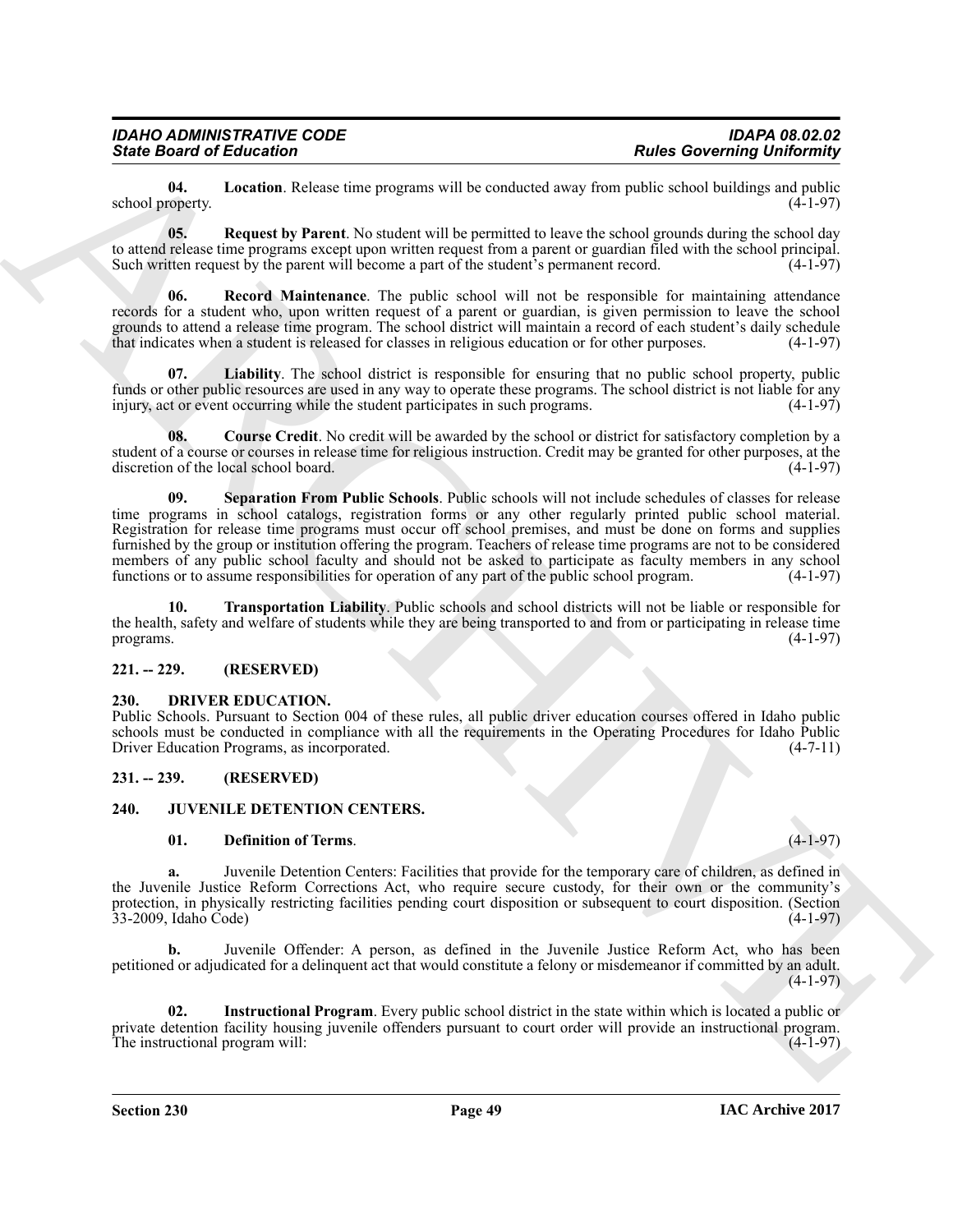**a.** Provide course work that meets the minimum requirements of Idaho State Board of Education (4-1-97) Rules. (4-1-97)

**b.** Provide instruction in the core of instruction. (4-1-97)

**c.** Include the following components, where appropriate: self-concept improvement, social ent, physical fitness/personal health, vocational/occupational, adult living skills, and counseling. (4-1-97) adjustment, physical fitness/personal health, vocational/occupational, adult living skills, and counseling.

**d.** Provide instruction and guidance that may lead to a high school diploma. School districts will accept such instruction for purposes of issuing credit when the detention center certifies to the school that the appropriate work is completed. (4-1-97) appropriate work is completed.

**e.** Be directed by an instructor who holds an appropriate, valid certificate.  $(4-1-97)$ 

**f.** Be provided to each student not later than two (2) school days after admission and continue until the student is released from the detention center. (4-1-97)

**g.** Be provided to students who have attained "school age" as defined in Idaho Code 33-201. (4-1-97)

**h.** Be provided for a minimum of four (4) hours during each school day. (4-1-97)

**i.** Be based on the needs and abilities of each student. The resident school district will provide status information as requested by the Juvenile Detention Center. (4-1-97) pertinent status information as requested by the Juvenile Detention Center.

|    | Be coordinated with the instructional program at the school the student attends, where appropriate. | $(4-1-97)$ |
|----|-----------------------------------------------------------------------------------------------------|------------|
| k. | Be provided in a facility that is adequate for instruction and study.                               | $(4-1-97)$ |

#### <span id="page-49-1"></span>**03. State Funding of Instructional Programs at Juvenile Detention Centers**. (4-1-97)

**a.** Every student housed in a juvenile detention center pursuant to court order and participating in an instructional program provided by a public school district will be counted as an exceptional child by the district for purposes of state reimbursement. (4-1-97)

**b.** Public school districts that educate pupils placed by Idaho court order in juvenile detention centers will be eligible for an allowance equivalent to the previous year's certified local annual tuition rate per pupil. The district allowance will be in addition to support unit funding and included in the district apportionment payment.

(4-1-97)

Since Board of Enterston contact the method contact of the subset of the subset of the subset of the subset of the subset of the subset of the subset of the subset of the subset of the subset of the subset of the subset o **c.** To qualify for state funding of instructional programs at Juvenile Detention Centers, school districts must apply for such funding on forms provided by the State Department of Education. Applications are subject to the review and approval of the State Superintendent of Public Instruction. School districts will submit attendance and enrollment reports as required by the State Superintendent of Public Instruction. Juvenile Detention Centers will submit reports to the local school district as required. (4-1-97) submit reports to the local school district as required.

#### <span id="page-49-0"></span>**241. -- 999. (RESERVED)**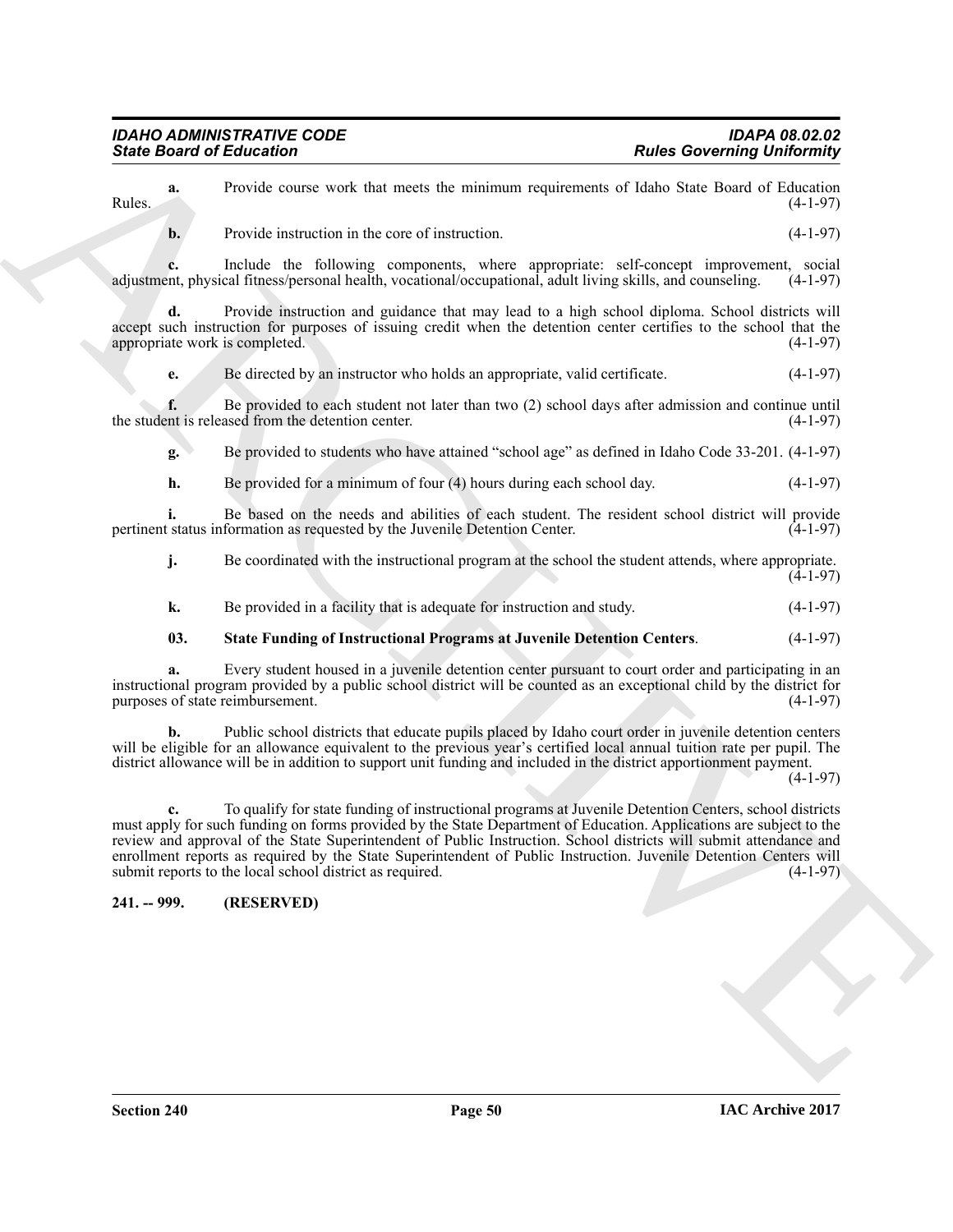# *Subject Index*

#### **A**

Accreditation 46 Alternative Schools 46 Continuous School Improvement Plan 47 Reporting 47 Standards 47 Accredited Institution 5 Alternate Routes To Certification 26 Alternate Authorization Renewal 28 Alternative Authorization -- Content Specialist 26 Alternative Authorization - Pupil Personnel Services 28 Alternative Authorization -- Teacher To New Certification 26 Non-Traditional Route to Teacher Certification 27 Application Procedures / Professional Development 28 State Board of Education Professional Development Requirement 29 State Board of Education Requirements for Professional Growth 29

#### **B**

Bullying, Harassment & Intimidation Prevention & Response 39 Dissemination of Information 39 Graduated Consequences 40 Intervention 40 Professional Development 39 Reporting 40

#### **C**

Certificates Issued To Applicants From Regionally Accredited Institutions 5 The Department of Education 5 The Division of Career Technical Education 5 Certification Of Teachers Trained In Foreign Institutions 5 Determination of Eligibility 5 Other Procedures 5 Code Of Ethics For Idaho Professional Educators 32 Aspirations & Commitments 32 Principle I - Professional Conduct 33 Principle II - Educator/Student Relationship 33 Principle III - Alcohol & Drugs Use or Possession 33

Principle IV - Professional Integrity 34 Principle IX - Duty to Report 35 Principle V - Funds & Property 34 Principle VI - Compensation 34 Principle VII - Confidentiality 35 Principle VIII - Breach of Contract or Abandonment of Employment 35 Principle X - Professionalism 35 Content, Pedagogy & Performance Assessment For Certification 15 Assessments 15 Idaho Comprehensive Literacy Assessment 15 Out-of-State Waivers 15 Technology Assessment 16

#### **D**

Definitions For Use With The Code Of Ethics For Idaho Professional Educators 36 Administrative Complaint 36 Allegation 36 Certificate 36 Certificate Denial 36 Certificate Suspension 36 Complaint 36 Conditional Certificate 36 Contract 36 Conviction 36 Education Official 36 Educator 36 Executive Committee 36 Hearing 37 Hearing Panel 37 Investigation 37 Minor 37 Not-Sufficient Grounds 37 Principles 37 Reprimand 37 Respondent 37 Revocation 37 Stipulated Agreement 37 Student 37 Sufficient Grounds 37 Definitions, IDAPA 08.02.02 4 Active Teacher 4 Alternative Routes 4 Credential 4 Endorsement 4 Idaho Student Achievement Standards 4 Individualized Professional Learning Plan 4 Institutional Recommendation 4 Local Education Agency

(LEA) 4 Orientation 4 Paraprofessional 4 Pedagogy 5 Student Learning Objective (SLO) 5 Teacher Leader 5 Driver Education 49

#### **E**

[A](#page-46-4)rchival Andre Monter [C](#page-35-1)omputer (March 2) (1990) (1990) (1990) (1990) (1990) (1990) (1990) (1990) (1990) (1990) (1990) (1990) (1990) (1990) (1990) (1990) (1990) (1990) (1990) (1990) (1990) (1990) (1990) (1990) (1990) (1990 Endorsements 16 Alternative Authorization to Endorsement 16 Clinical Experience Requirement 16 Endorsements A - D 17 Agriculture Science & Technology  $(6-12)$  17 All Subjects (K-8) 17 American Government /Political Science (6-12) 17 Bilingual Education (K-12) 17 Biological Science (5-9 or 6- 12) 17 Blended Early Childhood Education/Early Childhood Special Education Birth through Grade Three (3) 18 Blended Early Childhood/Early Childhood Special Education Pre-K through Grade Six (6) Endorsement 17 Business Technology Education  $(6-12)$  18 Chemistry  $(5-9 \text{ or } 6-12)$  18 Communication (5-9 or 6-12) 18 Computer Science (5-9 or 6- 12) 18 Consulting Teacher/Teacher Leader Endorsement 19 Deaf/Hard of Hearing (K-12) 21 Endorsements E - L 21 Early Childhood Special Education (Pre-K-3) 21 Earth & Space Science (5-9 or 6- 12) 21 Economics (6-12) 21 Engineering  $(5-9 \text{ or } 6-12)$  21 English (5-9 or 6-12) 21 English as a New Language (ENL)  $(K-12)$  22 Exceptional Child Generalist (K-8, 6-12, or K-12) 22 Family & Consumer Sciences (5-9 or  $6-12$ ) 22 Geography (5-9 or 6-12) 22 Geology (5-9 or 6-12) 22 Gifted and Talented (K-12) 22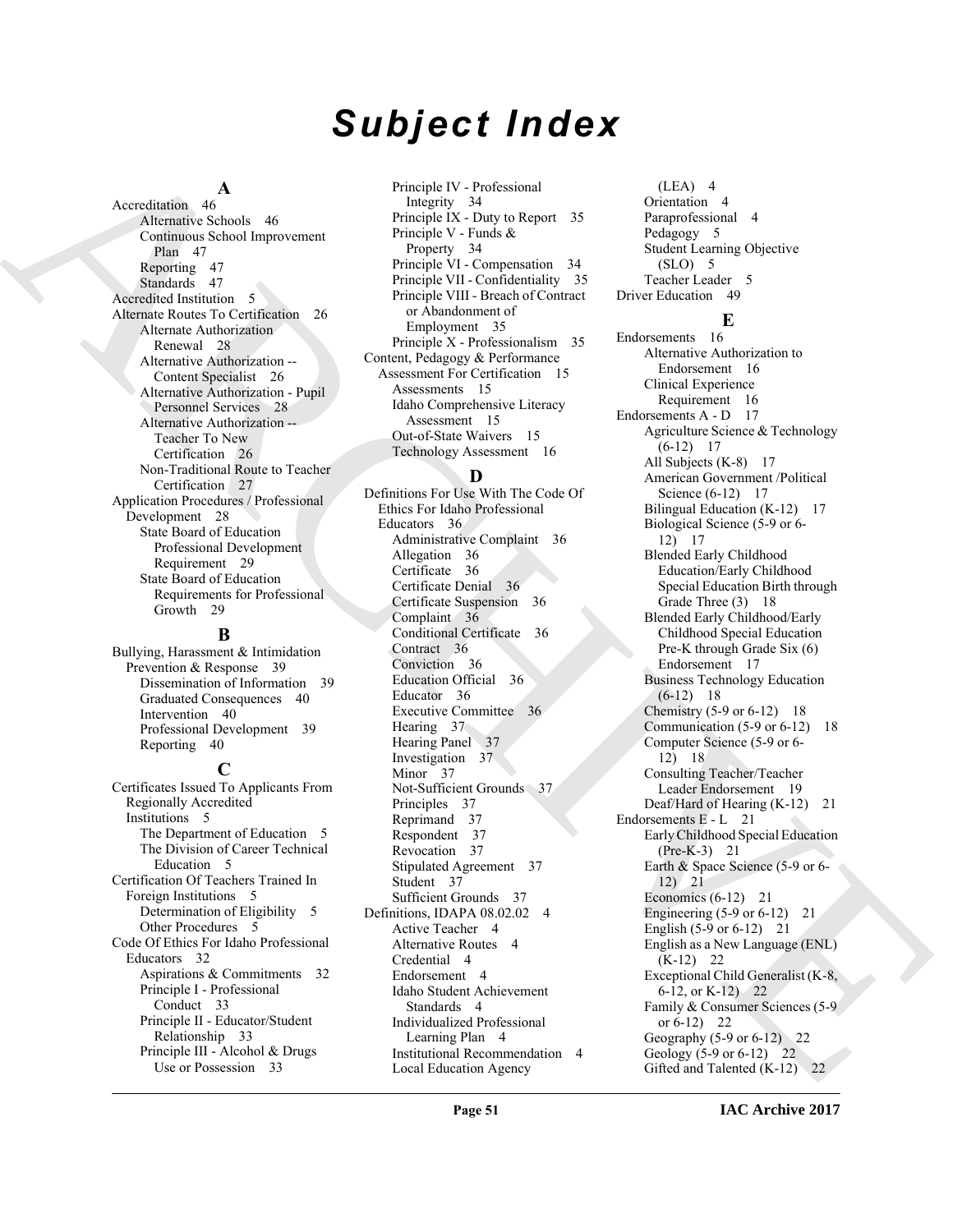#### *Subject Index (Cont'd)*

Health (5-9, 6-12, or K-12) 22 History (5-9 or 6-12) 22 Humanities (5-9 or 6-12) 23 Journalism (5-9 or 6-12) 23 Literacy  $(K-12)$  23 Endorsements M - Z 23 Early Childhood Special Education Pre-K through Grade Six (6) Endorsement 25 Marketing Technology Education  $(6-12)$ <sup>23</sup> Mathematics - Basic (5-9 or 6- 12) 23 Mathematics  $(5-9 \text{ or } 6-12)$  23 Music (5-9 or 6-12 or K-12) 23 Natural Science (5-9 or 6-12) 23 Online-Teacher Endorsement (Pre-K-12) 24 Physical Education (PE) (5-9 or 6- 12 or K-12) 24 Physical Science (5-9 or 6-12) 24 Physics  $(6-12)$  24 Psychology (5-9 or 6-12) 25 Social Studies (5-9 or 6-12) 25 Sociology (5-9 or 6-12) 25 Sociology/Anthropology (5-9 or 6- 12) 25 Teacher Librarian (K-12) 25 Technology Education (5-9 or 6- 12) 25 Theater Arts (5-9 or 6-12) 25 Visual Arts (5-9, 6-12, or K-12) 25 Visual Impairment Endorsement (K-12) 25 World Language (5-9, 6-12 or K-12) 26

### **F**

Fees 29 Additions or Changes During the Life of an Existing Certificate 30 Alternate Route Authorization 30 Initial Certificate 30 Renewal Certificate 30 To Replace an Existing Certificate 30 Fingerprinting & Criminal History Checks 30 Break In Service 32 Definitions 30 Fee 31 Fingerprinting & Criminal History Checks 31 Non-Certificated Employees 31 Postsecondary 32

Rejected Fingerprint Cards or Scans 31 Secured CHC Website 31 Substitute Teachers 31

#### **I**

[H](#page-5-1)ealth  $\phi$ ,  $\phi$ ,  $\phi$ ,  $\phi$ ,  $\phi$ ,  $\phi$ ,  $\phi$ ,  $\phi$ ,  $\phi$ ,  $\phi$ ,  $\phi$ ,  $\phi$ ,  $\phi$ ,  $\phi$ ,  $\phi$ ,  $\phi$ ,  $\phi$ ,  $\phi$ ,  $\phi$ ,  $\phi$ ,  $\phi$ ,  $\phi$ ,  $\phi$ ,  $\phi$ ,  $\phi$ ,  $\phi$ ,  $\phi$ ,  $\phi$ ,  $\phi$ ,  $\phi$ ,  $\phi$ ,  $\phi$ ,  $\phi$ ,  $\phi$ ,  $\phi$ ,  $\phi$ Idaho Educator Credential 5 Additional Renewal Requirements 13 Administrator Certificate 8 American Indian Language 13 Certification Standards For Career Technical Educators 10 Degree Based Career-Technical Certification 10 Junior Reserved Officer Training Corps (Junior ROTC) Instructors 13 Occupational Specialist Certificate 11 Postsecondary Specialist 12 Pupil Personnel Services Certificate 6 Standard Instructional Certificate 6 Idaho Interim Certificate 14 Codes of Ethics 15 Foreign Institutions 15 Idaho Comprehensive Literacy Course 15 Interim Certificate Not Renewable 14 Mathematical Thinking for Instruction 15 Reinstatement of Expired Certificate 15 Technology 15 Incorporation By Reference 3 Idaho Standards for the Initial Certification of Professional School Personnel as approved on June 16, 2016 3 Operating Procedures for Idaho Public Driver Education Programs as approved on June 16, 2016 3 Standards for Idaho School Buses and Operations as approved on June 23, 2011 3 Interstate Certification Compact 15

#### **J**

Juvenile Detention Centers 49 Definition of Terms 49 Instructional Program 49 State Funding of Instructional Programs at Juvenile Detention Centers 50

#### **L**

Local District Evaluation Policy -- Instructional State & Pupil Service Certificate Holders 40 Local District Evaluation Policy - School Administrator 43 Evaluation Policy - Content 45 Evaluation Policy - Frequency of Evaluation 46 Evaluation Policy - Personnel Records 46 Evaluation System Approval 46 Professional Practice 45 Standards 43 Student Achievement 45 Local District Evaluation Policy -- Teacher & Pupil Personnel Certificate Holders Evaluation Policy - Content 42 Evaluation Policy - Frequency of Evaluation 43 Evaluation Policy - Personnel Records 43 Evaluation System Approval 43 Participants 42 Professional Practice 42 Standards 41 Student Achievement 42

#### **M**

Maintenance Standards & Inspection Annual Inspection 47 Documentation of Inspection 47 Safety 47 Sixty-Day Inspections 47 Unsafe Vehicle 47 Withdraw from Service Authority 48 Maintenance Standards & Inspections 47

#### **O**

Official Vehicle For Approving Teacher Education Programs 37 Continuing Approval 38 Non-Traditional Teacher Preparation Program 37 Payment Responsibilities for Teacher Preparation Program Reviews 38 Reference Availability 38 The Official Vehicle for the Approval of Teacher Education Programs 37

### **P**

Personnel Standards 38 Program Operations 48